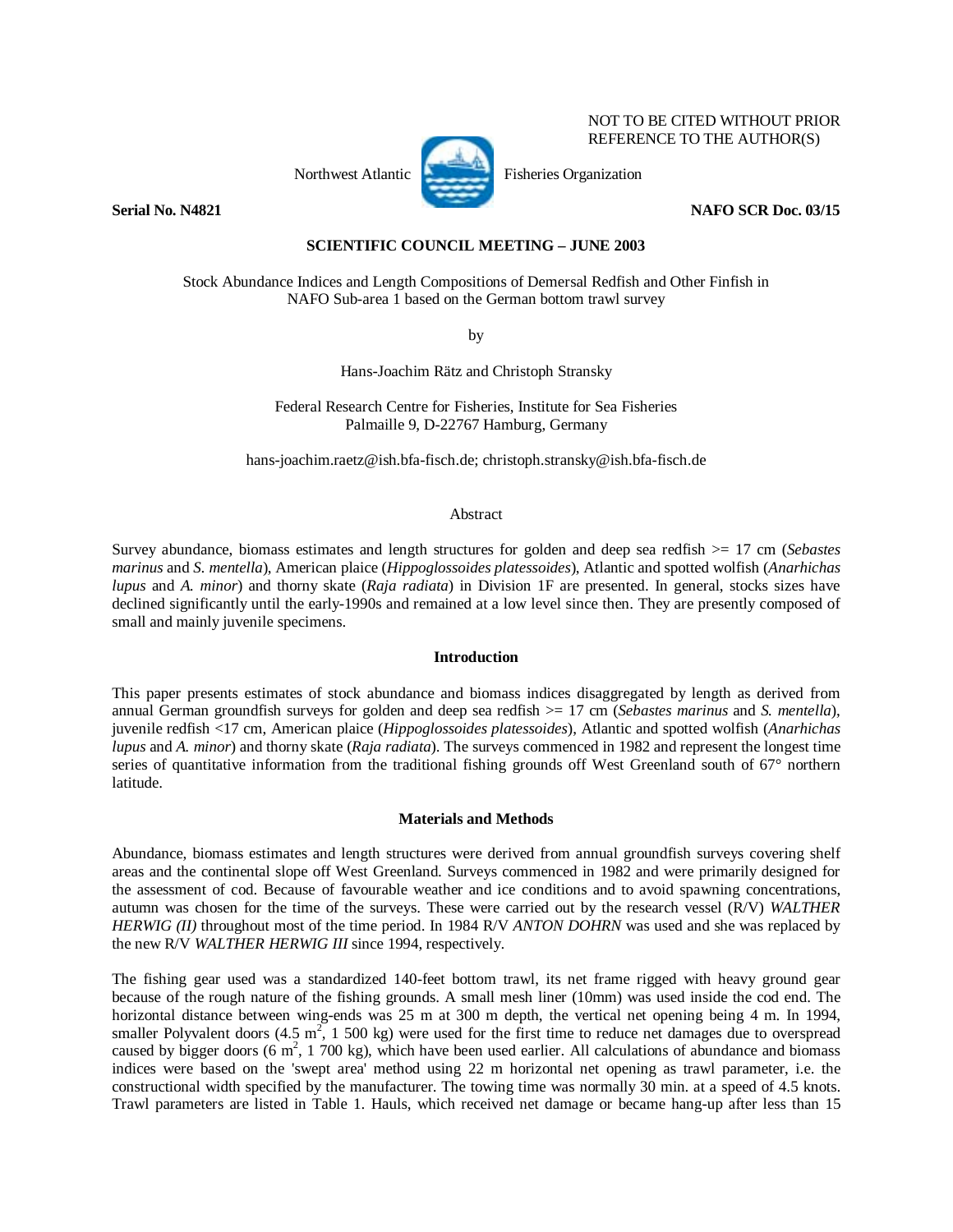minutes, were rejected. Some hauls of the 1987 and 1988 surveys were also included although their towing time had been intentionally reduced to 10 minutes because of the expected large cod catches as observed from echo sounder traces.

Fish were identified to species or lowest taxonomic level and the catch in number and weight was recorded. Total fish lengths were measured to cm below.

The surveys were primarily designed for the assessment of cod. In order to reduce the error of abundance estimates, the subdivision of shelf areas and the continental slope into different geographic and depth strata was required due to a pronounced heterogeneity of cod distribution. The survey area was thus split into four geographic strata. Each stratum was itself subdivided into two depth strata covering the 0-200 m and 201-400 m zones. Figure 1 and Table 2 indicate the names of the 8 strata, their geographic boundaries, depth ranges and areas in nautical square miles (nm<sup>2</sup> ). All strata were limited at the 3 mile offshore line.

The applied strategy was to distribute the sampling effort according both to the stratum areas and to cod abundance. Consequently, fifty percent of the hauls were allocated proportionally to strata by stratum area while the other fifty percent were apportioned on the basis of a review of the historical mean cod abundance/nm<sup>2</sup>, all hauls being randomly distributed within trawlable areas of the various strata. Non-trawlable areas were mainly located inshore. During 1982-2002, 1 697 successful sets were carried out, the numbers of valid sets by year and stratum being listed in Table 3. In 1995 and 2002, the survey area off West Greenland was incompletely covered due to technical problems. Only 50% of the strata of West Greenland were covered. Figure 1 shows the positions of hauls conducted during the most recent survey.

Stratified abundance estimates were calculated from catch-per-tow data using the stratum areas as weighting factor (Cochran, 1953; Saville, 1977). Strata with less than five valid sets were rejected from the calculation. The coefficient of catchability was set arbitrarily at 1.0, implying that estimates are merely indices of abundance and biomass. Respective confidence intervals (CI) were set at the 95% level of significance of the stratified mean.

#### **Results**

Figure 1 displays the coverage of the survey area by the geographical haul distribution in 2002. All abundance estimates in 1995 and 2002 must be considered significantly underestimated as a result of the incomplete coverage of the survey area.

The abundance and biomass indices by stratum of *S. marinus* >=17 cm is given in Table 3 and illustrated in Fig. 2. The stock is indicated to be depleted since the early 1990s lacking any recovery signs. Recently, the stock is mainly composed of golden redfish varying among 25-35 cm in body length (Fig. 3 and Table 4).

Table 5 lists the abundance and biomass indices of *S. mentella* >=17 cm by stratum, the values being presented in Fig. 4. Since 1996, the survey abundance is increased but the stock consists mainly about juvenile fish below 25 cm length (Fig. 5 and Table 6). It must be noted, that the survey design hardly covers the distribution area of deep sea redfish, and the survey results should be carefully interpreted.

The abundance of juvenile redfish <17 cm *Sebastes spp.* has varied over a wide range since 1982. More recent indices since 2001 are among the lowest (Fig. 6 and Table 7). The length composition of the stock has reiterately revealed peaks at 6-7, 9-10 and 13-15 cm, an indication of sizes at ages 0, 1 and 2 in autumn (Fig. 7 and Table 8).

Abundance and biomass of American plaice *Hippoglossoides platessoides* has been significantly reduced since the early-1990s (Fig. 8 and Table 9). The stock is predominantly composed of small fish below 20 cm as illustrated in Fig. 9 and listed in Table 10. The catchability of flatfish by the survey gear is considered poor but the time series seems to represent the stock development.

Atlantic wolfish *Anarhichas lupus* does not show a decrease in survey abundance but in biomass estimates, which were significantly lower since the early 1990s (Fig. 10 and Table 11). That indicates that the stock is mainly composed of small fish with low body weights. This indication is confirmed by the length distributions given in Fig. 11 and Table 12 as fish below 30 cm are recently dominating the size composition of the stock.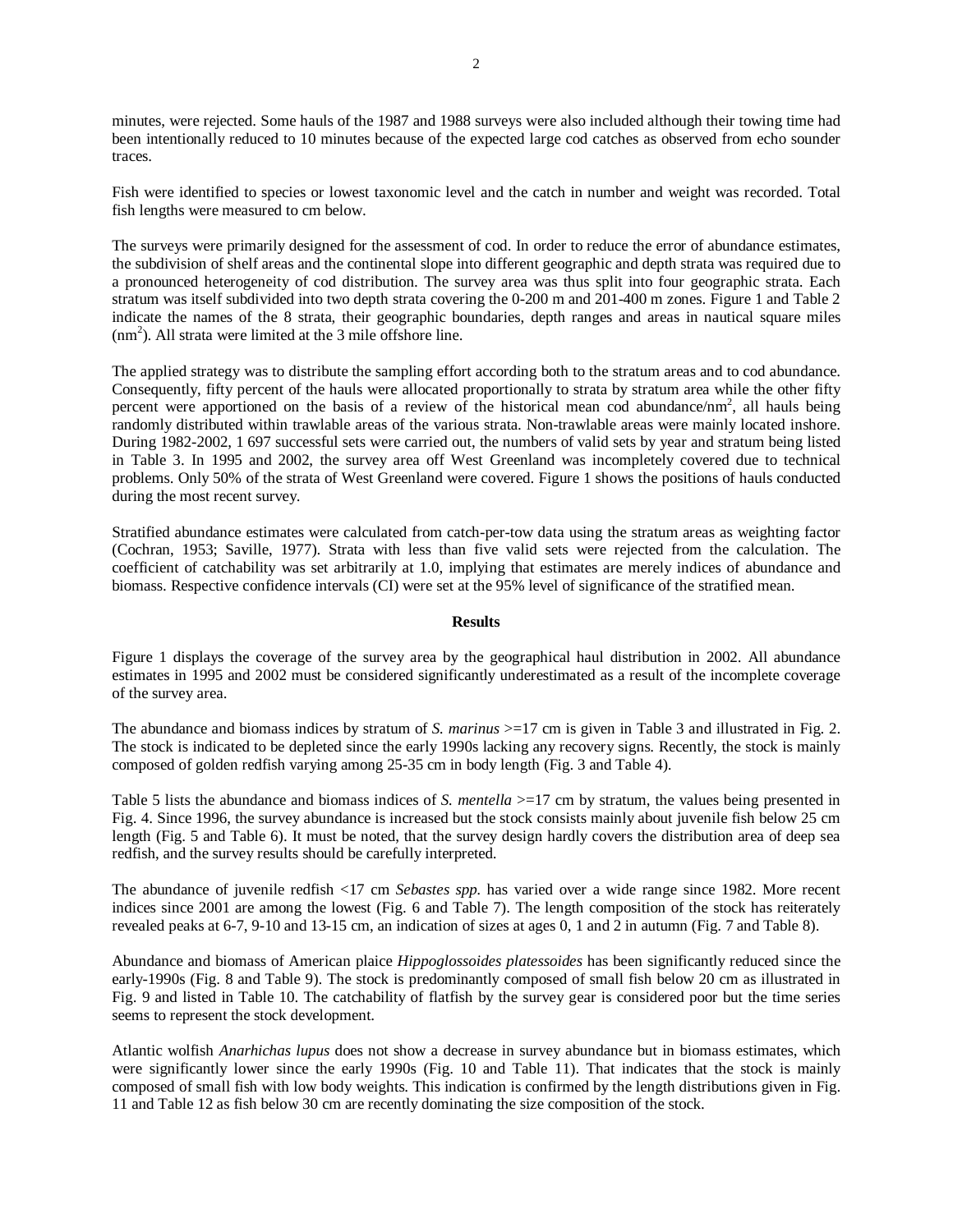In accordance with lots of other finfish stocks, the abundance and biomass of spotted wolfish *Anarhichas minor* decreased significantly since 1992 and remained low (Fig. 12 and Table 13). The size distribution is scattered as a result of low catch rates and high variation in body length (Fig. 13 and Table 14).

Both abundance and biomass indices of thorny skate *Raja radiata* are recently very low compared to the values estimated during the 1980s (Fig. 14 and Table 15). The size composition is dominated by small fish below 25 cm body length (Fig. 15 and Table 16).

#### **References**

Cochran, W. G. 1953. Sampling techniques. John Wiley & Sons Inc., New York: 1-330

Rätz, H.-J. 1999. Structures and Changes of the Demersal Fish Assemblage off Greenland, 1982-96. *NAFO Sci. Coun. Studies*, **32**: 1-15

Saville, A. 1977. Survey methods of apprising fishery resources. *FAO Fish. Tech. Pap*., **171**: 1-76

Table 1 Trawl parameters of the German bottom trawl survey off West Greenland.

|                               | German survey         |
|-------------------------------|-----------------------|
| Gear                          | 140-feet bottom trawl |
| Horizontal net opening        | $22 \text{ m}$        |
| Standard trawling speed       | 4.5 kn                |
| Towing time                   | 30 minutes            |
| Variable to standard distance |                       |
| Coefficient of catchability   | 1.0                   |

Table 2. Survey areas and effort (hauls) of the German bottom trawl survey off West Greenland by stratum, 1982-2002.

| Year/Stratum            | 1.1      | 1.2            | 2.1  | 2.2            | 3.1  | 3.2 | 4.1  | 4.2              | Sum   |
|-------------------------|----------|----------------|------|----------------|------|-----|------|------------------|-------|
| area (nm <sup>2</sup> ) | 6805     | 1881           | 2350 | 1018           | 1938 | 742 | 2568 | 971              | 18273 |
| 1982                    | 20       | 11             | 16   | 7              | 9    | 6   | 13   | $\overline{2}$   | 84    |
| 1983                    | 26       | 11             | 25   | 11             | 17   | 5   | 18   | 4                | 117   |
| 1984                    | 25       | 13             | 26   | 8              | 18   | 6   | 21   | 4                | 121   |
| 1985                    | 10       | 8              | 26   | 10             | 17   | 5   | 21   | 4                | 101   |
| 1986                    | 27       | 9              | 21   | 9              | 16   | 7   | 18   | 3                | 110   |
| 1987                    | 25       | 11             | 21   | 4              | 18   | 3   | 21   | 3                | 106   |
| 1988                    | 34       | 21             | 28   | 5              | 18   | 5   | 18   | $\overline{c}$   | 131   |
| 1989                    | 26       | 14             | 30   | 9              | 8    | 3   | 25   | 3                | 118   |
| 1990                    | 19       | 7              | 23   | 8              | 16   | 3   | 21   | 6                | 103   |
| 1991                    | 19       | 11             | 23   | 7              | 12   | 6   | 14   | 5                | 97    |
| 1992                    | 6        | 6              | 6    | 5              | 6    | 6   | 7    | 5                | 47    |
| 1993                    | 9        | 6              | 9    | 6              | 10   | 8   | 7    | $\boldsymbol{0}$ | 55    |
| 1994                    | 16       | 13             | 13   | 8              | 10   | 6   | 7    | 5                | 78    |
| 1995                    | $\theta$ | $\Omega$       | 3    | $\Omega$       | 10   | 7   | 10   | 5                | 35    |
| 1996                    | 5        | 5              | 8    | 5              | 12   | 5   | 10   | 5                | 55    |
| 1997                    | 5        | 6              | 5    | 5              | 6    | 5   | 8    | 5                | 45    |
| 1998                    | 9        | 5              | 10   | 7              | 11   | 6   | 10   | 5                | 63    |
| 1999                    | 8        | 6              | 14   | 8              | 13   | 6   | 9    | 3                | 67    |
| 2000                    | 13       | 6              | 14   | 7              | 14   | 5   | 9    | 5                | 73    |
| 2001                    | $\theta$ | $\Omega$       | 15   | 7              | 15   | 5   | 11   | 6                | 59    |
| 2002                    | $\theta$ | $\overline{0}$ | 7    | $\overline{c}$ | 5    | 6   | 8    | 4                | 32    |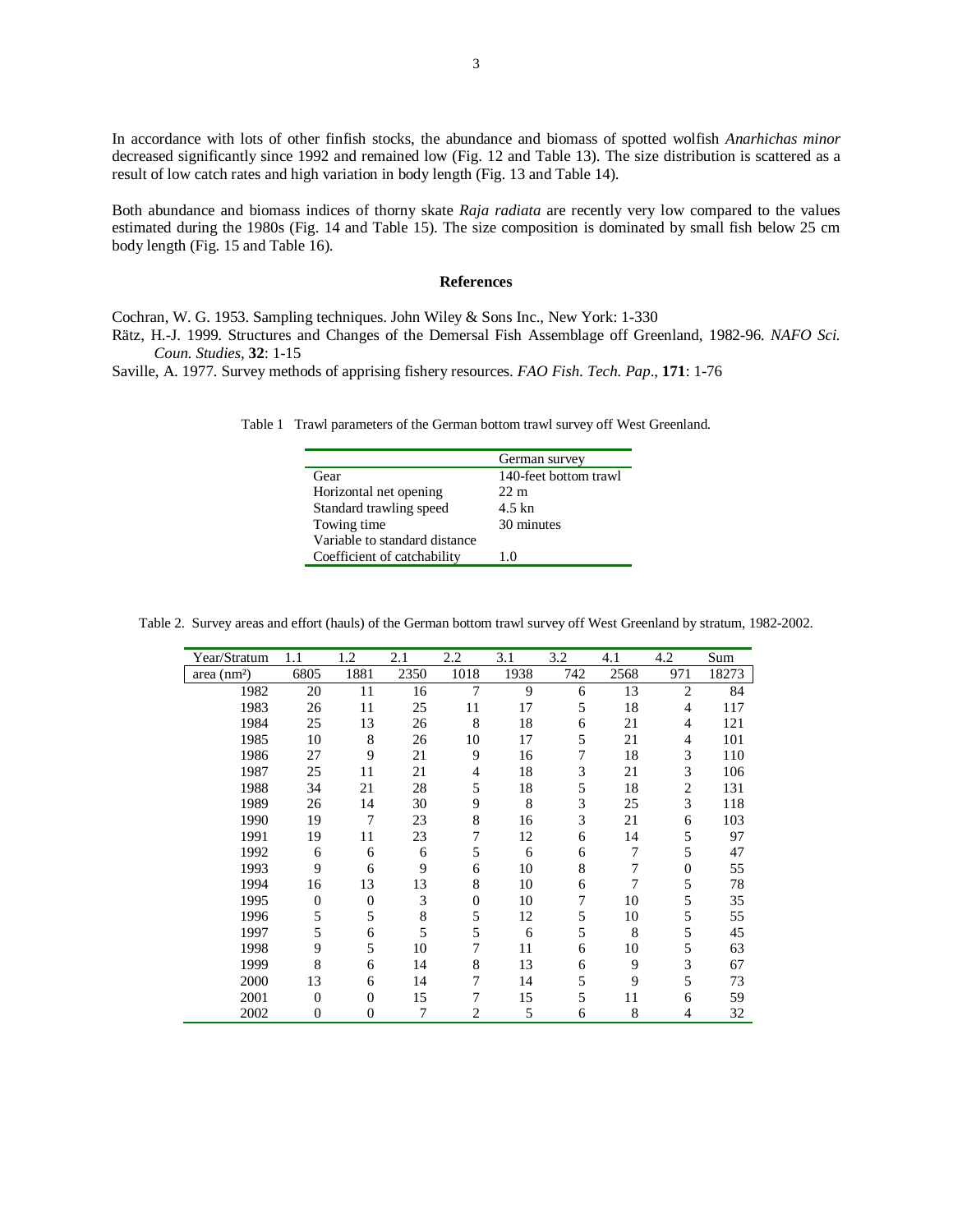| Abundance |        |        |        |        |        |        |          |        |        |     |
|-----------|--------|--------|--------|--------|--------|--------|----------|--------|--------|-----|
| Year      | Str1.1 | Str1.2 | Str2.1 | Str2.2 | Str3.1 | Str3.2 | Str4.1   | Str4.2 | Total  | CI  |
| 1982      | 7016   | 6341   | 88792  | 5511   | 5736   | 14876  | 4088     |        | 132360 | 55  |
| 1983      | 4022   | 3186   | 3356   | 6523   | 4043   | 5886   | 1697     |        | 28713  | 53  |
| 1984      | 1327   | 3438   | 461    | 1209   | 10671  | 2776   | 4214     |        | 24096  | 65  |
| 1985      | 4661   | 10451  | 6157   | 1569   | 3221   | 14442  | 4974     |        | 45475  | 52  |
| 1986      | 6329   | 4324   | 2077   | 3483   | 21504  | 2883   | 2717     |        | 43317  | 53  |
| 1987      | 905    | 653    | 1328   |        | 9611   |        | 660      |        | 13157  | 39  |
| 1988      | 830    | 2238   | 343    | 2255   | 5938   | 1954   | 732      |        | 14290  | 54  |
| 1989      | 422    | 421    | 776    | 690    | 6490   |        | 362      |        | 9161   | 60  |
| 1990      | 122    | 433    | 280    | 710    | 1037   |        | 146      | 2270   | 4998   | 75  |
| 1991      | 225    | 256    | 96     | 691    | 236    | 528    | 21       | 1671   | 3724   | 51  |
| 1992      | 129    | 105    | 73     | 190    | 194    | 476    | 193      | 836    | 2196   | 151 |
| 1993      | 170    | 482    | 59     | 267    | 79     | 132    | $\theta$ |        | 1189   | 93  |
| 1994      | 109    | 325    | 155    | 167    | 66     | 46     | 152      | 247    | 1267   | 41  |
| 1995      |        |        |        |        | 50     | 68     | 39       | 146    | 303    | 97  |
| 1996      | 150    | 267    | 21     | 243    | 380    | 383    | 28       | 298    | 1770   | 47  |
| 1997      | 252    | 609    | 16     | 175    | 120    | 311    | 36       | 552    | 2071   | 40  |
| 1998      | 116    | 141    | 45     | 142    | 19     | 106    | 126      | 254    | 949    | 160 |
| 1999      | 225    | 293    | 132    | 219    | 72     | 213    | 10       |        | 1164   | 70  |
| 2000      | 197    | 621    | 63     | 571    | 83     | 200    | 10       | 836    | 2581   | 59  |
| 2001      |        |        | 106    | 304    | 72     | 456    | 8        | 1557   | 2503   | 124 |
| 2002      |        |        | 101    |        | 333    | 536    | 13       |        | 983    | 93  |

Table 3. *S. marinus* >= 17cm, abundance (1000) and biomass (tons) for West Greenland by stratum and total, 1982-2002. Confidence intervals (CI) are given in per cent of the stratified mean at 95% level of significance.

| <b>Biomass</b> |        |        |                         |        |        |        |              |        |       |     |
|----------------|--------|--------|-------------------------|--------|--------|--------|--------------|--------|-------|-----|
| Year           | Str1.1 | Str1.2 | Str2.1                  | Str2.2 | Str3.1 | Str3.2 | Str4.1       | Str4.2 | Total | CI  |
| 1982           | 1797   | 1354   | 34439                   | 2557   | 3205   | 9794   | 2532         |        | 55678 | 54  |
| 1983           | 844    | 944    | 1572                    | 3043   | 1874   | 4816   | 1084         |        | 14177 | 61  |
| 1984           | 306    | 893    | 197                     | 518    | 4934   | 2284   | 2088         |        | 11220 | 55  |
| 1985           | 1021   | 1819   | 2968                    | 472    | 1426   | 9210   | 2720         |        | 19636 | 34  |
| 1986           | 1279   | 1215   | 752                     | 1230   | 10122  | 1705   | 1762         |        | 18065 | 38  |
| 1987           | 252    | 246    | 660                     |        | 4954   |        | 439          |        | 6551  | 38  |
| 1988           | 143    | 404    | 118                     | 942    | 2570   | 1342   | 383          |        | 5902  | 60  |
| 1989           | 184    | 137    | 273                     | 249    | 2620   |        | 208          |        | 3671  | 47  |
| 1990           | 41     | 149    | 75                      | 275    | 479    |        | 80           | 1343   | 2442  | 45  |
| 1991           | 41     | 83     | 24                      | 226    | 120    | 272    | 3            | 1007   | 1776  | 98  |
| 1992           | 20     | 36     | 21                      | 61     | 52     | 241    | 69           | 447    | 947   | 130 |
| 1993           | 48     | 111    | 19                      | 114    | 39     | 55     | $\mathbf{0}$ |        | 386   | 68  |
| 1994           | 34     | 147    | 47                      | 64     | 27     | 36     | 41           | 80     | 476   | 38  |
| 1995           |        |        |                         |        | 19     | 19     | 21           | 43     | 102   | 38  |
| 1996           | 61     | 102    | $\overline{\mathbf{c}}$ | 60     | 128    | 118    | 8            | 132    | 611   | 40  |
| 1997           | 41     | 261    | 5                       | 61     | 35     | 188    | 10           | 246    | 847   | 58  |
| 1998           | 20     | 43     | 12                      | 42     | 14     | 54     | 56           | 117    | 358   | 102 |
| 1999           | 54     | 71     | 35                      | 68     | 17     | 82     | 8            |        | 335   | 61  |
| 2000           | 68     | 173    | 31                      | 215    | 21     | 76     | 3            | 388    | 975   | 96  |
| 2001           |        |        | 24                      | 113    | 54     | 228    | 3            | 776    | 1198  | 67  |
| 2002           |        |        | 24                      |        | 157    | 230    | 13           |        | 424   | 82  |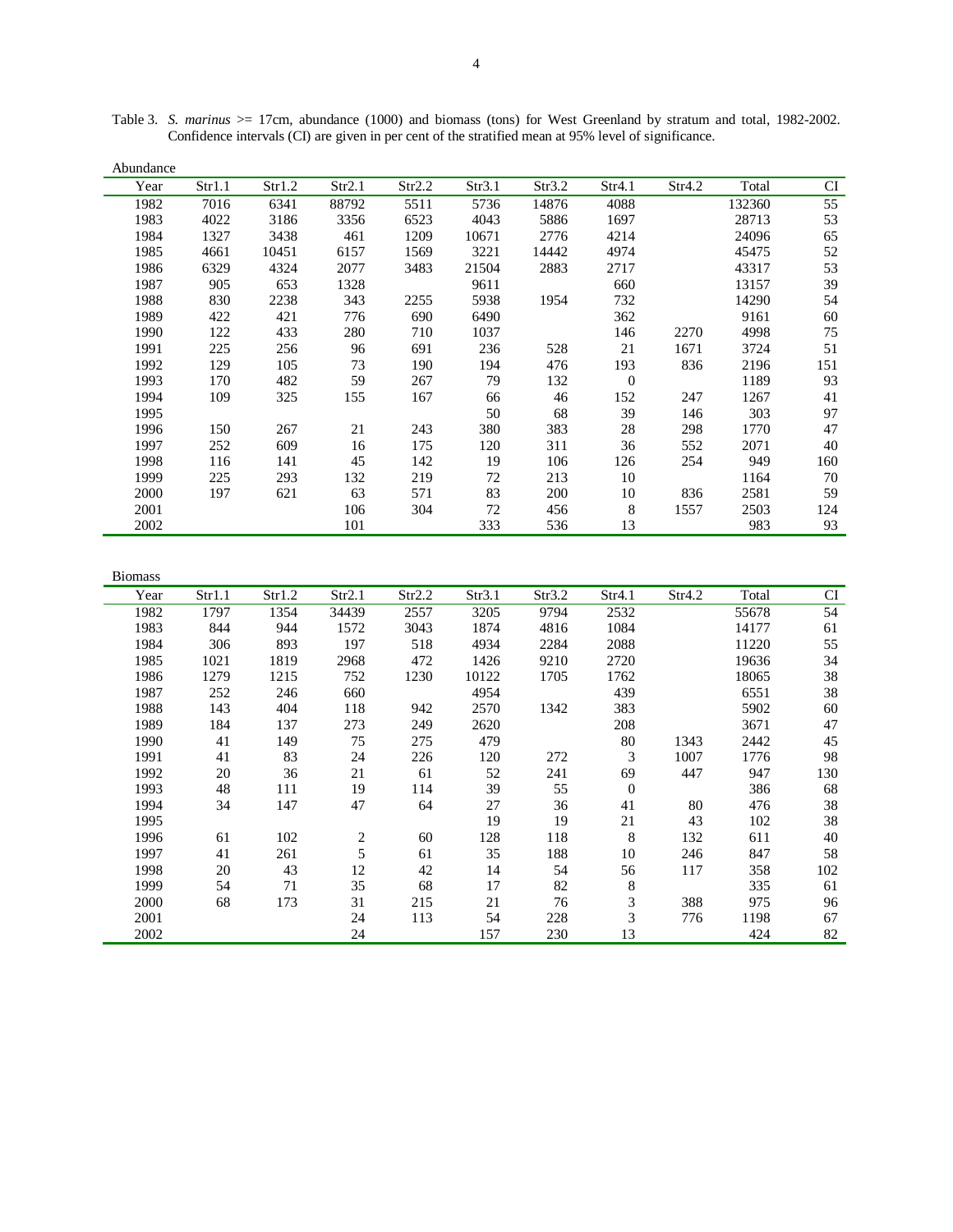Table 4. *S. marinus* >= 17 cm. Length composition by year (000), 1982-2002.

| Length       | 1982          | 1983           | 1984               | 1985           | 1986                               | 1987                           | 1988          | 1989                           | 1990                             | 1991         | 1992                             | 1993                           | 1994                | 1995                               | 1996                           | 1997                       | 1998                               | 1999                             | 2000                       | 2001                | 2002                                 |
|--------------|---------------|----------------|--------------------|----------------|------------------------------------|--------------------------------|---------------|--------------------------------|----------------------------------|--------------|----------------------------------|--------------------------------|---------------------|------------------------------------|--------------------------------|----------------------------|------------------------------------|----------------------------------|----------------------------|---------------------|--------------------------------------|
| 15.5         | 1003          | $\overline{0}$ | $\theta$           | $\Omega$       | $\overline{0}$                     | $\theta$                       | $\mathbf{0}$  | 9                              | 39                               | 50           | 14                               | $\Omega$                       | $\overline{0}$      | $\overline{0}$                     | $\Omega$                       | $\overline{0}$             | $\overline{0}$                     | 12                               | $\boldsymbol{0}$           | $\theta$            | $\mathbf{0}$                         |
| 16.5         | 955           | 662            | 574                | 2381           | 1438                               | 30                             | 686           | 8                              | 24                               | 21           | 29                               | $\theta$                       | $\overline{0}$      | $\boldsymbol{0}$                   | $\mathbf{0}$                   | $\overline{0}$             | $\boldsymbol{0}$                   | $\theta$                         | $\theta$                   | $\theta$            | $\mathbf{0}$                         |
| 17.5<br>18.5 | 1068<br>884   | 629<br>510     | 572<br>442         | 1918<br>1372   | 1347<br>1733                       | 64<br>51                       | 321<br>131    | 46<br>37                       | 137<br>58                        | 87<br>94     | 15<br>51                         | $\theta$<br>35                 | $\theta$<br>90      | $\overline{0}$<br>$\boldsymbol{0}$ | 8<br>22                        | 12<br>$\boldsymbol{0}$     | $\overline{0}$<br>$\boldsymbol{0}$ | $\theta$<br>22                   | 30<br>65                   | 28<br>6             | 26                                   |
| 19.5         | 1170          | 435            | 397                | 1258           | 1241                               | 76                             | 351           | 90                             | 45                               | 53           | 5                                | 95                             | 89                  | 33                                 | 16                             | 30                         | 6                                  | 31                               | 95                         | 85                  | 26<br>44                             |
| 20.5         | 1334          | 657            | 332                | 1434           | 1047                               | 95                             | 253           | 131                            | 74                               | 122          | 44                               | 147                            | 85                  | 29                                 | 425                            | 113                        | 34                                 | 41                               | 127                        | 30                  | 34                                   |
| 21.5         | 1701          | 614            | 378                | 1192           | 940                                | 132                            | 243           | 109                            | 79                               | 87           | 147                              | 71                             | 42                  | 30                                 | 27                             | 93                         | 5                                  | 100                              | 78                         | 52                  | 32                                   |
| 22.5         | 2031          | 770            | 418                | 1320           | 1155                               | 187                            | 303           | 140                            | 143                              | 135          | 80                               | 22                             | 48                  | 15                                 | 34                             | 81                         | 68                                 | 51                               | 113                        | 97                  | 96                                   |
| 23.5         | 3487          | 806            | 465                | 1285           | 1140                               | 264                            | 298           | 214                            | 176                              | 102          | 87                               | 23                             | 26                  | 11                                 | 79                             | 75                         | 33                                 | 103                              | 84                         | 63                  | 18                                   |
| 24.5         | 4690          | 808            | 532                | 1119           | 1787                               | 449                            | 464           | 320                            | 187                              | 131          | 148                              | 45                             | 70                  | 11                                 | 27                             | 158                        | 76                                 | 51                               | 150                        | 74                  | 68                                   |
| 25.5         | 6049          | 1231           | 690                | 1374           | 1611                               | 381                            | 640           | 343                            | 251                              | 160          | 106                              | 110                            | 68                  | $\overline{4}$                     | 63                             | 143                        | 71                                 | 64                               | 179                        | 134                 | 31                                   |
| 26.5         | 9267<br>11170 | 1408<br>1509   | 833<br>994         | 1556<br>2049   | 1717<br>1879                       | 631<br>647                     | 765<br>798    | 561<br>679                     | 218                              | 186<br>171   | 140<br>94                        | 41                             | 91<br>70            | $\overline{7}$<br>29               | 152                            | 124<br>155                 | 121<br>103                         | 109                              | 199                        | 166                 | 22<br>74                             |
| 27.5<br>28.5 | 10818         | 1690           | 1315               | 1781           | 2213                               | 768                            | 769           | 732                            | 255<br>272                       | 192          | 81                               | 86<br>35                       | 40                  | 18                                 | 43<br>41                       | 144                        | 36                                 | 86<br>66                         | 115<br>184                 | 175<br>219          | 35                                   |
| 29.5         | 14994         | 1992           | 1490               | 2358           | 2549                               | 937                            | 914           | 871                            | 221                              | 273          | 140                              | 16                             | 65                  | 14                                 | 34                             | 83                         | 66                                 | 75                               | 142                        | 143                 | 32                                   |
| 30.5         | 11490         | 2524           | 2054               | 3193           | 3285                               | 1024                           | 1081          | 1071                           | 410                              | 141          | 144                              | 75                             | 44                  | 15                                 | 39                             | 120                        | 53                                 | 91                               | 138                        | 143                 | 54                                   |
| 31.5         | 10177         | 1941           | 1978               | 2321           | 3090                               | 1155                           | 947           | 709                            | 327                              | 192          | 107                              | 41                             | 45                  | 8                                  | 23                             | 113                        | 19                                 | 109                              | 124                        | 145                 | 13                                   |
| 32.5         | 8118          | 1797           | 1928               | 2873           | 3224                               | 1028                           | 826           | 715                            | 268                              | 193          | 132                              | 49                             | 49                  | 25                                 | 8                              | 150                        | 16                                 | 10                               | 86                         | 137                 | 60                                   |
| 33.5         | 7888          | 1422           | 1684               | 2080           | 2926                               | 1235                           | 720           | 625                            | 204                              | 236          | 150                              | 35                             | 19                  | $\mathbf{0}$                       | 148                            | 33                         | 10                                 | 21                               | 115                        | 129                 | 47                                   |
| 34.5         | 6925          | 1188           | 1424               | 2144           | 2505                               | 946                            | 645           | 430                            | 260                              | 134          | 129                              | 40                             | 52                  | $\boldsymbol{0}$                   | 78                             | 57                         | 82                                 | 19                               | 84                         | 77                  | 27                                   |
| 35.5         | 5731          | 1247           | 1250               | 1765           | 2199                               | 901                            | 721           | 397                            | 259                              | 185          | 106                              | 27                             | 53                  | 11                                 | 29                             | 78                         | 14                                 | 26                               | 95                         | 107                 | 31                                   |
| 36.5         | 3801          | 980            | 1052               | 1446           | 1321                               | 650                            | 562           | 329                            | 214                              | 134          | 61                               | 43<br>44                       | 49<br>$\mathbf{0}$  | 31<br>$\overline{0}$               | 56                             | 40<br>17                   | 5                                  | 25<br>5                          | 84<br>76                   | 107                 | 47                                   |
| 37.5<br>38.5 | 2149<br>1566  | 668<br>650     | 683<br>635         | 1211<br>1289   | 945<br>631                         | 485<br>251                     | 467<br>364    | 219<br>115                     | 169<br>130                       | 156<br>81    | 57<br>21                         | 20                             | 37                  | $\overline{0}$                     | 137<br>$\overline{0}$          | 22                         | 43<br>11                           | 5                                | 60                         | 63<br>94            | 32<br>36                             |
| 39.5         | 995           | 453            | 379                | 1091           | 413                                | 252                            | 252           | 120                            | 82                               | 114          | 9                                | 37                             | 39                  | $\overline{0}$                     | $\overline{0}$                 | 38                         | 27                                 | 21                               | 24                         | 63                  | 46                                   |
| 40.5         | 472           | 310            | 320                | 1107           | 415                                | 201                            | 234           | 51                             | 127                              | 102          | 62                               | $\overline{4}$                 | 5                   | $\overline{0}$                     | 127                            | 60                         | 7                                  | $\Omega$                         | 37                         | 24                  | $\overline{4}$                       |
| 41.5         | 598           | 259            | 236                | 537            | 222                                | 128                            | 127           | 27                             | 118                              | 25           | 5                                | $\overline{4}$                 | 11                  | $\mathbf{0}$                       | $\theta$                       | 45                         | 6                                  | $\overline{0}$                   | 32                         | 52                  | $\overline{4}$                       |
| 42.5         | 234           | 231            | 179                | 572            | 84                                 | 56                             | 64            | 11                             | 82                               | 65           | 17                               | 24                             | 29                  | 15                                 | $\theta$                       | 40                         | $\boldsymbol{0}$                   | 5                                | 29                         | 40                  | 13                                   |
| 43.5         | 152           | 222            | 197                | 430            | 94                                 | 39                             | 65            | $22\,$                         | 54                               | 28           | 14                               | $\boldsymbol{0}$               | 16                  | $\boldsymbol{0}$                   | $\mathbf{0}$                   | 30                         | 5                                  | $\overline{0}$                   | 27                         | 18                  | 13                                   |
| 44.5         | 133           | 101            | 110                | 243            | 40                                 | 42                             | 53            | 15                             | $\boldsymbol{0}$                 | 27           | $\boldsymbol{0}$                 | 10                             | 23                  | $\mathbf{0}$                       | $\overline{0}$                 | 6                          | 5                                  | $\overline{0}$                   | $\mathbf{0}$               | 18                  | 9                                    |
| 45.5         | 23            | 106            | 120                | 221            | 22                                 | 22                             | 45            | $\mathbf{0}$                   | 42                               | 19           | $\boldsymbol{0}$                 | 12                             | 14                  | $\boldsymbol{0}$                   | 127                            | 6                          | 15                                 | $\overline{0}$                   | $\boldsymbol{0}$           | 6                   | $\boldsymbol{0}$                     |
| 46.5<br>47.5 | 42<br>41      | 119<br>48      | 92<br>65           | 185<br>94      | 25<br>17                           | 13<br>5                        | 53<br>16      | $\mathbf{0}$<br>$\overline{0}$ | 24<br>18                         | 5<br>14      | $\overline{0}$<br>$\overline{0}$ | $\mathbf{0}$<br>$\Omega$       | 5<br>$\Omega$       | $\overline{0}$<br>$\overline{0}$   | $\overline{0}$<br>$\theta$     | 6<br>$\Omega$              | 5<br>$\overline{0}$                | $\overline{0}$<br>5              | $\Omega$<br>$\overline{0}$ | 0<br>$\overline{0}$ | $\boldsymbol{0}$<br>$\boldsymbol{0}$ |
| 48.5         | 37            | 85             | 64                 | 94             | $\boldsymbol{0}$                   | $\overline{0}$                 | 4             | $\overline{0}$                 | 12                               | 6            | $\overline{0}$                   | $\Omega$                       | $\overline{0}$      | $\overline{0}$                     | $\theta$                       | $\overline{0}$             | $\overline{0}$                     | $\theta$                         | $\overline{0}$             | 6                   | 9                                    |
| 49.5         | 46            | 23             | 37                 | 68             | $\overline{0}$                     | $\overline{0}$                 | 6             | $\overline{4}$                 | $\overline{0}$                   | $\theta$     | $\overline{0}$                   | $\Omega$                       | $\overline{0}$      | $\overline{0}$                     | $\theta$                       | $\Omega$                   | $\overline{0}$                     | $\theta$                         | $\overline{7}$             | 0                   | $\boldsymbol{0}$                     |
| 50.5         | 41            | 73             | 48                 | 22             | 9                                  | $\theta$                       | $\Omega$      | $\overline{4}$                 | 12                               | $\theta$     | $\overline{0}$                   | $\Omega$                       | $\overline{0}$      | $\overline{0}$                     | $\theta$                       | $\overline{0}$             | $\overline{0}$                     | $\theta$                         | $\Omega$                   | $\overline{0}$      | $\boldsymbol{0}$                     |
| 51.5         | 20            | 20             | 9                  | 6              | $\mathbf{0}$                       | $\overline{4}$                 | $\Omega$      | 4                              | $\theta$                         | 0            | $\Omega$                         | $\Omega$                       | $\overline{0}$      | $\Omega$                           | $\Omega$                       | 6                          | $\overline{0}$                     | $\Omega$                         | $\Omega$                   | 0                   | $\boldsymbol{0}$                     |
| 52.5         | 9             | 71             | 14                 | 11             | $\boldsymbol{0}$                   | $\overline{0}$                 | $\theta$      | 3                              | $\overline{0}$                   | 0            | $\overline{0}$                   | $\Omega$                       | $\Omega$            | $\overline{0}$                     | $\theta$                       | $\Omega$                   | $\overline{0}$                     | $\Omega$                         | $\Omega$                   | 0                   | $\mathbf{0}$                         |
| 53.5         | 23            | 89             | 9                  | 6              | 4                                  | $\theta$                       | 8             | $\overline{4}$                 | $\theta$                         | 0            | $\overline{0}$                   | $\Omega$                       | $\overline{0}$      | $\overline{0}$                     | $\Omega$                       | $\theta$                   | $\overline{0}$                     | $\Omega$                         | $\Omega$                   | 0                   | $\boldsymbol{0}$                     |
| 54.5         | 9             | 50             | 10                 | 22             | 8                                  | $\overline{4}$                 | 6             | $\overline{0}$                 | $\Omega$                         | 0            | $\overline{0}$                   | $\Omega$                       | $\Omega$            | $\overline{0}$                     | $\Omega$                       | $\Omega$                   | $\theta$                           | $\Omega$                         | $\Omega$                   | $\theta$            | $\boldsymbol{0}$                     |
| 55.5         | 18            | 39             | 5                  | 17             | 12                                 | $\mathbf{0}$                   | 0             | $\overline{0}$                 | $\overline{0}$                   | 0            | $\Omega$                         | $\mathbf{0}$                   | $\overline{0}$      | $\Omega$                           | $\theta$                       | $\theta$                   | $\overline{0}$                     | $\overline{0}$                   | $\Omega$                   | 0                   | $\boldsymbol{0}$                     |
| 56.5         | 11            | 47             | 5                  | $\overline{4}$ | $\boldsymbol{0}$                   | $\overline{0}$<br>$\mathbf{0}$ | 6<br>$\Omega$ | $\Omega$                       | $\overline{0}$<br>$\overline{0}$ | 0<br>0       | $\overline{0}$<br>$\overline{0}$ | $\overline{0}$<br>$\mathbf{0}$ | 5<br>$\overline{0}$ | $\Omega$<br>$\overline{0}$         | $\overline{0}$<br>$\mathbf{0}$ | $\theta$<br>$\overline{0}$ | $\overline{0}$<br>$\overline{0}$   | $\overline{0}$<br>$\overline{0}$ | $\Omega$<br>$\Omega$       | 0<br>0              | $\boldsymbol{0}$                     |
| 57.5<br>58.5 | 32<br>18      | 16<br>38       | 14<br>$\mathbf{0}$ | 5<br>6         | $\boldsymbol{0}$<br>$\overline{0}$ | $\Omega$                       | $\Omega$      | $\boldsymbol{0}$<br>$\Omega$   | $\Omega$                         | $\Omega$     | $\Omega$                         | $\mathbf{0}$                   | $\overline{0}$      | $\Omega$                           | $\theta$                       | $\overline{0}$             | $\overline{0}$                     | $\overline{0}$                   | $\Omega$                   | 0                   | $\boldsymbol{0}$<br>$\boldsymbol{0}$ |
| 59.5         | 5             | 28             | 5                  | 6              | 5                                  | $\mathbf{0}$                   | 6             | $\boldsymbol{0}$               | $\overline{0}$                   | 0            | $\overline{0}$                   | $\mathbf{0}$                   | $\overline{0}$      | $\mathbf{0}$                       | $\mathbf{0}$                   | $\overline{0}$             | $\overline{0}$                     | $\overline{0}$                   | $\overline{0}$             | 0                   | $\boldsymbol{0}$                     |
| 60.5         | 9             | 50             | 23                 | $\overline{0}$ | 9                                  | $\mathbf{0}$                   | $\mathbf{0}$  | $\overline{0}$                 | $\mathbf{0}$                     | $\mathbf{0}$ | $\overline{0}$                   | $\mathbf{0}$                   | $\mathbf{0}$        | $\overline{0}$                     | $\mathbf{0}$                   | $\mathbf{0}$               | $\overline{0}$                     | $\overline{0}$                   | $\mathbf{0}$               | $\overline{0}$      | $\mathbf{0}$                         |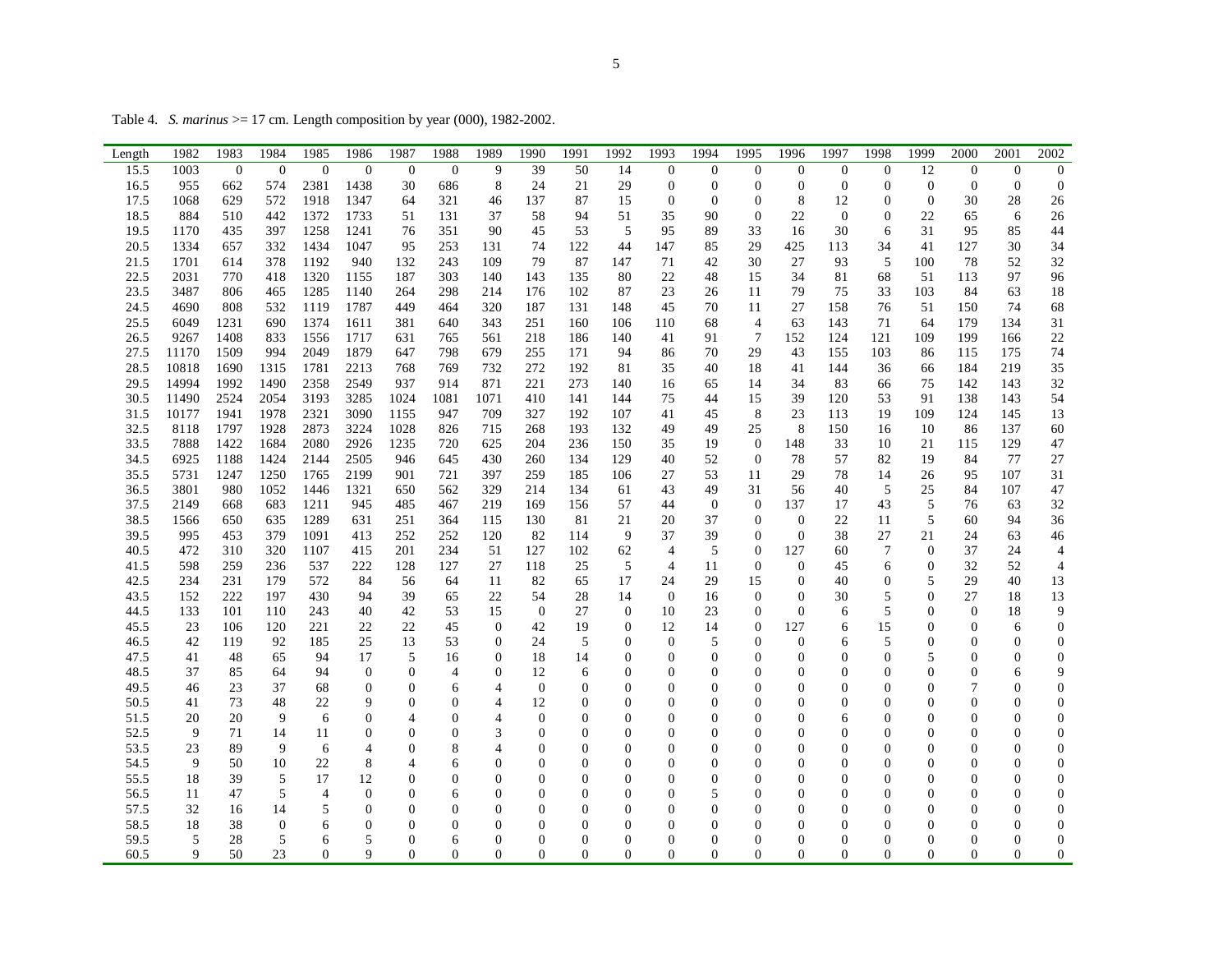| Abundance |                  |          |                |          |                |          |                |          |       |     |
|-----------|------------------|----------|----------------|----------|----------------|----------|----------------|----------|-------|-----|
| Year      | Str1.1           | Str1.2   | Str2.1         | Str2.2   | Str3.1         | Str3.2   | Str4.1         | Str4.2   | Total | CI  |
| 1982      | $\theta$         | 389      | 16             | 348      | $\Omega$       | 2360     | $\Omega$       |          | 3113  | 65  |
| 1983      | 41               | 1010     | 71             | 2528     | 0              | 5236     | $\theta$       |          | 8886  | 42  |
| 1984      | 41               | 2966     | 7              | 1276     | $\Omega$       | 1115     | $\overline{0}$ |          | 5405  | 93  |
| 1985      | $\Omega$         | 369      | 31             | 26       | 56             | 327      | 0              |          | 809   | 47  |
| 1986      | 2144             | 414      | 38             | 292      | 4              | 444      | $\overline{0}$ |          | 3336  | 36  |
| 1987      | 987              | 13679    | 42             |          | 56             |          | $\Omega$       |          | 14764 | 45  |
| 1988      | 150              | 3186     | 26             | 777      | 60             | 4620     | 0              |          | 8819  | 58  |
| 1989      | $\theta$         | 186      | 9              | 102      | $\overline{0}$ |          | 8              |          | 305   | 60  |
| 1990      | $\theta$         | 9        | 5              | 704      | 50             |          | $\mathbf{0}$   | 3881     | 4649  | 43  |
| 1991      | $\boldsymbol{0}$ | $\theta$ | 0              | $\theta$ | $\mathbf{0}$   | 652      | $\mathbf{0}$   | 1773     | 2425  | 81  |
| 1992      | $\boldsymbol{0}$ | 36       | 0              | 15       | $\overline{0}$ | 106      | $\mathbf{0}$   | $\theta$ | 157   | 165 |
| 1993      | 0                | 23       | $\overline{0}$ | 159      | 8              | $\Omega$ | $\mathbf{0}$   |          | 190   | 86  |
| 1994      | $\theta$         | 271      | 21             | 96       | 95             | 162      | $\Omega$       | 36       | 681   | 168 |
| 1995      |                  |          |                |          | 29             | 234      | 95             | 1468     | 1826  | 55  |
| 1996      | 1524             | 619      | 0              | 236      | $\theta$       | 1921     | 28             | 7135     | 11463 | 64  |
| 1997      | 252              | 1759     | 0              | 381      | 37             | 3204     | 144            | 30742    | 36519 | 62  |
| 1998      | $\theta$         | 324      | 0              | 212      | 151            | 828      | 10             | 2543     | 4068  | 67  |
| 1999      | 34               | 235      | 7              | 281      | 39             | 1735     | 95             |          | 2426  | 43  |
| 2000      | $\theta$         | 94       |                | 768      | 31             | 1422     | $\Omega$       | 21187    | 23509 | 65  |
| 2001      |                  |          | 24             | 636      | 116            | 5419     | $\theta$       | 13939    | 20134 | 66  |
| 2002      |                  |          | 0              |          | $\mathbf{0}$   | 1351     | 23             |          | 1374  | 95  |

Table 5. *S. mentella* >= 17cm, abundance (1000) and biomass (tons) for West Greenland by stratum and total, 1982-2002. Confidence intervals (CI) are given in per cent of the stratified mean at 95% level of significance.

| <b>Biomass</b> |                  |                |                |          |                |                |                |          |       |     |
|----------------|------------------|----------------|----------------|----------|----------------|----------------|----------------|----------|-------|-----|
| Year           | Str1.1           | Str1.2         | Str2.1         | Str2.2   | Str3.1         | Str3.2         | Str4.1         | Str4.2   | Total | CI  |
| 1982           | $\mathbf{0}$     | 96             | 7              | 114      | $\theta$       | 893            | $\overline{0}$ |          | 1110  | 68  |
| 1983           | 14               | 213            | 26             | 1158     | 0              | 2857           | $\Omega$       |          | 4268  | 47  |
| 1984           | 7                | 798            | 5              | 491      | $\Omega$       | 472            | $\Omega$       |          | 1773  | 97  |
| 1985           | $\theta$         | 96             | 14             | 11       | 27             | 110            | 0              |          | 258   | 35  |
| 1986           | 225              | 38             | 19             | 110      | 4              | 180            | 0              |          | 576   | 36  |
| 1987           | 82               | 1183           | 9              |          | 31             |                | $\theta$       |          | 1305  | 46  |
| 1988           | 20               | 425            | 21             | 159      | 45             | 1878           | 0              |          | 2548  | 56  |
| 1989           | $\theta$         | 23             | 7              | 15       | $\overline{0}$ |                | $\Omega$       |          | 45    | 63  |
| 1990           | $\boldsymbol{0}$ | 6              | 2              | 87       | 8              |                | 0              | 542      | 645   | 44  |
| 1991           | $\boldsymbol{0}$ | $\overline{0}$ | 0              | $\Omega$ | 0              | 153            | $\overline{0}$ | 445      | 598   | 80  |
| 1992           | $\boldsymbol{0}$ | $\overline{c}$ | 0              |          | 0              | 28             | $\overline{0}$ | $\theta$ | 31    | 160 |
| 1993           | $\boldsymbol{0}$ | 4              | 0              | 22       | 2              | $\overline{0}$ | $\Omega$       |          | 28    | 61  |
| 1994           | $\boldsymbol{0}$ | 32             | 2              | 10       | 12             | 24             | 0              | 3        | 83    | 128 |
| 1995           |                  |                |                |          | 6              | 24             | 10             | 159      | 199   | 52  |
| 1996           | 7                | 55             | 0              | 19       | 0              | 235            | 3              | 689      | 1008  | 59  |
| 1997           | 20               | 141            | 0              | 38       | 2              | 320            | 18             | 2973     | 3512  | 59  |
| 1998           | $\boldsymbol{0}$ | 26             | 0              | 17       | 17             | 88             | 3              | 326      | 477   | 73  |
| 1999           | 7                | 21             | 5              | 36       | 6              | 188            | 21             |          | 284   | 52  |
| 2000           | $\boldsymbol{0}$ | 9              | 0              | 65       | 2              | 122            | $\Omega$       | 1915     | 2113  | 57  |
| 2001           |                  |                | $\overline{c}$ | 66       | 10             | 469            | $\Omega$       | 1468     | 2015  | 74  |
| 2002           |                  |                | 0              |          | $\overline{0}$ | 145            | 3              |          | 148   | 102 |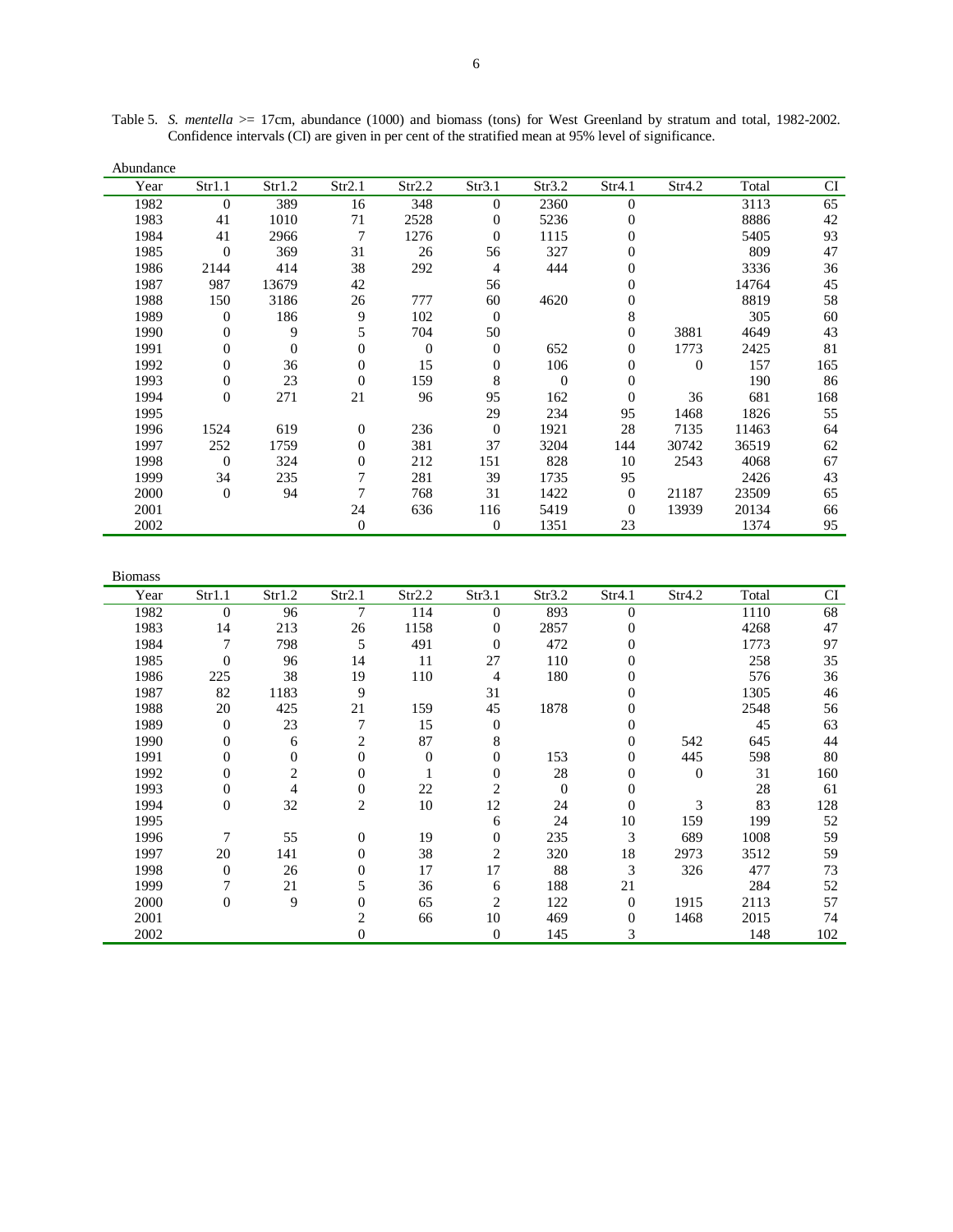Table 6. *S. mentella* >= 17 cm. Length composition by year (000), 1982-2002.

| Length | 1982             | 1983             | 1984             | 1985             | 1986             | 1987           | 1988             | 1989             | 1990             | 1991             | 1992             | 1993             | 1994             | 1995             | 1996             | 1997             | 1998             | 1999             | 2000             | 2001             | 2002             |
|--------|------------------|------------------|------------------|------------------|------------------|----------------|------------------|------------------|------------------|------------------|------------------|------------------|------------------|------------------|------------------|------------------|------------------|------------------|------------------|------------------|------------------|
| 15.5   | $\overline{0}$   | $\boldsymbol{0}$ | $\theta$         | $\theta$         | $\mathbf{0}$     | 6              | $\theta$         | 5                | 5                | 5                | $\overline{0}$   | $\boldsymbol{0}$ | $\mathbf{0}$     | $\theta$         | $\overline{0}$   | $\overline{0}$   | $\overline{0}$   | $\theta$         | $\Omega$         | $\theta$         | $\mathbf{0}$     |
| 16.5   | $\mathbf{0}$     | 23               | 95               | 29               | $\mathbf{0}$     | 5220           | 230              | $\boldsymbol{0}$ | $\mathbf{0}$     | $\mathfrak s$    | $\boldsymbol{0}$ | $\boldsymbol{0}$ | $\boldsymbol{0}$ | $\mathbf{0}$     | $\boldsymbol{0}$ | $\boldsymbol{0}$ | $\boldsymbol{0}$ | $\mathbf{0}$     | $\boldsymbol{0}$ | $\theta$         | $\boldsymbol{0}$ |
| 17.5   | 9                | 58               | 140              | 6                | 1303             | 2178           | 217              | 14               | 72               | $\boldsymbol{0}$ | $\boldsymbol{0}$ | $\overline{0}$   | $\boldsymbol{0}$ | $\overline{0}$   | $\mathbf{0}$     | 6345             | $\boldsymbol{0}$ | $\mathbf{0}$     | 10530            | 5250             | 263              |
| 18.5   | 29               | 51               | 102              | 9                | 442              | 2794           | 99               | 19               | 83               | 9                | 17               | 6                | 267              | 701              | 3188             | 9988             | 1341             | 987              | 4518             | 5763             | 157              |
| 19.5   | 6                | 79               | 164              | 41               | 199              | 1721           | 965              | 64               | 240              | 31               | 25               | 6                | 163              | 366              | 2675             | 11375            | 752              | 479              | 3353             | 3910             | 252              |
| 20.5   | 28               | 89               | 149              | 26               | 117              | 1922           | 748              | 92               | 636              | 9                | $\overline{0}$   | 12               | 76               | 251              | 1853             | 4345             | 543              | 380              | 1903             | 1827             | 316              |
| 21.5   | 40               | 96               | 155              | 26               | 54               | 272            | 532              | 30               | 1077             | 71               | 20               | 6                | 30               | 349              | 935              | 1446             | 408              | 114              | 635              | 655              | 207              |
| 22.5   | 18               | 143              | 130              | 13               | 98               | 131            | 722              | 25               | 1544             | 300              | 5                | 19               | 62               | 44               | 721              | 1034             | 364              | 95               | 733              | 713              | 78               |
| 23.5   | 41               | 124              | 194              | 35               | 88               | 84             | 409              | 9                | 640              | 389              | 18               | 6                | 25               | 15               | 328              | 658              | 264              | 49               | 579              | 519              | 37               |
| 24.5   | 38               | 184              | 160              | 85               | 106              | 137            | 346              | $\boldsymbol{0}$ | 191              | 649              | 28               | 13               | 22               | 39               | 168              | 721              | 120              | 85               | 413              | 498              | 23               |
| 25.5   | 105              | 265              | 98               | 76               | 35               | 36             | 355              | 19               | 76               | 607              | 9                | 19               | $\boldsymbol{0}$ | 29               | 42               | 262              | 80               | 58               | 264              | 354              | 9                |
| 26.5   | 83               | 362              | 182              | 52               | 49               | 18             | 320              | $\mathbf{0}$     | 58               | 165              | 18               | 14               | 5                | 29               | 29               | 111              | 102              | 57               | 214              | 262              | 32               |
| 27.5   | 231              | 548              | 184              | 37               | 43               | 47             | 319              | $\mathbf{0}$     | 18               | 93               | 5                | 25               | $\overline{0}$   | $\theta$         | $\mathbf{0}$     | 151              | 34               | 45               | 130              | 156              | $\boldsymbol{0}$ |
| 28.5   | 181              | 559              | 329              | 46               | 81               | 43             | 265              | 5                | $\theta$         | 38               | $\mathbf{0}$     | 25               | 12               | $\boldsymbol{0}$ | $\mathbf{0}$     | 28               | 29               | 28               | 85               | 59               | $\boldsymbol{0}$ |
| 29.5   | 315              | 776              | 457              | 38               | 71               | $\mathbf{0}$   | 296              | $\boldsymbol{0}$ | 5                | 19               | $\boldsymbol{0}$ | $\mathbf{0}$     | 5                | $\boldsymbol{0}$ | $\overline{0}$   | 6                | 15               | 11               | 59               | 53               | $\boldsymbol{0}$ |
| 30.5   | 571              | 1452             | 742              | 55               | 81               | 52             | 454              | $\boldsymbol{0}$ | $\boldsymbol{0}$ | 29               | $\overline{0}$   | 12               | $\boldsymbol{0}$ | 7                | $\overline{0}$   | 6                | 20               | 9                | 29               | 35               | $\boldsymbol{0}$ |
| 31.5   | 391              | 1179             | 664              | 44               | 61               | 36             | 324              | $\boldsymbol{0}$ | $\boldsymbol{0}$ | $\boldsymbol{0}$ | $\overline{0}$   | $\mathbf{0}$     | $\boldsymbol{0}$ | $\mathbf{0}$     | $\overline{0}$   | $\mathbf{0}$     | $\mathbf{0}$     | 11               | 15               | 30               | $\boldsymbol{0}$ |
| 32.5   | 380              | 928              | 522              | 48               | 106              | 24             | 397              | $\mathbf{0}$     | $\Omega$         | $\overline{0}$   | $\Omega$         | 6                | $\Omega$         | $\Omega$         | $\Omega$         | 22               | $\mathbf{0}$     | $\theta$         | 29               | 11               | $\mathbf{0}$     |
| 33.5   | 247              | 744              | 440              | 40               | 58               | 6              | 397              | $\overline{0}$   | $\Omega$         | $\overline{0}$   | $\Omega$         | $\Omega$         | $\boldsymbol{0}$ | $\overline{0}$   | $\Omega$         | $\mathbf{0}$     | $\mathbf{0}$     | 5                | 7                | 23               | $\overline{0}$   |
| 34.5   | 125              | 563              | 245              | 32               | 117              | 6              | 421              | $\bf{0}$         | 0                | $\overline{0}$   | $\mathbf{0}$     | $\Omega$         | 0                | $\mathbf{0}$     | $\mathbf{0}$     | $\overline{0}$   | $\mathbf{0}$     | $\mathbf{0}$     | 7                | 12               | 0                |
| 35.5   | 93               | 358              | 139              | 26               | 71               | 0              | 482              | 5                | $\Omega$         | 5                | 5                | 13               | 0                | $\mathbf{0}$     | $\Omega$         | 22               | $\mathbf{0}$     | $\mathbf{0}$     | $\mathbf{0}$     | 6                | $\boldsymbol{0}$ |
| 36.5   | 69               | 137              | 51               | 15               | 46               | 6              | 228              | $\boldsymbol{0}$ | $\theta$         | $\boldsymbol{0}$ | $\boldsymbol{0}$ | $\mathbf{0}$     | $\boldsymbol{0}$ | $\overline{0}$   | $\theta$         | $\boldsymbol{0}$ | $\mathbf{0}$     | 12               | $\mathbf{0}$     | $\mathbf{0}$     | $\boldsymbol{0}$ |
| 37.5   | 28               | 71               | 10               | $\overline{4}$   | 27               | 0              | 130              | 6                | 0                | $\boldsymbol{0}$ | $\boldsymbol{0}$ | $\mathbf{0}$     | 5                | $\mathbf{0}$     | $\mathbf{0}$     | $\boldsymbol{0}$ | $\mathbf{0}$     | $\boldsymbol{0}$ | 6                | $\overline{0}$   | $\boldsymbol{0}$ |
| 38.5   | 5                | 28               | 24               | $\boldsymbol{0}$ | 36               | 4              | 38               | $\boldsymbol{0}$ | 0                | $\boldsymbol{0}$ | 5                | $\mathbf{0}$     | $\overline{0}$   | $\overline{0}$   | $\mathbf{0}$     | $\overline{0}$   | $\mathbf{0}$     | 5                | 0                | $\mathbf{0}$     | $\boldsymbol{0}$ |
| 39.5   | 19               | 10               | 11               | 9                | 13               | $\theta$       | 50               | 5                | 0                | $\Omega$         | 5                | $\Omega$         | $\overline{0}$   | $\Omega$         | $\Omega$         | $\Omega$         | $\Omega$         | $\Omega$         | $\Omega$         | $\Omega$         | $\overline{0}$   |
| 40.5   | 19               | 6                | 8                | $\overline{7}$   | $\mathbf{0}$     | 7              | 18               | $\overline{0}$   | $\Omega$         | $\overline{0}$   | $\overline{0}$   | 6                | 5                | $\overline{0}$   | $\Omega$         | $\overline{0}$   | $\Omega$         | $\mathbf{0}$     | $\Omega$         | $\mathbf{0}$     | $\overline{0}$   |
| 41.5   | 9                | 14               | 5                | 9                | 14               | 11             | 11               | $\bf{0}$         | $\Omega$         | $\overline{0}$   | $\overline{0}$   | $\Omega$         | $\overline{0}$   | $\mathbf{0}$     | $\mathbf{0}$     | $\mathbf{0}$     | $\mathbf{0}$     | $\mathbf{0}$     | $\Omega$         | $\mathbf{0}$     | $\boldsymbol{0}$ |
| 42.5   | 14               | $\boldsymbol{0}$ | $\mathbf{0}$     | $\theta$         | $\boldsymbol{0}$ | 4              | 17               | 8                | $\theta$         | $\boldsymbol{0}$ | $\overline{0}$   | $\theta$         | 5                | $\mathbf{0}$     | $\overline{0}$   | $\overline{0}$   | $\mathbf{0}$     | $\mathbf{0}$     | $\Omega$         | $\theta$         | $\boldsymbol{0}$ |
| 43.5   | 9                | 6                | $\boldsymbol{0}$ | $\overline{0}$   | 9                | $\overline{0}$ | 14               | $\boldsymbol{0}$ | $\overline{0}$   | $\boldsymbol{0}$ | $\boldsymbol{0}$ | $\theta$         | 0                | $\overline{0}$   | $\overline{0}$   | $\boldsymbol{0}$ | $\mathbf{0}$     | $\mathbf{0}$     | $\mathbf{0}$     | $\boldsymbol{0}$ | $\boldsymbol{0}$ |
| 44.5   | 5                | $\boldsymbol{0}$ | 0                | $\overline{0}$   | 4                | 0              | $\mathbf{0}$     | $\boldsymbol{0}$ | 0                | $\boldsymbol{0}$ | $\mathbf{0}$     | $\mathbf{0}$     | $\overline{0}$   | $\mathbf{0}$     | $\mathbf{0}$     | $\boldsymbol{0}$ | 0                | $\mathbf{0}$     | 0                | $\theta$         | $\boldsymbol{0}$ |
| 45.5   | $\overline{0}$   | $\theta$         | 5                | $\Omega$         | $\Omega$         | $\theta$       | 11               | $\Omega$         | $\Omega$         | $\Omega$         | $\theta$         | $\Omega$         | $\boldsymbol{0}$ | $\Omega$         | $\Omega$         | $\Omega$         | $\Omega$         | $\Omega$         | $\Omega$         | $\Omega$         | $\overline{0}$   |
| 46.5   | 5                | $\theta$         | 5                | $\Omega$         | $\overline{0}$   | $\Omega$       | $\mathbf{0}$     | $\overline{0}$   | $\Omega$         | $\overline{0}$   | $\Omega$         | $\Omega$         | $\boldsymbol{0}$ | $\mathbf{0}$     | $\Omega$         | 0                | $\Omega$         | $\overline{0}$   | 0                | $\Omega$         | $\mathbf{0}$     |
| 47.5   | 5                | $\overline{0}$   | $\mathbf{0}$     | 0                | 4                | $\mathbf{0}$   | $\boldsymbol{0}$ | $\overline{0}$   | 0                | $\theta$         | $\overline{0}$   | $\Omega$         | 0                | $\mathbf{0}$     | $\overline{0}$   | 0                | 0                | $\mathbf{0}$     | $\Omega$         | $\mathbf{0}$     | $\boldsymbol{0}$ |
| 48.5   | $\overline{0}$   | $\overline{0}$   | $\mathbf{0}$     | $\overline{0}$   | $\theta$         | $\theta$       | $\overline{0}$   | $\boldsymbol{0}$ | $\theta$         | $\Omega$         | $\overline{0}$   | $\theta$         | $\boldsymbol{0}$ | $\overline{0}$   | $\overline{0}$   | $\mathbf{0}$     | $\mathbf{0}$     | $\mathbf{0}$     | $\theta$         | $\mathbf{0}$     | $\boldsymbol{0}$ |
| 49.5   | $\boldsymbol{0}$ | $\overline{0}$   | $\mathbf{0}$     | $\mathbf{0}$     | $\overline{0}$   | $\theta$       | 10               | $\boldsymbol{0}$ | $\Omega$         | $\boldsymbol{0}$ | $\overline{0}$   | $\theta$         | 0                | $\overline{0}$   | $\Omega$         | $\boldsymbol{0}$ | $\overline{0}$   | $\mathbf{0}$     | $\Omega$         | $\theta$         | $\boldsymbol{0}$ |
| 50.5   | 0                | $\overline{0}$   | 0                | $\boldsymbol{0}$ | $\boldsymbol{0}$ | $\mathbf{0}$   | $\boldsymbol{0}$ | $\boldsymbol{0}$ | 0                | $\boldsymbol{0}$ | $\boldsymbol{0}$ | $\mathbf{0}$     | 0                | $\boldsymbol{0}$ | $\overline{0}$   | 0                | $\mathbf{0}$     | $\boldsymbol{0}$ | 0                | $\boldsymbol{0}$ | $\boldsymbol{0}$ |
| 51.5   | $\Omega$         | $\theta$         | $\Omega$         | $\theta$         | $\theta$         | $\Omega$       | $\theta$         | $\Omega$         | 0                | $\theta$         | $\theta$         | $\Omega$         | $\Omega$         | $\Omega$         | $\Omega$         | $\Omega$         | $\Omega$         | $\Omega$         | 0                | $\Omega$         | $\overline{0}$   |
| 52.5   | $\overline{0}$   | $\theta$         | $\Omega$         | $\Omega$         | $\Omega$         | $\Omega$       | $\overline{0}$   | $\overline{0}$   | $\Omega$         | $\Omega$         | $\theta$         | $\Omega$         | $\overline{0}$   | $\Omega$         | $\Omega$         | $\overline{0}$   | $\mathbf{0}$     | $\overline{0}$   | $\Omega$         | $\mathbf{0}$     | $\overline{0}$   |
| 53.5   | $\mathbf{0}$     | $\theta$         | $\Omega$         | $\Omega$         | $\theta$         | $\Omega$       | $\overline{0}$   | $\mathbf{0}$     | $\Omega$         | 0                | $\Omega$         | $\Omega$         | 0                | $\mathbf{0}$     | $\Omega$         | 0                | $\Omega$         | $\mathbf{0}$     | $\Omega$         | $\Omega$         | $\boldsymbol{0}$ |
| 54.5   | $\overline{0}$   | $\overline{0}$   | $\mathbf{0}$     | $\overline{0}$   | $\mathbf{0}$     | $\overline{0}$ | $\mathbf{0}$     | $\mathbf{0}$     | $\Omega$         | $\boldsymbol{0}$ | $\overline{0}$   | $\theta$         | $\boldsymbol{0}$ | $\mathbf{0}$     | $\overline{0}$   | $\mathbf{0}$     | $\mathbf{0}$     | $\mathbf{0}$     | $\Omega$         | $\theta$         | $\overline{0}$   |
| 55.5   | $\overline{0}$   | $\overline{0}$   | $\mathbf{0}$     | $\overline{0}$   | $\mathbf{0}$     | $\theta$       | $\mathbf{0}$     | $\boldsymbol{0}$ | $\theta$         | $\overline{0}$   | $\overline{0}$   | $\theta$         | 0                | $\mathbf{0}$     | $\overline{0}$   | $\boldsymbol{0}$ | $\mathbf{0}$     | $\mathbf{0}$     | $\theta$         | $\mathbf{0}$     | $\boldsymbol{0}$ |
| 56.5   | $\boldsymbol{0}$ | $\overline{0}$   | $\mathbf{0}$     | $\overline{0}$   | $\boldsymbol{0}$ | $\Omega$       | $\boldsymbol{0}$ | $\boldsymbol{0}$ | 0                | $\boldsymbol{0}$ | $\overline{0}$   | $\overline{0}$   | 0                | $\mathbf{0}$     | $\Omega$         | $\boldsymbol{0}$ | $\mathbf{0}$     | $\boldsymbol{0}$ | $\Omega$         | $\theta$         | $\boldsymbol{0}$ |
| 57.5   | 0                | $\boldsymbol{0}$ | $\Omega$         | $\theta$         | $\boldsymbol{0}$ | $\Omega$       | $\boldsymbol{0}$ | $\boldsymbol{0}$ | $\Omega$         | $\boldsymbol{0}$ | 0                | $\Omega$         | 0                | $\boldsymbol{0}$ | $\Omega$         | $\boldsymbol{0}$ | $\Omega$         | $\boldsymbol{0}$ | $\Omega$         | $\Omega$         | $\boldsymbol{0}$ |
| 58.5   | 0                | $\Omega$         | $\Omega$         | $\Omega$         | $\Omega$         | 0              | $\theta$         | $\Omega$         | 0                | $\Omega$         | $\Omega$         | $\Omega$         | $\Omega$         | 0                | $\Omega$         | $\Omega$         | 0                | $\Omega$         | $\Omega$         | $\Omega$         | $\mathbf{0}$     |
| 59.5   | 0                | $\theta$         | $\mathbf{0}$     | 0                | $\theta$         | $\Omega$       | $\mathbf{0}$     | $\mathbf{0}$     | $\Omega$         | $\overline{0}$   | $\overline{0}$   | $\Omega$         | $\boldsymbol{0}$ | $\Omega$         | $\Omega$         | $\overline{0}$   | 0                | $\mathbf{0}$     | $\Omega$         | $\mathbf{0}$     | $\boldsymbol{0}$ |
| 60.5   | $\overline{0}$   | $\boldsymbol{0}$ | $\mathbf{0}$     | $\overline{0}$   | $\mathbf{0}$     | $\overline{0}$ | $\mathbf{0}$     | $\overline{0}$   | $\Omega$         | $\boldsymbol{0}$ | $\overline{0}$   | $\overline{0}$   | $\overline{0}$   | $\mathbf{0}$     | $\overline{0}$   | $\overline{0}$   | $\mathbf{0}$     | $\mathbf{0}$     | $\overline{0}$   | $\mathbf{0}$     | 0                |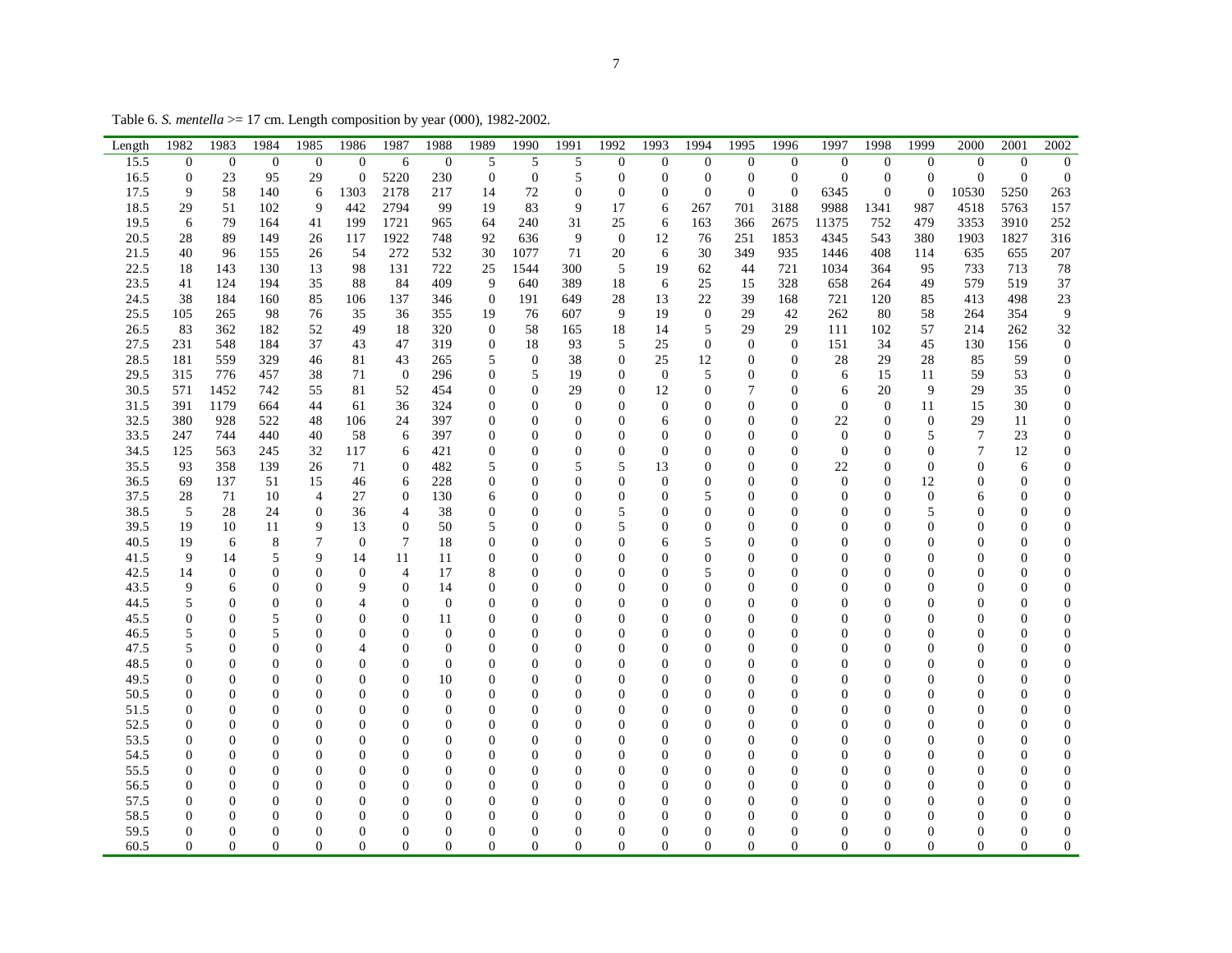| Abundance |        |        |          |        |        |        |          |        |        |           |
|-----------|--------|--------|----------|--------|--------|--------|----------|--------|--------|-----------|
| Year      | Str1.1 | Str1.2 | Str2.1   | Str2.2 | Str3.1 | Str3.2 | Str4.1   | Str4.2 | Total  | <b>CI</b> |
| 1982      | 1055   | 357    | 120      | 27     | 8      | 42     | 23       |        | 1632   | 44        |
| 1983      | 3954   | 506    | 14       | 138    | 8      | 16     | 21       |        | 4657   | 56        |
| 1984      | 5022   | 3713   | 21       | 219    | 141    | 27     | 13       |        | 9156   | 67        |
| 1985      | 4886   | 9616   | 54       | 2712   | 47     | 67     | 54       |        | 17436  | 164       |
| 1986      | 10738  | 237636 | 113      | 1811   | 54     | 218    | 39       |        | 250609 | 168       |
| 1987      | 12453  | 113990 | 5        |        | 19     |        | 18       |        | 126485 | 87        |
| 1988      | 19680  | 42481  | $\theta$ | 107    | 19     | 139    | $\Omega$ |        | 62426  | 41        |
| 1989      | 7717   | 13159  | 3071     | 5370   | 17     |        | 69       |        | 29403  | 35        |
| 1990      | 11255  | 35933  | 15416    | 1538   | 72     |        | 6199     | 848    | 71261  | 52        |
| 1991      | 51936  | 59846  | 34872    | 22668  | 13692  | 2508   | 891      | 1540   | 187953 | 38        |
| 1992      | 25716  | 19083  | 12690    | 17276  | 17463  | 13973  | 41       | 13718  | 119960 | 54        |
| 1993      | 5458   | 39035  | 665      | 11331  | 355    | 2773   | 13       |        | 59630  | 111       |
| 1994      | 3403   | 12003  | 9828     | 4014   | 1190   | 1730   | 10842    | 9867   | 52877  | 95        |
| 1995      |        |        |          |        | 399    | 10236  | 855      | 34695  | 46185  | 106       |
| 1996      | 456    | 14356  | 5210     | 9377   | 26961  | 11571  | 2488     | 107236 | 177655 | 98        |
| 1997      | 6519   | 47117  | $\Omega$ | 15852  | 43421  | 20194  | 444      | 68931  | 202478 | 62        |
| 1998      | 1558   | 25350  | 50177    | 30834  | 55983  | 13090  | 37049    | 13318  | 227359 | 100       |
| 1999      | 3886   | 54143  | 1067     | 8617   | 1105   | 7643   | 758      |        | 77219  | 48        |
| 2000      | 1293   | 9958   | 63       | 3052   | 393    | 8195   | $\Omega$ | 33103  | 56057  | 62        |
| 2001      |        |        | 1318     | 3559   | 110    | 2432   | 8        | 1484   | 8911   | 24        |
| 2002      |        |        | 1255     |        | 145    | 1523   | 23       |        | 2946   | 85        |

Table 7. *Sebastes. spp.* < 17cm, abundance (1000) and biomass (tons) for West Greenland by stratum and total, 1982-2002. Confidence intervals (CI) are given in per cent of the stratified mean at 95% level of significance.

| <b>Biomass</b> |        |        |                  |        |              |        |                |        |       |           |
|----------------|--------|--------|------------------|--------|--------------|--------|----------------|--------|-------|-----------|
| Year           | Str1.1 | Str1.2 | Str2.1           | Str2.2 | Str3.1       | Str3.2 | Str4.1         | Str4.2 | Total | <b>CI</b> |
| 1982           | 34     | 13     | $\overline{7}$   |        | $\Omega$     |        | $\theta$       |        | 56    | 41        |
| 1983           | 102    | 21     | $\boldsymbol{0}$ | 6      | $\mathbf{0}$ |        | $\Omega$       |        | 130   | 52        |
| 1984           | 88     | 105    | $\boldsymbol{0}$ | 5      | 6            |        | 0              |        | 205   | 73        |
| 1985           | 82     | 367    | $\overline{c}$   | 58     | 2            | 3      | 0              |        | 514   | 142       |
| 1986           | 456    | 6646   | $\overline{c}$   | 77     | 2            | 6      | 0              |        | 7189  | 168       |
| 1987           | 265    | 5020   | $\boldsymbol{0}$ |        | $\mathbf{0}$ |        | $\Omega$       |        | 5285  | 93        |
| 1988           | 218    | 1492   | $\mathbf{0}$     | 3      | $\mathbf{0}$ | 5      | 0              |        | 1718  | 56        |
| 1989           | 109    | 271    | 21               | 49     | 0            |        | $\overline{0}$ |        | 450   | 42        |
| 1990           | 102    | 369    | 63               | 20     | $\Omega$     |        | 10             | 2      | 566   | 58        |
| 1991           | 197    | 798    | 73               | 242    | 29           | 24     | 3              | 15     | 1381  | 46        |
| 1992           | 150    | 386    | 49               | 111    | 74           | 220    | $\Omega$       | 64     | 1054  | 54        |
| 1993           | 75     | 512    | 16               | 265    | 6            | 76     | $\theta$       |        | 950   | 90        |
| 1994           | 27     | 216    | 54               | 57     | 29           | 64     | 141            | 277    | 865   | 132       |
| 1995           |        |        |                  |        | 6            | 330    | 10             | 348    | 694   | 97        |
| 1996           | 7      | 284    | 14               | 117    | 91           | 297    | 18             | 3300   | 4128  | 96        |
| 1997           | 61     | 344    | $\boldsymbol{0}$ | 214    | 163          | 544    | 15             | 2437   | 3778  | 81        |
| 1998           | 20     | 433    | 165              | 322    | 221          | 351    | 141            | 531    | 2184  | 120       |
| 1999           | 54     | 941    | 14               | 190    | 17           | 272    | 18             |        | 1506  | 47        |
| 2000           | 27     | 252    | $\overline{c}$   | 106    | 14           | 284    | $\mathbf{0}$   | 1414   | 2099  | 61        |
| 2001           |        |        | $\overline{7}$   | 65     | 6            | 90     | 0              | 71     | 239   | 29        |
| 2002           |        |        | 12               |        | 2            | 29     | $\overline{0}$ |        | 43    | 83        |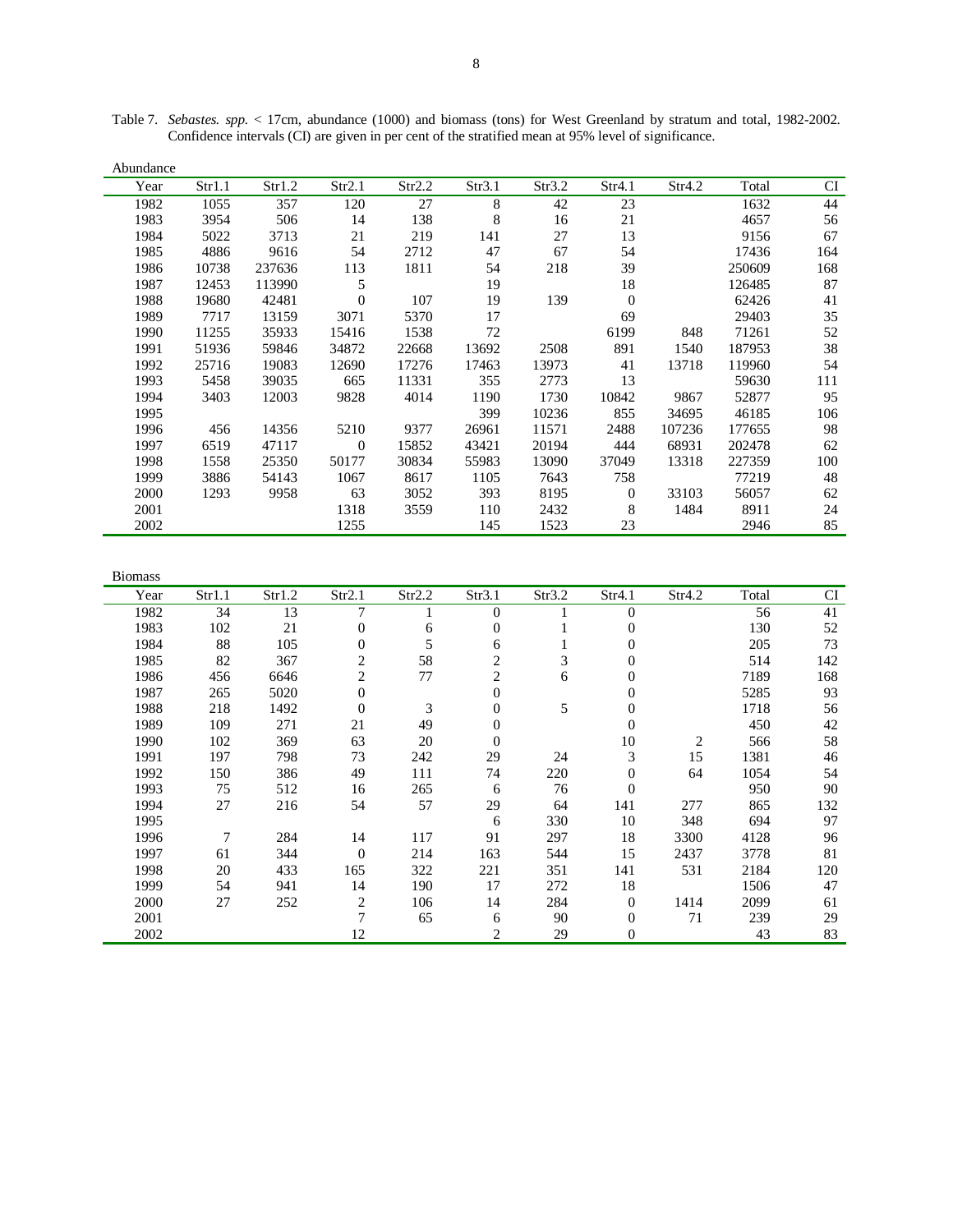Table 8. *Sebastes spp.* < 17 cm. Length composition by year (000), 1982-2002.

| Length | 1982     | 1983     | 1984     | 1985         | 1986     | 1987     | 1988     | 1989     | 1990     | 1991     | 1992     | 1993     | 1994     | 1995     | 1996     | 1997     | 1998  | 1999     | 2000     | 2001     | 2002     |
|--------|----------|----------|----------|--------------|----------|----------|----------|----------|----------|----------|----------|----------|----------|----------|----------|----------|-------|----------|----------|----------|----------|
| 0.5    | $\Omega$ | $\Omega$ | $\Omega$ | $\Omega$     | $\Omega$ | $\Omega$ | $\Omega$ | $\Omega$ | $\theta$ | $\Omega$ | $\Omega$ | $\Omega$ | $\Omega$ | $\Omega$ | $\Omega$ |          |       | $\Omega$ | $\Omega$ | $\Omega$ | $\Omega$ |
| 1.5    |          | 0        | 0        |              |          |          | 0        |          | 0        |          | $\Omega$ |          | $\Omega$ | $\Omega$ | $\Omega$ |          |       | 0        |          |          |          |
| 2.5    |          | $\theta$ | $\theta$ |              |          |          | 0        |          | $\theta$ |          |          |          |          | $\Omega$ |          |          |       | 0        |          |          |          |
| 3.5    |          | 0        | $\theta$ |              |          |          | 0        |          | $\Omega$ |          | $\Omega$ |          |          |          |          |          |       | 0        |          |          |          |
| 4.5    |          |          | $\Omega$ |              | 6        |          |          |          | 14       | 59       |          |          |          | $\Omega$ | $\Omega$ |          |       |          |          |          |          |
| 5.5    |          | h        | 255      | 25           | 36       | 121      | 97       | 39       | 3468     | 15519    | 2396     | $\theta$ | 2392     | 26       | 236      | 622      | 182   | 1235     | 186      | 146      | 65       |
| 6.5    | 6.       | 78       | 584      | 111          | 97       | 850      | 486      | 1814     | 5708     | 59602    | 30723    | 117      | 9939     | 193      | 7127     | 32049    | 44724 | 3401     | 639      | 1202     | 699      |
| 7.5    |          | 219      | 179      | 185          | 460      | 1393     | 1940     | 2111     | 2758     | 11107    | 27896    | 200      | 1053     | 142      | 28816    | 54642    | 24965 | 232      | 411      | 1564     | 791      |
| 8.5    | 70       | 518      | 425      | 326          | 1913     | 902      | 9815     | 2176     | 8484     | 15958    | 5799     | 1935     | 4092     | 540      | 7089     | 2405     | 4670  | 126      | 87       | 58       | 97       |
| 9.5    | 57       | 579      | 835      | 2161         | 4221     | 658      | 7404     | 4284     | 11835    | 23919    | 11346    | 9480     | 9035     | 616      | 7908     | 4589     | 3927  | 3177     | 1114     | 123      | 117      |
| 10.5   | 96       | 359      | 1432     | 4165         | 8595     | 941      | 3378     | 5703     | 6994     | 36922    | 8922     | 8916     | 5238     | 935      | 28169    | 13241    | 10533 | 27661    | 1800     | 502      | 308      |
| 11.5   | 259      | 594      | 2151     | 1470         | 19713    | 2445     | 1453     | 4835     | 7050     | 16197    | 5788     | 5980     | 2909     | 5090     | 17615    | 11127    | 4294  | 23335    | 566      | 582      | 162      |
| 12.5   | 188      | 719      | 1284     | 508          | 106866   | 7017     | 1560     | 3156     | 7575     | 2388     | 7518     | 9527     | 6043     | 9656     | 12200    | 6785     | 2104  | 3134     | 4074     | 356      | 82       |
| 13.5   | 114      | 511      | 679      | 1599         | 76491    | 8666     | 3244     | 2148     | 6284     | 1648     | 11461    | 5614     | 4357     | 4247     | 17440    | 20084    | 6322  | 4979     | 13437    | 729      | 105      |
| 14.5   | 384      | 464      | 681      | 2716         | 14063    | 18412    | 8866     | 1020     | 4611     | 1196     | 6078     | 6021     | 2686     | 7343     | 11415    | 26222    | 10205 | 4558     | 14810    | 824      | 214      |
| 15.5   | 460      | 609      | 650      | 4173         | 4189     | 47210    | 13645    | 709      | 3556     | 1549     | 1220     | 5822     | 2401     | 8718     | 1658     | 16131    | 5645  | 1482     | 9324     | 955      | 188      |
| 16.5   | 0        | $\Omega$ | 0        | $\Omega$     | 5121     | 31716    | 4826     | 572      | 944      | 1005     | 391      | 3914     | 1329     | 5090     | 16748    | 14577    | 5203  | 1764     | 9607     | 1864     | 124      |
| 17.5   |          | 0        | $\Omega$ | $\Omega$     | 6513     | 6136     | 2998     | 505      | 654      | 591      | 379      | 2105     | 1241     | 3545     | 1162     | $\Omega$ | 4585  | 2139     |          | 0        |          |
| 18.5   |          | $\theta$ | $\Omega$ | $\mathbf{0}$ | 1400     | $\Omega$ | 2514     | 307      | 824      | 218      | 46       | 0        | 68       | 44       | 58       |          |       | $\Omega$ |          |          |          |
| 19.5   |          |          | $\Omega$ | 0            | 930      | $\Omega$ | 194      | 24       | 133      | 32       | $\Omega$ | 0        | 47       | $\Omega$ | 15       |          |       | 0        |          |          |          |
| 20.5   |          |          |          |              |          |          | $\Omega$ |          | 133      | 13       | $\Omega$ |          | 16       | $\Omega$ | $\Omega$ |          |       |          |          |          |          |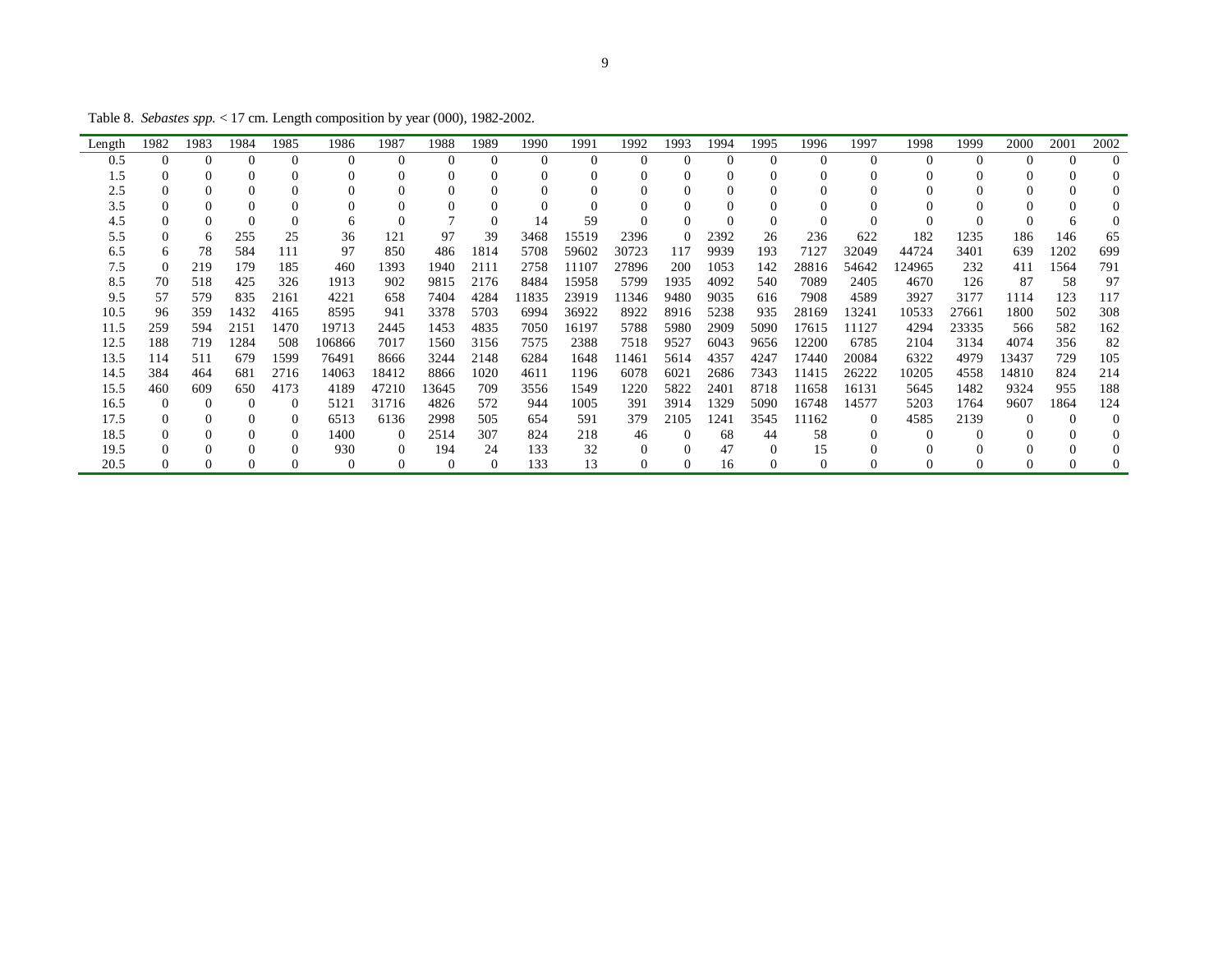| Abundance |        |        |        |        |        |        |        |        |        |        |
|-----------|--------|--------|--------|--------|--------|--------|--------|--------|--------|--------|
| Year      | Str1.1 | Str1.2 | Str2.1 | Str2.2 | Str3.1 | Str3.2 | Str4.1 | Str4.2 | Total  | CI     |
| 1982      | 31582  | 5092   | 29598  | 5735   | 2843   | 2133   | 1043   |        | 78026  | 30     |
| 1983      | 46601  | 6482   | 55493  | 2871   | 2725   | 461    | 811    |        | 115444 | 49     |
| 1984      | 18251  | 6258   | 53766  | 4366   | 2928   | 2244   | 1792   |        | 89605  | 43     |
| 1985      | 21388  | 5974   | 22819  | 6185   | 2632   | 239    | 3161   |        | 62398  | 23     |
| 1986      | 22035  | 11393  | 58741  | 9556   | 2936   | 2388   | 4463   |        | 111512 | 39     |
| 1987      | 23321  | 3314   | 26226  |        | 2357   |        | 1030   |        | 56248  | 26     |
| 1988      | 10963  | 3476   | 8025   | 5698   | 3566   | 800    | 1035   |        | 33563  | 18     |
| 1989      | 9370   | 4454   | 11362  | 3775   | 8764   |        | 1446   |        | 39171  | 28     |
| 1990      | 8615   | 6465   | 8227   | 2614   | 1083   |        | 1492   | 606    | 29102  | 25     |
| 1991      | 7826   | 4537   | 5168   | 1899   | 1517   | 639    | 1248   | 952    | 23786  | 17     |
| 1992      | 8527   | 4996   | 3020   | 2704   | 1233   | 1707   | 1744   | 175    | 24106  | $28\,$ |
| 1993      | 5859   | 3284   | 1201   | 1212   | 632    | 694    | 398    |        | 13280  | 17     |
| 1994      | 2212   | 3525   | 1488   | 1514   | 624    | 282    | 1661   | 189    | 11495  | 21     |
| 1995      |        |        |        |        | 891    | 1189   | 1019   | 785    | 3884   | 18     |
| 1996      | 3716   | 1337   | 956    | 1424   | 1946   | 772    | 1566   | 472    | 12189  | 17     |
| 1997      | 8656   | 3262   | 2585   | 3543   | 2973   | 1288   | 2427   | 109    | 24843  | 21     |
| 1998      | 6254   | 3956   | 5654   | 2873   | 1767   | 865    | 2296   | 204    | 23869  | 17     |
| 1999      | 5410   | 2675   | 5013   | 2904   | 1835   | 389    | 1356   |        | 19582  | 20     |
| 2000      | 2273   | 3929   | 1953   | 3302   | 1016   | 361    | 1197   | 36     | 14067  | 18     |
| 2001      |        |        | 11195  | 3831   | 1275   | 394    | 3616   | 182    | 20493  | 23     |
| 2002      |        |        | 6820   |        | 1203   | 2138   | 1718   |        | 11879  | 23     |

Table 9. *Hippoglossoides platessoides*, abundance (1000) and biomass (tons) for West Greenland by stratum and total, 1982- 2002. Confidence intervals (CI) are given in per cent of the stratified mean at 95% level of significance.

| <b>Biomass</b> |        |        |        |        |        |        |        |        |       |    |
|----------------|--------|--------|--------|--------|--------|--------|--------|--------|-------|----|
| Year           | Str1.1 | Str1.2 | Str2.1 | Str2.2 | Str3.1 | Str3.2 | Str4.1 | Str4.2 | Total | CI |
| 1982           | 6050   | 946    | 7797   | 1151   | 919    | 376    | 157    |        | 17396 | 32 |
| 1983           | 7451   | 1155   | 11771  | 607    | 1008   | 88     | 167    |        | 22247 | 41 |
| 1984           | 1701   | 762    | 8662   | 807    | 607    | 387    | 365    |        | 13291 | 45 |
| 1985           | 1939   | 600    | 3861   | 1062   | 519    | 49     | 321    |        | 8351  | 22 |
| 1986           | 2150   | 1147   | 8429   | 1385   | 703    | 452    | 460    |        | 14726 | 30 |
| 1987           | 3130   | 339    | 5471   |        | 645    |        | 229    |        | 9814  | 30 |
| 1988           | 919    | 293    | 1699   | 807    | 814    | 137    | 236    |        | 4905  | 19 |
| 1989           | 517    | 297    | 1476   | 371    | 2120   |        | 288    |        | 5069  | 40 |
| 1990           | 395    | 397    | 1220   | 314    | 213    |        | 288    | 221    | 3048  | 22 |
| 1991           | 347    | 399    | 486    | 260    | 266    | 125    | 187    | 173    | 2243  | 18 |
| 1992           | 578    | 419    | 228    | 183    | 151    | 250    | 152    | 25     | 1986  | 26 |
| 1993           | 327    | 222    | 82     | 102    | 66     | 70     | 26     |        | 895   | 17 |
| 1994           | 143    | 416    | 134    | 143    | 64     | 34     | 108    | 28     | 1070  | 25 |
| 1995           |        |        |        |        | 70     | 154    | 123    | 58     | 405   | 20 |
| 1996           | 211    | 100    | 66     | 164    | 159    | 78     | 149    | 38     | 965   | 22 |
| 1997           | 490    | 265    | 209    | 343    | 353    | 168    | 185    | 7      | 2020  | 27 |
| 1998           | 306    | 252    | 355    | 244    | 186    | 122    | 185    | 19     | 1669  | 20 |
| 1999           | 245    | 160    | 331    | 268    | 180    | 35     | 85     |        | 1304  | 26 |
| 2000           | 122    | 331    | 136    | 309    | 105    | 38     | 49     | 6      | 1096  | 22 |
| 2001           |        |        | 637    | 297    | 109    | 45     | 149    | 12     | 1249  | 22 |
| 2002           |        |        | 390    |        | 122    | 200    | 113    |        | 825   | 22 |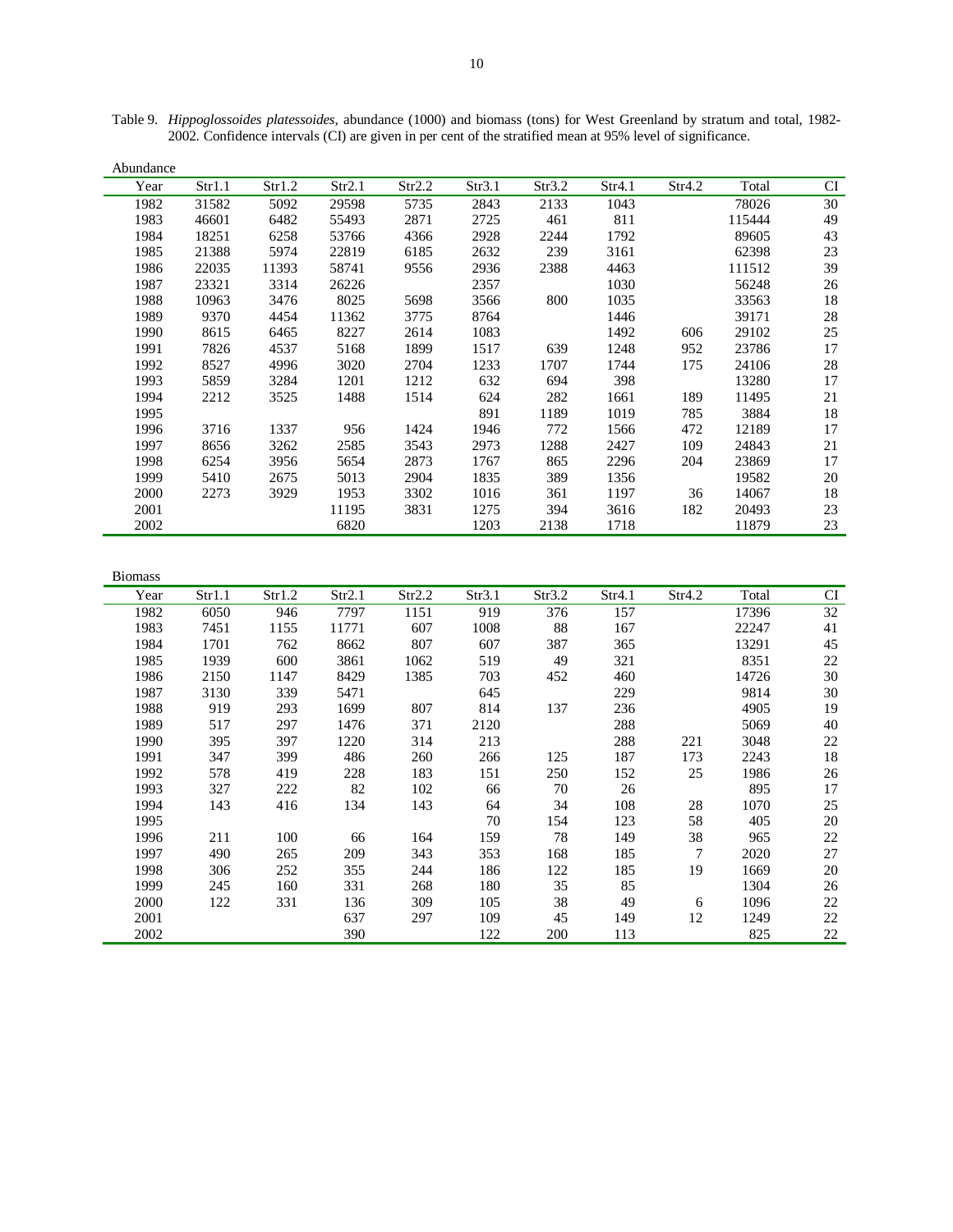Table 10. *Hippoglossoides platessoides*. Length composition by year (000), 1982-2002.

| Length       | 1982                             | 1983                               | 1984                     | 1985           | 1986             | 1987           | 1988           | 1989               | 1990                             | 1991           | 1992                 | 1993                           | 1994                           | 1995                               | 1996                             | 1997                 | 1998                 | 1999           | 2000                 | 2001                | 2002               |
|--------------|----------------------------------|------------------------------------|--------------------------|----------------|------------------|----------------|----------------|--------------------|----------------------------------|----------------|----------------------|--------------------------------|--------------------------------|------------------------------------|----------------------------------|----------------------|----------------------|----------------|----------------------|---------------------|--------------------|
| 0.5          | $\mathbf{0}$                     | $\boldsymbol{0}$                   | $\theta$                 | $\mathbf{0}$   | $\boldsymbol{0}$ | $\mathbf{0}$   | $\overline{0}$ | $\boldsymbol{0}$   | $\theta$                         | $\mathbf{0}$   | $\overline{0}$       | $\mathbf{0}$                   | $\overline{0}$                 | $\mathbf{0}$                       | $\overline{0}$                   | $\mathbf{0}$         | $\overline{0}$       | $\mathbf{0}$   | $\mathbf{0}$         | $\boldsymbol{0}$    | $\boldsymbol{0}$   |
| 1.5          | $\overline{0}$                   | $\overline{0}$                     | $\overline{0}$           | $\overline{0}$ | $\mathbf{0}$     | $\mathbf{0}$   | $\overline{0}$ | $\boldsymbol{0}$   | $\overline{0}$                   | $\overline{0}$ | $\overline{0}$       | $\overline{0}$                 | $\overline{0}$                 | $\boldsymbol{0}$                   | $\overline{0}$                   | $\overline{0}$       | $\overline{0}$       | $\overline{0}$ | $\overline{0}$       | $\mathbf{0}$        | $\boldsymbol{0}$   |
| 2.5          | $\overline{0}$                   | $\mathbf{0}$                       | $\theta$                 | $\overline{0}$ | $\boldsymbol{0}$ | $\Omega$       | $\overline{0}$ | $\mathbf{0}$       | $\overline{0}$                   | $\overline{0}$ | $\overline{0}$       | $\overline{0}$                 | $\overline{0}$                 | $\overline{0}$                     | $\overline{0}$                   | $\mathbf{0}$         | $\overline{0}$       | $\mathbf{0}$   | $\Omega$             | $\overline{0}$      | $\mathbf{0}$       |
| 3.5          | 0                                | $\mathbf{0}$                       | $\overline{0}$           | $\overline{0}$ | $\mathbf{0}$     | 10             | $\overline{0}$ | $\mathbf{0}$       | $\overline{0}$                   | $\overline{0}$ | $\overline{0}$       | $\mathbf{0}$                   | $\overline{0}$                 | $\mathbf{0}$                       | 11                               | 73                   | $\overline{0}$       | 6              | $\overline{0}$       | $\overline{0}$      | $\mathbf{0}$       |
| 4.5          | 0                                | $\boldsymbol{0}$                   | $\boldsymbol{0}$         | $\overline{0}$ | $\mathbf{0}$     | 10             | $\overline{7}$ | $\boldsymbol{0}$   | 5                                | 10<br>27       | $\boldsymbol{0}$     | $\boldsymbol{0}$               | $\tau$                         | $\boldsymbol{0}$                   | $\boldsymbol{0}$                 | 108                  | 14                   | 87             | 5                    | 44                  | 17                 |
| 5.5<br>6.5   | $\overline{0}$<br>$\overline{0}$ | $\overline{0}$<br>$\boldsymbol{0}$ | $\theta$<br>$\mathbf{0}$ | 127<br>9       | 19<br>19         | $\theta$<br>41 | 22<br>33       | $\mathbf{0}$<br>10 | $\overline{0}$<br>$\overline{0}$ | 87             | $\overline{0}$<br>14 | $\overline{0}$<br>$\mathbf{0}$ | $\overline{0}$<br>$\mathbf{0}$ | $\overline{0}$<br>$\boldsymbol{0}$ | $\overline{0}$<br>$\overline{0}$ | $\theta$<br>$\theta$ | $\overline{0}$<br>51 | 43<br>94       | $\overline{0}$<br>71 | 6<br>$\overline{0}$ | $\mathbf{0}$<br>13 |
| 7.5          | 13                               | $\mathbf{0}$                       | 10                       | 74             | 9                | 58             | 52             | 19                 | 32                               | 251            | 68                   | $\overline{0}$                 | 14                             | $\boldsymbol{0}$                   | 21                               | 20                   | 506                  | 546            | 182                  | 134                 | 52                 |
| 8.5          | 7                                | 20                                 | 36                       | 57             | 43               | 84             | 103            | 43                 | 44                               | 170            | 123                  | 7                              | 93                             | $\mathbf{0}$                       | 29                               | 20                   | 353                  | 336            | 146                  | 196                 | 50                 |
| 9.5          | 20                               | 14                                 | 53                       | 142            | 64               | 90             | 181            | 36                 | 161                              | 253            | 163                  | 136                            | 34                             | 9                                  | 39                               | 71                   | 194                  | 435            | 146                  | 234                 | 99                 |
| 10.5         | 20                               | 29                                 | 86                       | 403            | 154              | 359            | 235            | 212                | 370                              | 273            | 505                  | 251                            | 57                             | 27                                 | 318                              | 155                  | 139                  | 635            | 177                  | 525                 | 200                |
| 11.5         | 59                               | 46                                 | 148                      | 364            | 333              | 367            | 473            | 514                | 569                              | 620            | 618                  | 430                            | 74                             | 19                                 | 115                              | 189                  | 278                  | 1059           | 413                  | 757                 | 198                |
| 12.5         | 150                              | 228                                | 368                      | 381            | 751              | 540            | 749            | 813                | 1060                             | 1087           | 846                  | 913                            | 353                            | 88                                 | 181                              | 842                  | 406                  | 1226           | 602                  | 979                 | 290                |
| 13.5         | 302                              | 404                                | 940                      | 610            | 1187             | 668            | 873            | 1275               | 1875                             | 1106           | 731                  | 904                            | 576                            | 34                                 | 362                              | 1238                 | 757                  | 798            | 919                  | 1585                | 571                |
| 14.5         | 420                              | 978                                | 1283                     | 1067           | 2197             | 1142           | 1060           | 1742               | 2629                             | 1291           | 1024                 | 654                            | 835                            | 31                                 | 606                              | 1692                 | 1163                 | 1055           | 997                  | 2027                | 768                |
| 15.5         | 793                              | 1976                               | 2023                     | 1674           | 3597             | 1177           | 1130           | 2215               | 2556                             | 1399           | 1627                 | 977                            | 1276                           | 142                                | 981                              | 2604                 | 2321                 | 1275           | 1260                 | 2161                | 1059               |
| 16.5         | 814                              | 2232                               | 2567                     | 2443           | 6220             | 1047           | 1365           | 2093               | 2259                             | 1863           | 1663                 | 1110                           | 1204                           | 241                                | 1481                             | 2180                 | 2527                 | 1169           | 1205                 | 2061                | 1394               |
| 17.5         | 1340                             | 3336                               | 3768                     | 3631           | 7906             | 1625           | 1159           | 2007               | 1883                             | 1771           | 1901                 | 1109                           | 882                            | 287                                | 996                              | 1789                 | 3035                 | 1076           | 945                  | 1690                | 1363               |
| 18.5         | 1661                             | 3934                               | 4833                     | 4281           | 8122             | 2132           | 1715           | 1778               | 1658                             | 1593           | 1788                 | 1079                           | 634                            | 338                                | 1078                             | 1663                 | 2205                 | 1178           | 812                  | 1647                | 1113               |
| 19.5         | 2054                             | 5257                               | 4170                     | 3890           | 8619             | 2716           | 1658           | 1905               | 1407                             | 1320           | 1851                 | 705                            | 488                            | 360                                | 715                              | 1556                 | 1794                 | 1141           | 601                  | 1042                | 867                |
| 20.5         | 2839                             | 8731                               | 5896                     | 4259           | 9066             | 3088           | 1984           | 2012               | 1414                             | 1317           | 1254                 | 827                            | 587                            | 379                                | 580                              | 1572                 | 1286                 | 1250           | 636                  | 1161                | 723                |
| 21.5         | 2737                             | 8334                               | 5740                     | 3752           | 9715             | 3140           | 1802           | 1866               | 1008                             | 1218           | 1292                 | 593                            | 463                            | 308                                | 712                              | 1043                 | 966                  | 1329           | 488                  | 878                 | 607                |
| 22.5         | 3541                             | 7697                               | 5159                     | 3992           | 9279             | 3253           | 1803           | 1537               | 937                              | 942            | 1342                 | 476                            | 439                            | 217                                | 649                              | 1112                 | 798                  | 783            | 541                  | 416                 | 284                |
| 23.5         | 2976                             | 7502                               | 7171                     | 3398           | 7120             | 3593           | 1654           | 1685               | 900                              | 1052           | 1217                 | 442                            | 428                            | 290                                | 654                              | 932                  | 692                  | 643            | 625                  | 423                 | 330                |
| 24.5         | 3802                             | 6773<br>6553                       | 4220<br>4913             | 3281           | 6310             | 3085           | 1431<br>1711   | 1878               | 807                              | 934<br>919     | 857                  | 409                            | 415                            | 110                                | 451<br>434                       | 1091                 | 741                  | 707            | 528<br>562           | 331<br>209          | 302<br>360         |
| 25.5<br>26.5 | 4532<br>4872                     | 8563                               | 4609                     | 3029<br>2408   | 4428<br>3495     | 2976<br>2580   | 1722           | 2005<br>1886       | 811<br>889                       | 735            | 1086<br>1050         | 481<br>335                     | 566<br>430                     | 119<br>198                         | 485                              | 785<br>826           | 665<br>754           | 429<br>419     | 386                  | 404                 | 209                |
| 27.5         | 5366                             | 7078                               | 5200                     | 2450           | 3485             | 3308           | 1233           | 2129               | 1035                             | 687            | 552                  | 324                            | 367                            | 117                                | 217                              | 668                  | 526                  | 538            | 353                  | 347                 | 163                |
| 28.5         | 5300                             | 6700                               | 6410                     | 2546           | 2934             | 2547           | 1189           | 1386               | 914                              | 600            | 671                  | 335                            | 247                            | 70                                 | 394                              | 770                  | 521                  | 367            | 365                  | 380                 | 86                 |
| 29.5         | 5035                             | 4102                               | 4824                     | 2949           | 3145             | 2868           | 1342           | 1866               | 1238                             | 454            | 597                  | 206                            | 259                            | 119                                | 221                              | 502                  | 348                  | 232            | 198                  | 257                 | 143                |
| 30.5         | 5532                             | 5194                               | 4645                     | 2974           | 3235             | 3332           | 1687           | 1644               | 967                              | 484            | 427                  | 199                            | 237                            | 73                                 | 184                              | 510                  | 330                  | 271            | 249                  | 211                 | 180                |
| 31.5         | 4302                             | 3381                               | 2769                     | 2243           | 2910             | 2714           | 1369           | 1251               | 479                              | 365            | 215                  | 113                            | 231                            | 106                                | 83                               | 379                  | 206                  | 132            | 177                  | 114                 | 91                 |
| 32.5         | 3799                             | 3120                               | 2114                     | 1580           | 2173             | 2298           | 1306           | 1042               | 285                              | 312            | 337                  | 141                            | 133                            | 87                                 | 34                               | 156                  | 118                  | 152            | 223                  | 118                 | 100                |
| 33.5         | 2655                             | 2328                               | 2099                     | 1669           | 1803             | 1993           | 841            | 770                | 447                              | 182            | 119                  | 9                              | 60                             | 44                                 | 97                               | 116                  | 58                   | 50             | 81                   | 77                  | 78                 |
| 34.5         | 2421                             | 2278                               | 1176                     | 1093           | 1307             | 1158           | 592            | 628                | 202                              | 167            | 67                   | 77                             | 60                             | 19                                 | 31                               | 65                   | 44                   | 49             | 76                   | 50                  | 77                 |
| 35.5         | 2516                             | 2012                               | 749                      | 552            | 781              | 851            | 410            | 325                | 121                              | 144            | 86                   | 17                             | 32                             | 31                                 | 20                               | 23                   | 10                   | 40             | 25                   | 22                  | 32                 |
| 36.5         | 2043                             | 1818                               | 500                      | 355            | 358              | 637            | 318            | 200                | 67                               | 57             | 21                   | 12                             | 11                             | 11                                 | 12                               | 47                   | 24                   | 30             | 39                   | $\mathbf{0}$        | 32                 |
| 37.5         | 1655                             | 1352                               | 375                      | 244            | 264              | 351            | 198            | 195                | 32                               | 19             | $\mathbf{0}$         | 12                             | 5                              | $\tau$                             | $\boldsymbol{0}$                 | $\theta$             | 27                   | 9              | 24                   | $\overline{0}$      | 5                  |
| 38.5         | 1143                             | 1051                               | 291                      | 135            | 184              | 135            | 67             | 77                 | 37                               | 31             | 5                    | $\mathbf{0}$                   | 5                              | $\overline{4}$                     | $\overline{0}$                   | 51                   | 5                    | $\mathbf{0}$   | $\mathbf{0}$         | $\boldsymbol{0}$    | $\sqrt{5}$         |
| 39.5         | 915                              | 512                                | 210                      | 128            | 101              | 132            | 61             | 46                 | 5                                | 18             | $\overline{0}$       | $\mathbf{0}$                   | $\theta$                       | $\mathbf{0}$                       | $\overline{0}$                   | $\mathbf{0}$         | 10                   | $\mathbf{0}$   | $\mathbf{0}$         | 5                   | 13                 |
| 40.5         | 940                              | 754                                | 84                       | 79             | 55               | 73             | 4              | 49                 | 4                                | 5              | $\overline{0}$       | $\Omega$                       | $\Omega$                       | $\overline{4}$                     | $\mathbf{0}$                     | $\Omega$             | $\Omega$             | $\Omega$       | 5                    | $\overline{0}$      | $\mathbf{0}$       |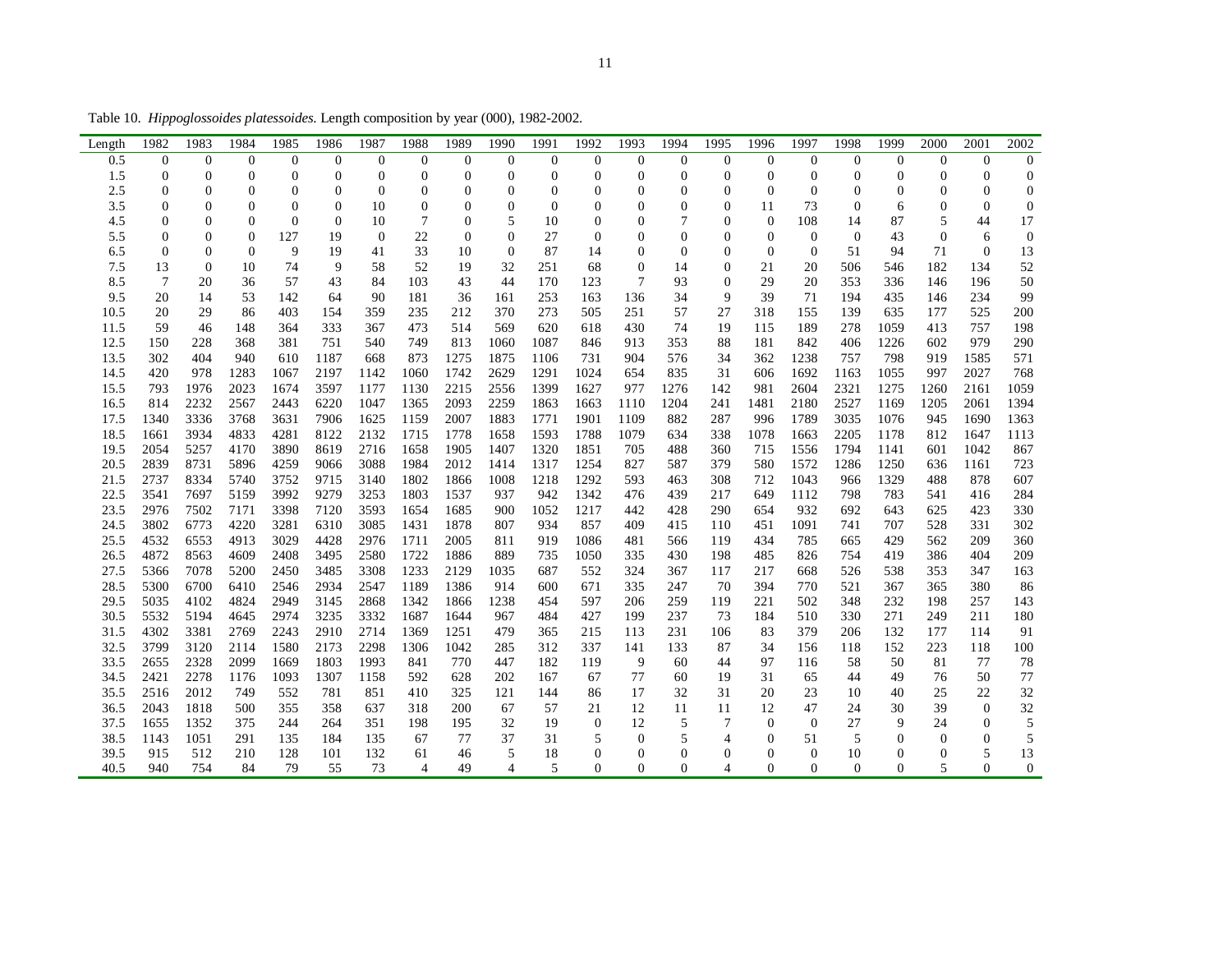| Abundance |        |        |        |        |        |        |        |        |       |           |
|-----------|--------|--------|--------|--------|--------|--------|--------|--------|-------|-----------|
| Year      | Str1.1 | Str1.2 | Str2.1 | Str2.2 | Str3.1 | Str3.2 | Str4.1 | Str4.2 | Total | <b>CI</b> |
| 1982      | 11113  | 2955   | 3457   | 2313   | 1822   | 458    | 945    |        | 23063 | 23        |
| 1983      | 7567   | 3186   | 1720   | 485    | 1471   | 211    | 786    |        | 15426 | 24        |
| 1984      | 5777   | 1277   | 1542   | 185    | 1382   | 111    | 750    |        | 11024 | 26        |
| 1985      | 5369   | 2718   | 1419   | 370    | 955    | 999    | 907    |        | 12737 | 19        |
| 1986      | 4961   | 1704   | 1967   | 635    | 1500   | 511    | 811    |        | 12089 | 19        |
| 1987      | 5328   | 1644   | 888    |        | 1023   |        | 691    |        | 9574  | 15        |
| 1988      | 4927   | 1834   | 895    | 449    | 1136   | 555    | 758    |        | 10554 | 21        |
| 1989      | 3675   | 673    | 1669   | 516    | 2901   |        | 1130   |        | 10564 | 21        |
| 1990      | 3511   | 1076   | 1981   | 295    | 1899   |        | 1066   | 612    | 10440 | 17        |
| 1991      | 2838   | 1010   | 968    | 756    | 2593   | 639    | 562    | 494    | 9860  | 21        |
| 1992      | 3015   | 376    | 1509   | 937    | 3360   | 916    | 948    | 2107   | 13168 | 26        |
| 1993      | 4723   | 1712   | 703    | 426    | 574    | 326    | 385    |        | 8849  | 28        |
| 1994      | 1545   | 1196   | 1725   | 567    | 1225   | 153    | 4515   | 1047   | 11973 | 48        |
| 1995      |        |        |        |        | 1349   | 563    | 529    | 705    | 3146  | 26        |
| 1996      | 715    | 942    | 254    | 381    | 2574   | 622    | 799    | 1075   | 7362  | 21        |
| 1997      | 3001   | 1279   | 1126   | 335    | 3771   | 1149   | 1538   | 2863   | 15062 | 30        |
| 1998      | 3083   | 957    | 783    | 653    | 1990   | 620    | 1009   | 1047   | 10142 | 21        |
| 1999      | 4457   | 1138   | 1941   | 653    | 6287   | 1337   | 801    |        | 16614 | 29        |
| 2000      | 1980   | 1725   | 402    | 413    | 2072   | 1116   | 480    | 2652   | 10840 | 21        |
| 2001      |        |        | 973    | 1110   | 3800   | 1160   | 724    | 1774   | 9541  | 28        |
| 2002      |        |        | 3001   |        | 3351   | 403    | 552    |        | 7307  | $22\,$    |

Table 11. *Anarhichas lupus*, abundance (1000) and biomass (tons) for West Greenland by stratum and total, 1982-2002. Confidence intervals (CI) are given in per cent of the stratified mean at 95% level of significance.

| <b>Biomass</b> |        |        |        |        |        |        |        |        |       |    |
|----------------|--------|--------|--------|--------|--------|--------|--------|--------|-------|----|
| Year           | Str1.1 | Str1.2 | Str2.1 | Str2.2 | Str3.1 | Str3.2 | Str4.1 | Str4.2 | Total | CI |
| 1982           | 9908   | 2974   | 5203   | 3926   | 2273   | 475    | 1240   |        | 25999 | 31 |
| 1983           | 3661   | 3442   | 2084   | 471    | 1769   | 271    | 1086   |        | 12784 | 31 |
| 1984           | 3089   | 673    | 1283   | 189    | 820    | 71     | 871    |        | 6996  | 24 |
| 1985           | 1837   | 1134   | 1020   | 200    | 581    | 557    | 632    |        | 5961  | 16 |
| 1986           | 1783   | 912    | 1441   | 434    | 973    | 458    | 768    |        | 6769  | 16 |
| 1987           | 2191   | 521    | 573    |        | 1048   |        | 616    |        | 4949  | 16 |
| 1988           | 1102   | 384    | 797    | 298    | 882    | 341    | 696    |        | 4500  | 16 |
| 1989           | 687    | 222    | 620    | 246    | 1750   |        | 1037   |        | 4562  | 19 |
| 1990           | 708    | 177    | 496    | 111    | 655    |        | 660    | 320    | 3127  | 16 |
| 1991           | 456    | 166    | 160    | 161    | 674    | 148    | 249    | 214    | 2228  | 20 |
| 1992           | 436    | 79     | 322    | 237    | 831    | 200    | 231    | 630    | 2966  | 27 |
| 1993           | 646    | 314    | 101    | 80     | 130    | 67     | 108    |        | 1446  | 22 |
| 1994           | 218    | 209    | 376    | 97     | 285    | 26     | 865    | 171    | 2247  | 42 |
| 1995           |        |        |        |        | 248    | 68     | 131    | 114    | 561   | 25 |
| 1996           | 61     | 261    | 42     | 68     | 486    | 114    | 169    | 238    | 1439  | 19 |
| 1997           | 306    | 239    | 89     | 77     | 665    | 164    | 352    | 372    | 2264  | 24 |
| 1998           | 361    | 194    | 125    | 146    | 287    | 97     | 175    | 266    | 1651  | 16 |
| 1999           | 327    | 273    | 322    | 146    | 1039   | 230    | 136    |        | 2473  | 23 |
| 2000           | 231    | 297    | 63     | 88     | 349    | 168    | 172    | 560    | 1928  | 22 |
| 2001           |        |        | 209    | 263    | 1006   | 218    | 185    | 579    | 2460  | 25 |
| 2002           |        |        | 578    |        | 859    | 91     | 146    |        | 1674  | 21 |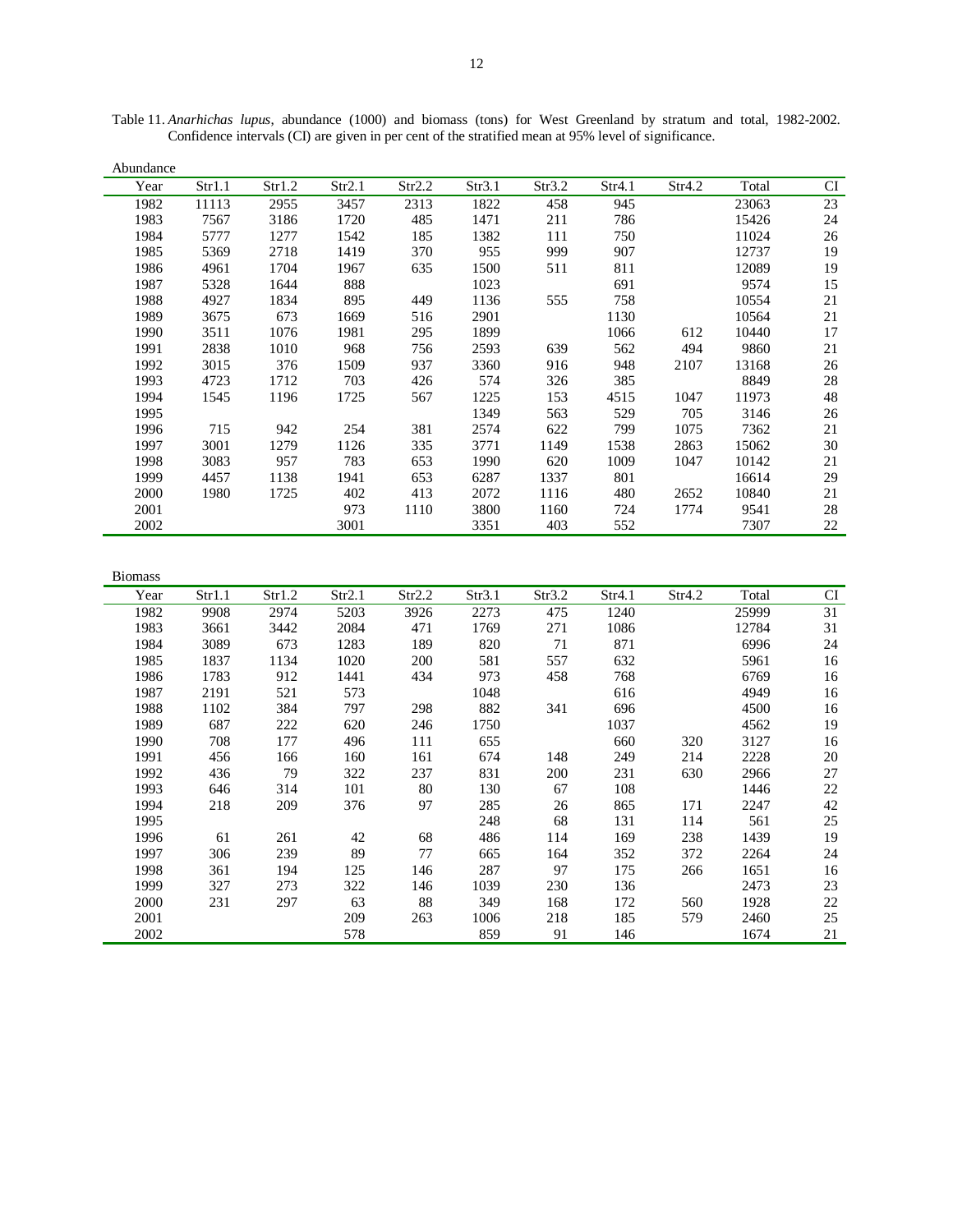Table 12. *Anarhichas lupus*. Length composition by year (000), 1982-2002.

| Length | 1982             | 1983             | 1984             | 1985           | 1986             | 1987             | 1988             | 1989           | 1990             | 1991             | 1992             | 1993             | 1994             | 1995             | 1996             | 1997             | 1998             | 1999           | 2000             | 2001             | 2002             |
|--------|------------------|------------------|------------------|----------------|------------------|------------------|------------------|----------------|------------------|------------------|------------------|------------------|------------------|------------------|------------------|------------------|------------------|----------------|------------------|------------------|------------------|
| 0.5    | $\mathbf{0}$     | $\boldsymbol{0}$ | $\mathbf{0}$     | $\mathbf{0}$   | $\mathbf{0}$     | $\boldsymbol{0}$ | $\mathbf{0}$     | $\mathbf{0}$   | $\boldsymbol{0}$ | $\mathbf{0}$     | $\overline{0}$   | $\boldsymbol{0}$ | $\boldsymbol{0}$ | $\boldsymbol{0}$ | $\boldsymbol{0}$ | $\boldsymbol{0}$ | $\boldsymbol{0}$ | $\theta$       | $\boldsymbol{0}$ | $\boldsymbol{0}$ | $\boldsymbol{0}$ |
| 1.5    | $\overline{0}$   | $\mathbf{0}$     | $\overline{0}$   | $\overline{0}$ | $\overline{0}$   | $\overline{0}$   | $\overline{0}$   | $\overline{0}$ | $\mathbf{0}$     | $\overline{0}$   | $\overline{0}$   | $\mathbf{0}$     | $\overline{0}$   | $\overline{0}$   | $\mathbf{0}$     | $\mathbf{0}$     | $\overline{0}$   | $\Omega$       | $\overline{0}$   | $\overline{0}$   | $\mathbf{0}$     |
| 2.5    | $\mathbf{0}$     | $\boldsymbol{0}$ | $\boldsymbol{0}$ | $\overline{0}$ | $\boldsymbol{0}$ | $\boldsymbol{0}$ | $\boldsymbol{0}$ | $\overline{0}$ | $\boldsymbol{0}$ | $\boldsymbol{0}$ | $\overline{0}$   | $\boldsymbol{0}$ | $\boldsymbol{0}$ | $\boldsymbol{0}$ | $\boldsymbol{0}$ | $\boldsymbol{0}$ | $\boldsymbol{0}$ | $\overline{0}$ | $\boldsymbol{0}$ | $\boldsymbol{0}$ | $\mathbf{0}$     |
| 3.5    | $\mathbf{0}$     | $\mathbf{0}$     | $\overline{0}$   | $\overline{0}$ | $\overline{0}$   | $\overline{0}$   | $\overline{0}$   | 10             | $\mathbf{0}$     | $\overline{0}$   | $\overline{0}$   | $\overline{0}$   | $\overline{0}$   | $\overline{0}$   | $\mathbf{0}$     | $\boldsymbol{0}$ | $\overline{0}$   | $\overline{0}$ | $\theta$         | $\overline{0}$   | $\mathbf{0}$     |
| 4.5    | $\overline{0}$   | $\overline{0}$   | $\overline{0}$   | $\overline{0}$ | $\overline{0}$   | $\mathbf{0}$     | $\mathbf{0}$     | $\overline{0}$ | $\mathbf{0}$     | $\overline{0}$   | $\overline{0}$   | $\mathbf{0}$     | $\overline{0}$   | $\overline{0}$   | $\mathbf{0}$     | $\mathbf{0}$     | $\boldsymbol{0}$ | $\theta$       | $\overline{0}$   | $\overline{0}$   | $\mathbf{0}$     |
| 5.5    | $\overline{0}$   | $\mathbf{0}$     | $\overline{0}$   | $\theta$       | $\mathbf{0}$     | $\mathbf{0}$     | $\mathbf{0}$     | $\overline{0}$ | $\mathbf{0}$     | $\overline{0}$   | $\overline{0}$   | $\mathbf{0}$     | $\overline{0}$   | $\overline{0}$   | $\overline{0}$   | $\mathbf{0}$     | $\mathbf{0}$     | $\theta$       | $\theta$         | $\overline{0}$   | 13               |
| 6.5    | $\boldsymbol{0}$ | 0                | $\overline{0}$   | $\mathbf{0}$   | 19               | 10               | 3                | $\mathbf{0}$   | 33               | 86               | $\boldsymbol{0}$ | 29               | 20               | $\boldsymbol{0}$ | $\overline{0}$   | $\mathbf{0}$     | 85               | 134            | $\mathbf{0}$     | $\overline{0}$   | 88               |
| 7.5    | $\overline{0}$   | $\overline{0}$   | $\overline{0}$   | 76             | 19               | 92               | $\tau$           | 22             | 74               | 241              | 8                | 61               | 37               | $\mathbf{0}$     | 77               | 330              | 186              | 567            | 25               | 44               | 241              |
| 8.5    | 13               | $\boldsymbol{0}$ | 3                | 32             | 39               | 26               | 52               | 31             | 62               | 214              | 75               | $\overline{0}$   | 14               | $\boldsymbol{0}$ | 81               | 180              | 186              | 389            | 36               | 89               | 179              |
| 9.5    | $\mathbf{0}$     | $\mathbf{0}$     | $\overline{0}$   | $\overline{4}$ | 20               | 70               | 120              | 45             | 35               | 245              | 97               | 20               | 28               | $\overline{0}$   | 81               | 223              | 201              | 480            | 105              | 70               | 38               |
| 10.5   | $\mathbf{0}$     | $\overline{0}$   | 15               | 34             | 50               | 102              | 134              | 64             | 159              | 199              | 112              | 251              | 43               | 15               | 15               | 388              | 231              | 475            | 110              | 39               | 115              |
| 11.5   | $\mathbf{0}$     | 6                | $\Omega$         | 26             | 125              | 186              | 103              | 97             | 173              | 112              | 194              | 267              | 163              | 51               | 91               | 242              | 110              | 432            | 96               | 58               | 156              |
| 12.5   | 18               | $\boldsymbol{0}$ | 3                | 46             | 138              | 69               | 199              | 100            | 241              | 212              | 252              | 172              | 28               | 82               | 69               | 405              | 280              | 396            | 177              | 129              | 253              |
| 13.5   | $\boldsymbol{0}$ | $\boldsymbol{0}$ | $\overline{4}$   | 36             | 59               | 96               | 134              | 71             | 325              | 231              | 346              | 271              | 245              | 88               | 153              | 561              | 435              | 670            | 124              | 145              | 212              |
| 14.5   | 52               | 29               | 55               | 34             | 49               | 226              | 243              | 187            | 321              | 188              | 396              | 305              | 322              | 70               | 130              | 716              | 517              | 666            | 146              | 108              | 132              |
| 15.5   | 41               | 14               | 44               | 71             | 239              | 179              | 190              | 237            | 289              | 292              | 333              | 659              | 404              | 24               | 143              | 583              | 350              | 623            | 143              | 112              | 192              |
| 16.5   | 50               | 41               | 71               | 22             | 195              | 247              | 199              | 300            | 448              | 286              | 243              | 522              | 631              | 116              | 140              | 543              | 343              | 671            | 410              | 163              | 170              |
| 17.5   | 88               | 97               | 85               | 89             | 299              | 404              | 273              | 313            | 426              | 376              | 512              | 492              | 867              | 158              | 252              | 638              | 410              | 595            | 584              | 275              | 124              |
| 18.5   | 72               | 146              | 154              | 92             | 312              | 255              | 324              | 257            | 480              | 278              | 770              | 631              | 656              | 188              | 429              | 834              | 543              | 855            | 584              | 447              | 186              |
| 19.5   | 84               | 156              | 261              | 167            | 199              | 221              | 566              | 371            | 367              | 339              | 556              | 345              | 678              | 171              | 419              | 827              | 435              | 808            | 766              | 340              | 266              |
| 20.5   | 202              | 306              | 252              | 110            | 200              | 259              | 545              | 388            | 498              | 559              | 659              | 408              | 889              | 216              | 444              | 771              | 712              | 842            | 780              | 414              | 172              |
| 21.5   | 134              | 273              | 251              | 231            | 151              | 309              | 616              | 396            | 420              | 604              | 566              | 462              | 714              | 198              | 316              | 701              | 462              | 879            | 775              | 380              | 251              |
| 22.5   | 208              | 291              | 388              | 183            | 172              | 295              | 530              | 279            | 358              | 336              | 785              | 392              | 574              | 236              | 361              | 831              | 409              | 607            | 635              | 409              | 454              |
| 23.5   | 151              | 321              | 384              | 244            | 126              | 131              | 315              | 334            | 247              | 407              | 650              | 232              | 532              | 295              | 402              | 787              | 386              | 708            | 778              | 530              | 304              |
| 24.5   | 406              | 220              | 362              | 315            | 170              | 176              | 326              | 512            | 294              | 374              | 514              | 176              | 585              | 155              | 363              | 621              | 350              | 513            | 488              | 360              | 317              |
| 25.5   | 348              | 318              | 436              | 367            | 232              | 144              | 336              | 470            | 416              | 413              | 950              | 317              | 714              | 98               | 379              | 557              | 438              | 580            | 509              | 472              | 383              |
| 26.5   | 311              | 375              | 362              | 335            | 289              | 253              | 257              | 438            | 251              | 352              | 563              | 345              | 375              | 137              | 311              | 345              | 329              | 588            | 474              | 442              | 205              |
| 27.5   | 357              | 416              | 336              | 408            | 275              | 142              | 182              | 317            | 295              | 338              | 496              | 155              | 270              | 55               | 305              | 321              | 338              | 465            | 419              | 458              | 196              |
| 28.5   | 382              | 519              | 354              | 441            | 359              | 90               | 107              | 343            | 282              | 370              | 457              | 198              | 450              | 157              | 302              | 409              | 168              | 436            | 346              | 373              | 312              |
| 29.5   | 404              | 381              | 291              | 494            | 386              | 157              | 166              | 330            | 300              | 253              | 469              | 271              | 272              | 37               | 248              | 405              | 200              | 461            | 251              | 391              | 288              |
| 30.5   | 343              | 553              | 283              | 549            | 371              | 247              | 197              | 210            | 364              | 267              | 332              | 302              | 348              | 62               | 286              | 377              | 277              | 379            | 242              | 310              | 214              |
| 31.5   | 381              | 361              | 382              | 525            | 457              | 218              | 103              | 147            | 311              | 207              | 338              | 268              | 212              | 48               | 181              | 312              | 162              | 272            | 163              | 325              | 159              |
| 32.5   | 396              | 513              | 277              | 518            | 431              | 294              | 173              | 323            | 187              | 258              | 270              | 150              | 208              | 108              | 134              | 375              | 109              | 282            | 131              | 329              | 113              |
| 33.5   | 404              | 499              | 269              | 716            | 499              | 244              | 127              | 110            | 189              | 165              | 191              | 208              | 141              | 15               | 167              | 344              | 230              | 240            | 195              | 307              | 208              |
| 34.5   | 454              | 333              | 326              | 496            | 439              | 274              | 125              | 141            | 108              | 228              | 261              | 187              | 188              | 33               | 152              | 258              | 64               | 200            | 158              | 286              | 161              |
| 35.5   | 449              | 452              | 354              | 531            | 475              | 287              | 137              | 262            | 201              | 200              | 339              | 88               | 280              | 29               | 73               | 96               | 209              | 178            | 64               | 197              | 171              |
| 36.5   | 335              | 447              | 321              | 505            | 394              | 170              | 210              | 174            | 140              | 64               | 183              | 107              | 192              | 28               | 103              | 155              | 166              | 176            | 147              | 158              | 92               |
| 37.5   | 453              | 314              | 319              | 443            | 411              | 305              | 134              | 216            | 165              | 138              | 142              | 75               | 111              | 22               | 113              | 74               | 94               | 107            | 131              | 181              | 121              |
| 38.5   | 307              | 245              | 295              | 609            | 388              | 173              | 145              | 230            | 134              | 189              | 184              | 61               | 142              | 29               | 99               | 113              | 85               | 116            | 128              | 155              | 95               |
| 39.5   | 447              | 310              | 163              | 402            | 403              | 201              | 190              | 135            | 139              | 65               | 91               | 128              | 138              | 14               | 82               | 170              | 133              | 145            | 91               | 144              | 84               |
| 40.5   | 377              | 507              | 302              | 467            | 405              | 210              | 254              | 218            | 224              | 155              | 181              | 22               | 111              | 33               | 113              | 90               | 58               | 133            | 69               | 127              | 101              |
| 41.5   | 398              | 306              | 174              | 448            | 403              | 239              | 300              | 161            | 177              | 78               | 79               | 22               | 64               | 52               | 77               | 103              | 87               | 115            | 44               | 122              | 54               |
| 42.5   | 480              | 321              | 192              | 373            | 338              | 280              | 271              | 163            | 131              | 82               | 147              | $\mathbf{0}$     | 27               | $\overline{7}$   | 53               | 67               | 40               | 84             | 64               | 147              | 51               |
| 43.5   | 442              | 263              | 215              | 178            | 296              | 214              | 152              | 212            | 143              | 82               | 86               | 72               | 62               | 33               | 76               | 73               | 23               | 34             | 81               | 76               | 28               |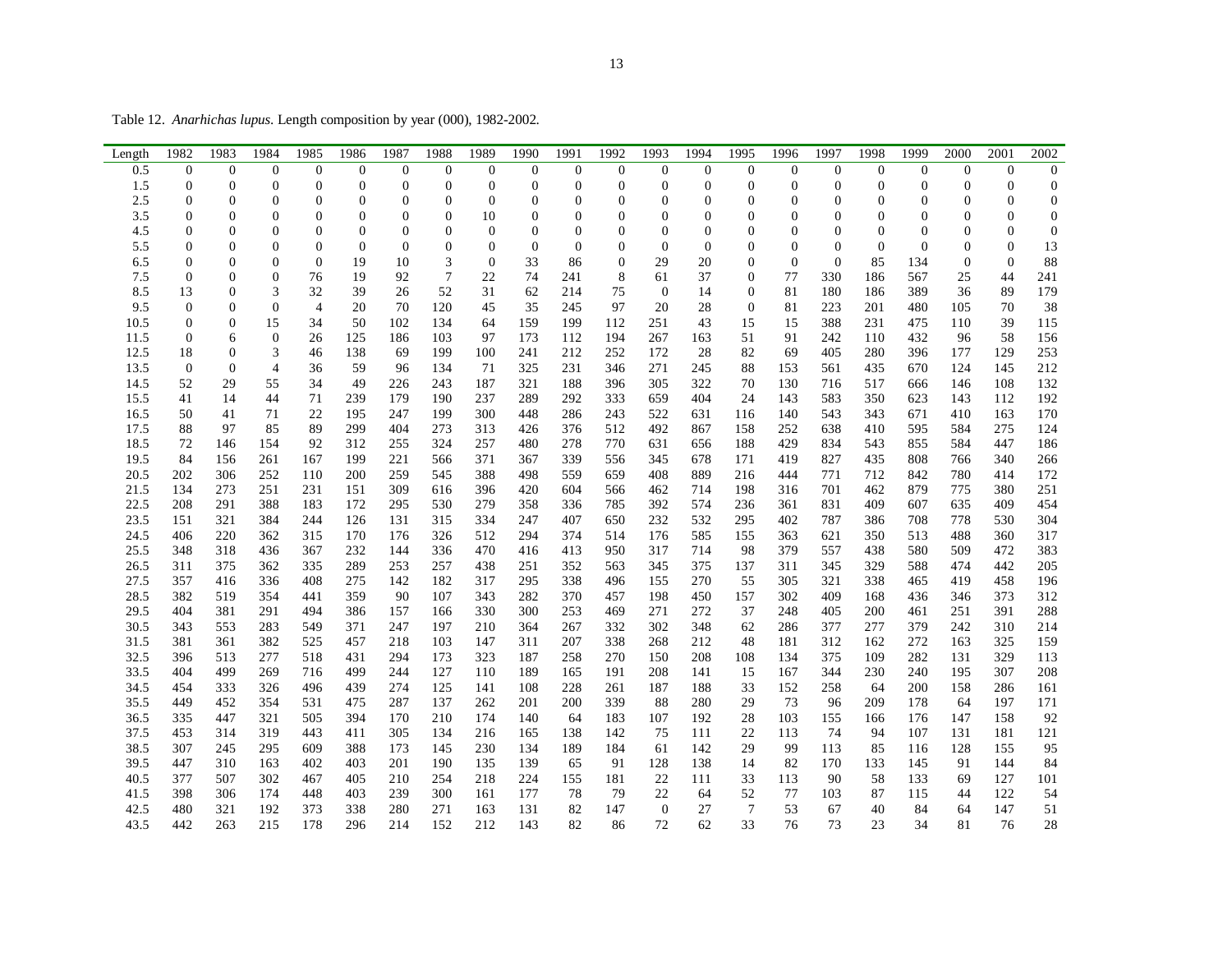Table. 12. (continued)

| 44.5 | 444 | 295 | 158 | 265 | 290 | 166      | 224 | 275 | 104 | 70           | 70             | 41       | 31 | 15             | 36       | 79       | 27       | 63 | 86       | 59       | 57           |
|------|-----|-----|-----|-----|-----|----------|-----|-----|-----|--------------|----------------|----------|----|----------------|----------|----------|----------|----|----------|----------|--------------|
| 45.5 | 562 | 365 | 248 | 292 | 312 | 207      | 249 | 236 | 155 | 57           | 70             | 66       | 67 | 15             | 21       | 18       | 57       | 80 | 33       | 69       | 28           |
| 46.5 | 527 | 275 | 229 | 190 | 316 | 206      | 296 | 195 | 131 | 6            | 61             | 23       | 38 | $\overline{0}$ | 22       | 25       | 62       | 26 | 42       | 63       | 41           |
| 47.5 | 569 | 299 | 143 | 149 | 221 | 290      | 169 | 166 | 80  | 53           | 33             | 3        | 34 | 25             | 15       | 19       | 7        | 11 | 20       | 25       | 37           |
| 48.5 | 645 | 295 | 189 | 220 | 166 | 213      | 189 | 143 | 159 | 45           | 41             | 9        | 16 | $\theta$       | $\Omega$ | 25       | 24       | 12 | 61       | 22       | 37           |
| 49.5 | 680 | 263 | 178 | 110 | 107 | 198      | 196 | 131 | 61  | 19           | $\theta$       | 6        | 20 | $\overline{0}$ | 16       | $\Omega$ | 35       | 64 | 33       | 47       | 32           |
| 50.5 | 864 | 320 | 190 | 154 | 158 | 165      | 189 | 107 | 95  | 33           | $\overline{0}$ | $\Omega$ |    | 24             | 6        | 27       | 12       | 6  |          | 55       | 28           |
| 51.5 | 830 | 380 | 208 | 101 | 108 | 97       | 153 | 63  | 62  | 14           | 32             | $\Omega$ |    | $\Omega$       | $\Omega$ | 30       | $\Omega$ |    | 39       | 30       | 42           |
| 52.5 | 855 | 338 | 173 | 78  | 133 | 107      | 54  | 198 | 27  | 19           | 25             | $\Omega$ |    | $\theta$       | $\Omega$ | $\Omega$ | $\Omega$ | 0  | 12       | 26       | 42           |
| 53.5 | 580 | 362 | 118 | 97  | 87  | 115      | 95  | 111 | 41  | 33           | 12             | 17       | 28 | $\overline{0}$ | 21       | 12       | 14       |    | 0        | 5        | 28           |
| 54.5 | 662 | 383 | 125 | 66  | 75  | 64       | 56  | 41  | 6   |              | $\mathbf{0}$   | $\Omega$ | 0  | $\theta$       | $\Omega$ | $\Omega$ | 9        | 12 |          | 17       | 4            |
| 55.5 | 846 | 347 | 141 | 77  | 21  | 66       | 65  | 56  | 23  | 12           | $\mathbf{0}$   | $\Omega$ |    | $\theta$       | $\Omega$ | $\Omega$ | 14       | 9  | $\Omega$ | 11       | 15           |
| 56.5 | 712 | 343 | 144 | 39  | 34  | 31       | 52  | 35  | 11  | 0            | $\theta$       | ⇁        |    |                | 15       | $\Omega$ | $\Omega$ | 6  | 21       | $\Omega$ | 13           |
| 57.5 | 818 | 289 | 71  | 39  | 55  | 22       | 15  | 68  | 13  | <sub>n</sub> | $\theta$       | $\Omega$ |    | $\Omega$       | $\Omega$ | 0        | $\Omega$ | 0  | $\Omega$ | $\Omega$ | 15           |
| 58.5 | 587 | 299 | 114 | 23  | 17  | 34       | 37  | 33  | 13  | 0            | $\mathbf{0}$   | $\Omega$ |    | $\theta$       | $\Omega$ |          |          |    | 0        | 6        | $\mathbf{0}$ |
| 59.5 | 606 | 231 | 95  | 78  | 31  | $\Omega$ | 10  | 4   | 6   | 0            | $\Omega$       | 14       |    | $\Omega$       |          | 8        | $\Omega$ |    |          | $\Omega$ | $\Omega$     |
| 60.5 | 552 | 207 | 60  | 16  | 21  | 45       | 14  | 37  | 15  | 18           |                | 0        |    | $\sqrt{ }$     |          | 0        | 28       |    |          | 6        | 0            |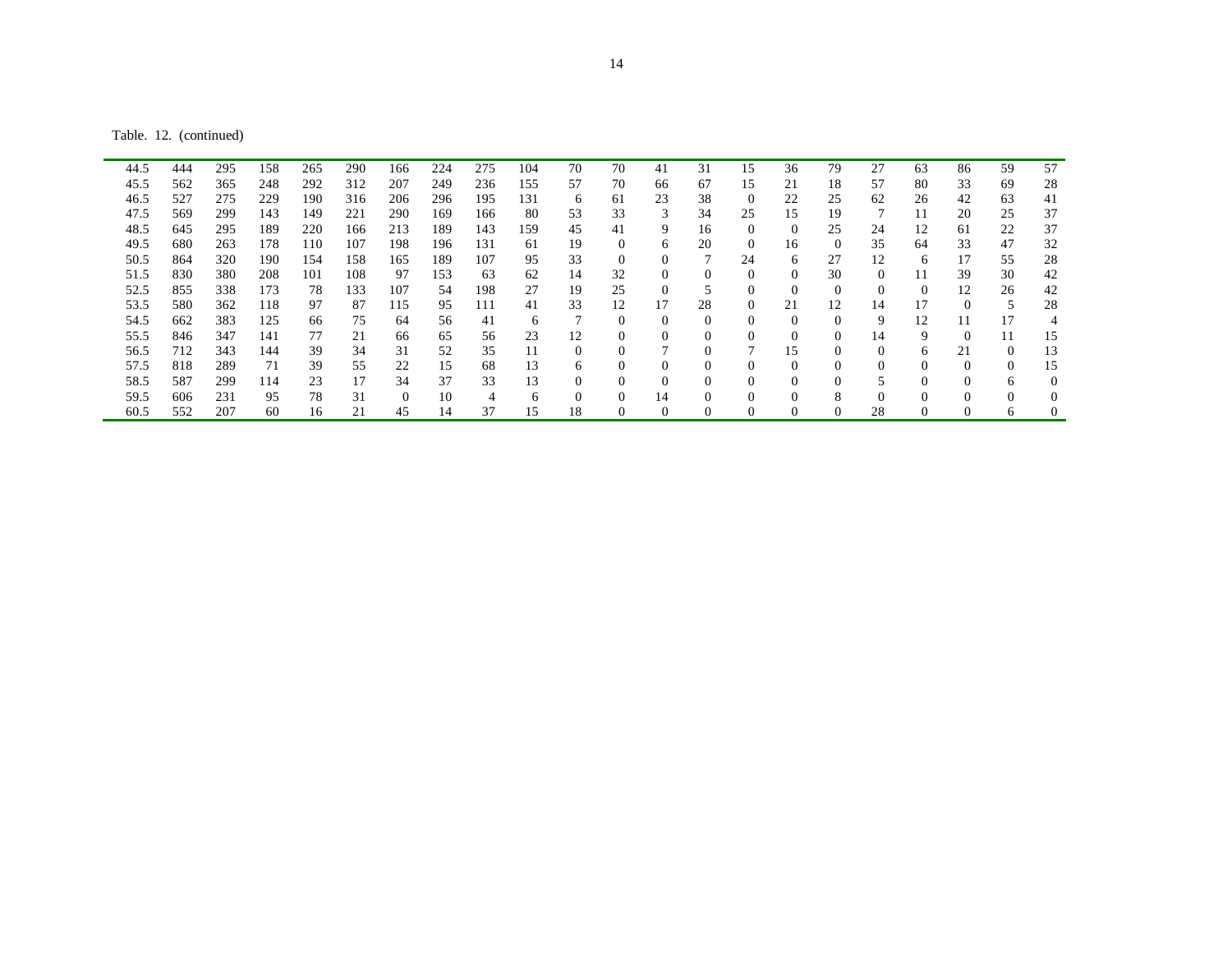| Abundance |              |        |        |                |        |        |          |        |       |           |
|-----------|--------------|--------|--------|----------------|--------|--------|----------|--------|-------|-----------|
| Year      | Str1.1       | Str1.2 | Str2.1 | Str2.2         | Str3.1 | Str3.2 | Str4.1   | Str4.2 | Total | <b>CI</b> |
| 1982      | 381          | 154    | 353    | 153            | 130    | 14     | 326      |        | 1511  | 29        |
| 1983      | 184          | 38     | 148    | 3              | 89     | 39     | 367      |        | 868   | 32        |
| 1984      | 184          | 60     | 176    | 14             | 89     | 23     | 241      |        | 787   | 30        |
| 1985      | 204          | 115    | 106    | $\overline{4}$ | 29     | 61     | 110      |        | 629   | 33        |
| 1986      | 483          | 203    | 108    | 38             | 68     | 16     | 118      |        | 1034  | $22\,$    |
| 1987      | 306          | 211    | 63     |                | 130    |        | 239      |        | 949   | $28\,$    |
| 1988      | 231          | 150    | 45     | 15             | 145    | 33     | 316      |        | 935   | 25        |
| 1989      | 245          | 130    | 49     | 25             | 281    |        | 110      |        | 840   | 34        |
| 1990      | 109          | 201    | 38     | 19             | 99     |        | 152      | 6      | 624   | 27        |
| 1991      | 333          | 141    | 26     | 33             | 54     | 4      | 74       | 50     | 715   | 27        |
| 1992      | 41           | 47     | 14     | 107            | 37     | 23     | 13       | 29     | 311   | 63        |
| 1993      | 82           | 222    | 49     | 51             | 37     | 17     | 69       |        | 527   | 35        |
| 1994      | 61           | 109    | 61     | 62             | 21     | 9      | 28       | 7      | 358   | 79        |
| 1995      |              |        |        |                | 14     | 4      | 18       | 0      | 36    | 73        |
| 1996      | $\mathbf{0}$ | 56     | 54     | 38             | 17     | 11     | $\theta$ | 7      | 183   | 45        |
| 1997      | 102          | 58     | 16     | 38             | 60     | 16     | 49       | 73     | 412   | 46        |
| 1998      | 116          | 28     | 26     | 11             | 27     | 23     | 39       | 44     | 314   | 55        |
| 1999      | 34           | 83     | 56     | 38             | 50     | 19     | 21       |        | 301   | 56        |
| 2000      | 218          | 164    | 26     | 88             | 37     | 11     | 44       | 44     | 632   | $28\,$    |
| 2001      |              |        | 47     | 27             | 87     | 5      | 44       | 12     | 222   | 49        |
| 2002      |              |        | 101    |                | 72     | 23     | $\theta$ |        | 196   | 32        |

Table 13. *Anarhichas minor*, abundance (1000) and biomass (tons) for West Greenland by stratum and total, 1982-2002. Confidence intervals (CI) are given in per cent of the stratified mean at 95% level of significance.

| <b>Biomass</b> |              |                |                  |                |        |                |              |          |       |     |
|----------------|--------------|----------------|------------------|----------------|--------|----------------|--------------|----------|-------|-----|
| Year           | Str1.1       | Str1.2         | Str2.1           | Str2.2         | Str3.1 | Str3.2         | Str4.1       | Str4.2   | Total | CI  |
| 1982           | 2198         | 470            | 1896             | 827            | 531    | 42             | 1988         |          | 7952  | 43  |
| 1983           | 1674         | 256            | 656              | 5              | 562    | 183            | 2357         |          | 5693  | 37  |
| 1984           | 851          | 196            | 1036             | 15             | 448    | 55             | 1358         |          | 3959  | 34  |
| 1985           | 14           | 119            | 569              | $\overline{0}$ | 134    | 307            | 681          |          | 1824  | 44  |
| 1986           | 1157         | 307            | 566              | 63             | 370    | 36             | 1004         |          | 3503  | 27  |
| 1987           | 653          | 126            | 334              |                | 1029   |                | 2034         |          | 4176  | 29  |
| 1988           | 136          | 85             | 195              | 87             | 1141   | 101            | 3010         |          | 4755  | 38  |
| 1989           | 374          | 32             | 167              | 40             | 1382   |                | 847          |          | 2842  | 36  |
| 1990           | 82           | 83             | 200              | 7              | 667    |                | 1217         | 3        | 2259  | 31  |
| 1991           | 27           | 30             | $\overline{c}$   | 9              | 252    | 5              | 724          | 179      | 1228  | 41  |
| 1992           | 7            | 6              | $\boldsymbol{0}$ | 7              | 29     | 4              | 36           | 35       | 124   | 104 |
| 1993           | 68           | 40             | 16               | 33             | 35     | 16             | 211          |          | 419   | 42  |
| 1994           | 27           | 24             | 75               | 25             | 10     | 1              | 141          | 3        | 306   | 76  |
| 1995           |              |                |                  |                | 66     | 40             | 218          | $\theta$ | 324   | 64  |
| 1996           | $\mathbf{0}$ | 137            | 33               | 42             | 39     | 7              | $\mathbf{0}$ | 10       | 268   | 68  |
| 1997           | 75           | 9              | 26               | 38             | 37     | $\overline{c}$ | 23           | 57       | 267   | 69  |
| 1998           | 20           | $\overline{2}$ | 103              | 26             | 118    | 3              | 252          | 49       | 573   | 61  |
| 1999           | 34           | 43             | 141              | 30             | 109    | 13             | 113          |          | 483   | 61  |
| 2000           | 218          | 96             | 108              | 167            | 225    | 86             | 198          | 177      | 1275  | 38  |
| 2001           |              |                | 157              | 65             | 516    | 38             | 229          | 56       | 1061  | 42  |
| 2002           |              |                | 197              |                | 535    | 99             | $\mathbf{0}$ |          | 831   | 55  |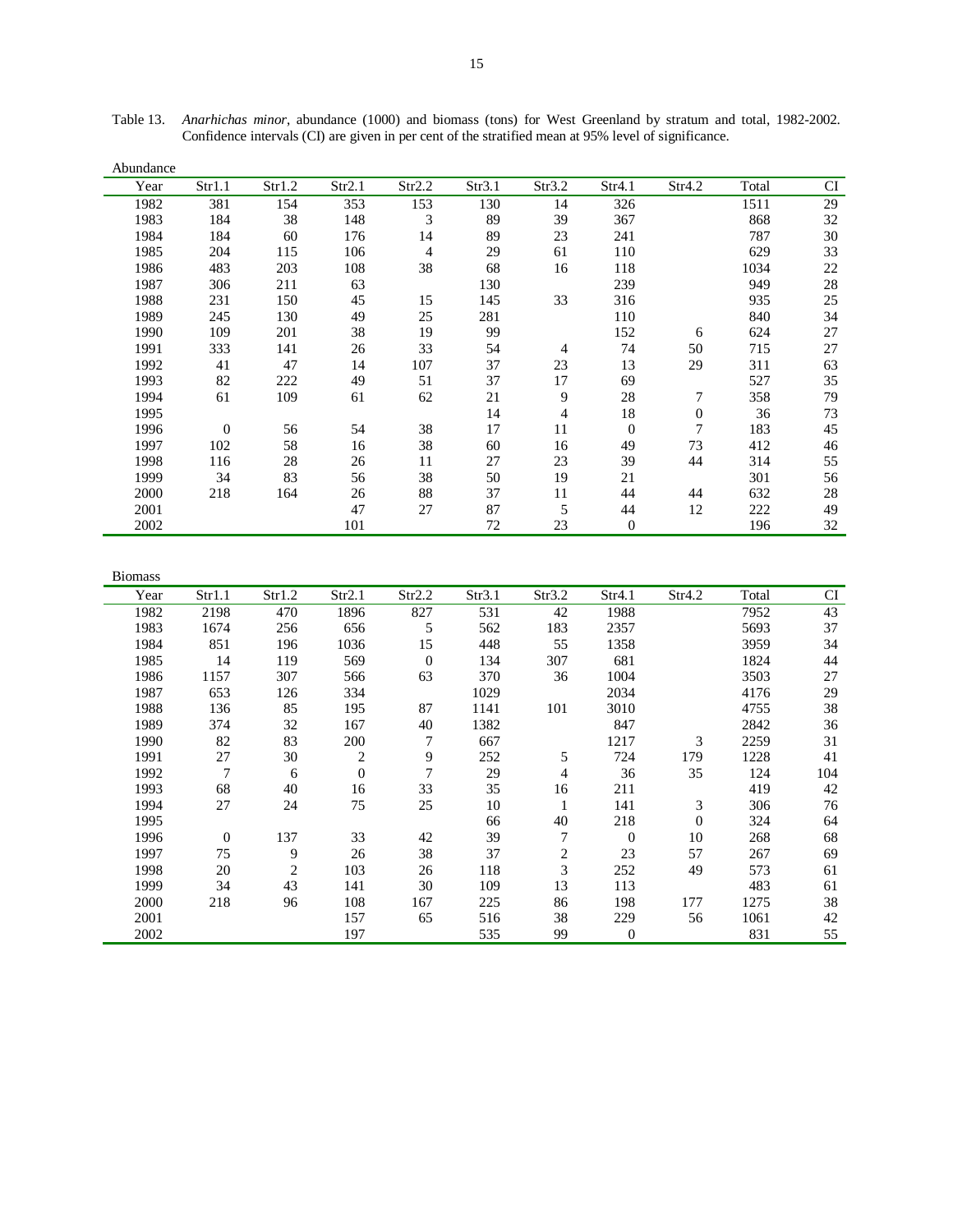Table 14. *Anarhichas minor*. Length composition by year (000), 1982-2002.

| Length | 1982             | 1983             | 1984             | 1985             | 1986             | 1987             | 1988             | 1989             | 1990             | 1991             | 1992             | 1993             | 1994             | 1995             | 1996             | 1997             | 1998             | 1999             | 2000             | 2001             | 2002             |
|--------|------------------|------------------|------------------|------------------|------------------|------------------|------------------|------------------|------------------|------------------|------------------|------------------|------------------|------------------|------------------|------------------|------------------|------------------|------------------|------------------|------------------|
| 10.5   | $\boldsymbol{0}$ | $\mathbf{0}$     | $\boldsymbol{0}$ | $\mathbf{0}$     | $\boldsymbol{0}$ | 13               | $22\,$           | 0                | 5                | 32               | $\boldsymbol{0}$ | $\mathbf{0}$     | $\mathbf 0$      | $\boldsymbol{0}$ | 11               | $\boldsymbol{0}$ | $\mathbf{0}$     | $\boldsymbol{0}$ | 12               | $\boldsymbol{0}$ | $\overline{0}$   |
| 11.5   | $\boldsymbol{0}$ | $\boldsymbol{0}$ | $\boldsymbol{0}$ | 26               | 9                | $\boldsymbol{0}$ | 3                | 4                | $\boldsymbol{0}$ | $\boldsymbol{0}$ | $\mathbf{0}$     | 15               | 0                | $\boldsymbol{0}$ | $\boldsymbol{0}$ | $\boldsymbol{0}$ | $\boldsymbol{0}$ | 6                | $\mathbf{0}$     | $\boldsymbol{0}$ | $\boldsymbol{0}$ |
| 12.5   | 0                | $\boldsymbol{0}$ | $\theta$         | 33               | $\boldsymbol{0}$ | $\boldsymbol{0}$ | $\boldsymbol{0}$ | $\boldsymbol{0}$ | 10               | 28               | $\mathbf{0}$     | $\boldsymbol{0}$ | 0                | $\boldsymbol{0}$ | 0                | $\boldsymbol{0}$ | $\theta$         | $\mathbf{0}$     | 20               | $\boldsymbol{0}$ | $\boldsymbol{0}$ |
| 13.5   | 0                | $\overline{0}$   | $\overline{0}$   | 29               | $\boldsymbol{0}$ | 10               | 22               | $\mathbf{0}$     | 24               | 61               | $\boldsymbol{0}$ | 57               | 5                | $\theta$         | 0                | $\overline{0}$   | $\theta$         | $\theta$         | 52               | $\theta$         | $\mathbf{0}$     |
| 14.5   | 0                | $\boldsymbol{0}$ | 10               | 66               | 19               | $\mathbf{0}$     | 7                | 12               | $\mathbf{0}$     | 82               | 14               | 23               | 20               | $\boldsymbol{0}$ | $\boldsymbol{0}$ | $\boldsymbol{0}$ | 43               | $\mathbf{0}$     | 69               | $\boldsymbol{0}$ | $\boldsymbol{0}$ |
| 15.5   | $\overline{0}$   | $\overline{0}$   | $\boldsymbol{0}$ | 21               | 54               | 10               | 15               | $\mathbf{0}$     | 10               | 67               | 8                | 17               | 37               | $\boldsymbol{0}$ | $\boldsymbol{0}$ | $\boldsymbol{0}$ | $\boldsymbol{0}$ | 12               | 20               | $\boldsymbol{0}$ | $\boldsymbol{0}$ |
| 16.5   | 0                | 0                | $\theta$         | $\boldsymbol{0}$ | 19               | 10               | 7                | 33               | $\boldsymbol{0}$ | 6                | 20               | 32               | 12               | $\boldsymbol{0}$ | $\theta$         | 19               | 0                | $\mathbf{0}$     | 12               | $\theta$         | $\overline{0}$   |
| 17.5   | 0                | $\overline{0}$   | $\boldsymbol{0}$ | 40               | 4                | 16               | 14               | 3                | $\boldsymbol{0}$ | 19               | 27               | 36               | 12               | $\boldsymbol{0}$ | 11               | 26               | 0                | $\mathbf{0}$     | 27               | $\boldsymbol{0}$ | 5                |
| 18.5   | 0                | 0                | 10               | 26               | 0                | 6                | 14               | 9                | 18               | 33               | 20               | 28               | $\boldsymbol{0}$ | $\boldsymbol{0}$ | 0                | $\boldsymbol{0}$ | $\theta$         | 6                | $\theta$         | 0                | $\boldsymbol{0}$ |
| 19.5   | 0                | 0                | $\boldsymbol{0}$ | $\boldsymbol{0}$ | $\boldsymbol{0}$ | $\boldsymbol{0}$ | 7                | $\mathbf{0}$     | 10               | 4                | $\boldsymbol{0}$ | 12               | 12               | $\boldsymbol{0}$ | $\theta$         | 12               | 5                | 6                | 0                | 0                | $\boldsymbol{0}$ |
| 20.5   | 0                | $\Omega$         | $\theta$         | 26               | 17               | 6                | 7                | $\mathbf{0}$     | 10               | $\boldsymbol{0}$ | 5                | 15               | 7                | $\theta$         | 0                | 24               | 11               | $\overline{0}$   | 0                | 0                | $\overline{0}$   |
| 21.5   | $\boldsymbol{0}$ | $\boldsymbol{0}$ | $\overline{0}$   | $\mathbf{0}$     | $\mathbf{0}$     | 13               | 15               | 13               | 24               | 14               | $\boldsymbol{0}$ | 12               | 11               | 0                | 0                | $\boldsymbol{0}$ | 7                | 5                | $\overline{0}$   | $\boldsymbol{0}$ | 13               |
| 22.5   | 19               | 0                | $\boldsymbol{0}$ | 40               | 19               | 13               | 14               | 23               | 40               | 20               | 12               | 35               | 5                | $\boldsymbol{0}$ | 0                | $\boldsymbol{0}$ | $\theta$         | $\theta$         | $\overline{0}$   | 0                | $\boldsymbol{0}$ |
| 23.5   | $\boldsymbol{0}$ | $\overline{0}$   | 5                | 4                | 27               | 6                | 10               | 4                | $\boldsymbol{0}$ | 6                | $\mathbf{0}$     | 25               | 26               | $\boldsymbol{0}$ | 0                | 7                | 5                | $\overline{0}$   | 6                | $\boldsymbol{0}$ | $\boldsymbol{0}$ |
| 24.5   | 0                | $\Omega$         | 4                | $\boldsymbol{0}$ | 40               | 6                | 3                | 33               | 4                | 6                | 49               | 12               | 26               | $\boldsymbol{0}$ | 14               | 5                | 12               | $\overline{0}$   | $\theta$         | 9                | $\boldsymbol{0}$ |
| 25.5   | 0                | 0                | $\overline{0}$   | $\boldsymbol{0}$ | 44               | 6                | $22\,$           | $\mathbf{0}$     | $\boldsymbol{0}$ | 20               | $\boldsymbol{0}$ | $\mathbf{0}$     | 5                | $\boldsymbol{0}$ | $\boldsymbol{0}$ | 5                | 7                | $\boldsymbol{0}$ | 35               | $\boldsymbol{0}$ | $\boldsymbol{0}$ |
| 26.5   | 6                | 0                | $\boldsymbol{0}$ | 0                | 73               | $\boldsymbol{0}$ | 7                | 13               | 0                | $\mathbf{0}$     | 27               | 6                | 0                | $\boldsymbol{0}$ | 0                | 7                | $\boldsymbol{0}$ | $\boldsymbol{0}$ | 11               | 5                | 13               |
| 27.5   | 0                | 0                | $\overline{0}$   | 7                | 28               | 10               | $\boldsymbol{0}$ | $\boldsymbol{0}$ | 5                | $\overline{4}$   | 8                | 12               | 0                | 0                | 0                | 5                | 0                | $\mathbf 0$      | 6                | 0                | $\boldsymbol{0}$ |
| 28.5   | 0                | $\Omega$         | $\overline{0}$   | 4                | 37               | 16               | 3                | 3                | 0                | 26               | 13               | $\mathbf{0}$     | 0                | 0                | 0                | $\boldsymbol{0}$ | 14               | 12               | 35               | $\boldsymbol{0}$ | $\boldsymbol{0}$ |
| 29.5   | 0                | 0                | $\overline{0}$   | 7                | $\theta$         | 19               | $\boldsymbol{0}$ | $\mathbf{0}$     | $\theta$         | 13               | $\boldsymbol{0}$ | 3                | $\theta$         | 0                | 0                | 0                | $\boldsymbol{0}$ | 12               | $\theta$         | 0                | $\boldsymbol{0}$ |
| 30.5   | 0                | 0                | $\boldsymbol{0}$ | 0                | 27               | $\boldsymbol{0}$ | 7                | 10               | 14               | $\boldsymbol{0}$ | 24               | 6                | $\overline{0}$   | 0                | 0                | $\mathbf{0}$     | 5                | $\mathbf{0}$     | 0                | 6                | $\boldsymbol{0}$ |
| 31.5   | 0                | $\overline{0}$   | 5                | $\overline{0}$   | 20               | 13               | 25               | 13               | 10               | $\theta$         | $\mathbf{0}$     | 23               | 16               | $\theta$         | 0                | 12               | 0                | 12               | 0                | 0                | $\overline{0}$   |
| 32.5   | 0                | $\boldsymbol{0}$ | $\overline{0}$   | 0                | 33               | 26               | 10               | $\mathbf{0}$     | $\boldsymbol{0}$ | 6                | $\boldsymbol{0}$ | 6                | 7                | 0                | 0                | $\boldsymbol{0}$ | 0                | 5                | 6                | $\boldsymbol{0}$ | 13               |
| 33.5   | $\boldsymbol{0}$ | $\theta$         | 10               | $\boldsymbol{0}$ | $\boldsymbol{0}$ | 16               | 10               | $\mathbf{0}$     | $\overline{0}$   | $\theta$         | 0                | 0                | $\boldsymbol{0}$ | $\overline{0}$   | 8                | $\boldsymbol{0}$ | $\boldsymbol{0}$ | 11               | $\boldsymbol{0}$ | 0                | $\boldsymbol{0}$ |
| 34.5   | 6                | $\overline{0}$   | 10               | 0                | 8                | 6                | 3                | $\boldsymbol{0}$ | 0                | 20               | $\mathbf{0}$     | $\overline{0}$   | $\theta$         | 0                | $\Omega$         | 12               | 0                | $\mathbf{0}$     | 0                | 0                | $\boldsymbol{0}$ |
| 35.5   | 19               | $\theta$         | $\boldsymbol{0}$ | 0                | 0                | $\boldsymbol{0}$ | 17               | 9                | $\boldsymbol{0}$ | 6                | 7                | 0                | 15               | 0                | 0                | 54               | 0                | 5                | $\Omega$         | 0                | $\boldsymbol{0}$ |
| 36.5   | $\boldsymbol{0}$ | $\boldsymbol{0}$ | 5                | 0                | 0                | 6                | 3                | 9                | 10               | 13               | 19               | 0                | $\boldsymbol{0}$ | 0                | 0                | 27               | 0                | 0                | $\Omega$         | 0                | 13               |
| 37.5   | 0                | 0                | 5                | 0                | 0                | $\boldsymbol{0}$ | 22               | $\boldsymbol{0}$ | 6                | 6                | 0                | 0                | 7                | 0                | 0                | $\mathbf{0}$     | $\overline{0}$   | 5                | 0                | 0                | $\mathbf{0}$     |
| 38.5   | 0                | $\overline{0}$   | $\boldsymbol{0}$ | 0                | 5                | 16               | 17               | 0                | 0                | 6                | 8                |                  | 5                | 0                | 0                | 21               | 0                | $\overline{0}$   | 0                | 0                | $\overline{0}$   |
| 39.5   | 6                | $\theta$         | 21               | $\boldsymbol{0}$ | $\boldsymbol{0}$ | 13               | 7                | $\mathbf{0}$     | 0                | $\theta$         | $\overline{0}$   | 0                | 0                | $\theta$         | 0                | $\boldsymbol{0}$ | $\overline{0}$   | 5                | 6                | $\boldsymbol{0}$ | $\mathbf{0}$     |
| 40.5   | 0                | 0                | $\boldsymbol{0}$ | 7                | 19               | 10               | 9                | 24               | 0                | 14               | $\overline{0}$   | 0                | 5                | $\boldsymbol{0}$ | 6                | $\mathbf{0}$     | $\overline{0}$   | 6                | 7                | 0                | $\boldsymbol{0}$ |
| 41.5   | $\boldsymbol{0}$ |                  | $\overline{0}$   | 0                | 4                | 6                | $\boldsymbol{0}$ | $\boldsymbol{0}$ | 0                | $\boldsymbol{0}$ | $\overline{0}$   | $\overline{0}$   | $\overline{0}$   | $\boldsymbol{0}$ | 19               | 12               | $\boldsymbol{0}$ | 12               | $\Omega$         | 0                | $\mathbf{0}$     |
| 42.5   | 25               | $\theta$         | $\theta$         | $\theta$         | $\theta$         | $\boldsymbol{0}$ | 3                | $\mathbf{0}$     | 10               | $\theta$         | 0                | $\theta$         | 12               | $\boldsymbol{0}$ | 11               | $\boldsymbol{0}$ | 15               | $\theta$         | 0                | 5                | 13               |
| 43.5   | 13               | $\boldsymbol{0}$ | 14               | $\boldsymbol{0}$ | 17               | 10               | 10               | $\boldsymbol{0}$ | $\overline{0}$   | $\boldsymbol{0}$ | $\overline{0}$   | $\theta$         | 19               | $\boldsymbol{0}$ | $\boldsymbol{0}$ | 22               | 29               | 0                | 6                | $\boldsymbol{0}$ | $\mathbf{0}$     |
| 44.5   | 6                | $\theta$         | 10               | 4                | 13               | $\boldsymbol{0}$ | $\boldsymbol{0}$ | $\overline{4}$   | 10               | $\boldsymbol{0}$ | $\overline{0}$   | $\overline{0}$   | 7                | $\theta$         | $\boldsymbol{0}$ | $\mathbf{0}$     | $\boldsymbol{0}$ | $\theta$         | $\overline{0}$   | 6                | $\boldsymbol{0}$ |
| 45.5   | 25               | $\overline{0}$   | $\boldsymbol{0}$ | 7                | $\boldsymbol{0}$ | $\theta$         | $\boldsymbol{0}$ | 29               | 0                | 0                | $\overline{0}$   | 0                | 24               | $\boldsymbol{0}$ | 14               | 64               | 0                | $\Omega$         | 0                | 0                | $\overline{0}$   |
| 46.5   | $\mathbf{0}$     | $\boldsymbol{0}$ | 11               | 7                | $\boldsymbol{0}$ | 20               | $\boldsymbol{0}$ | $\boldsymbol{0}$ | 5                | $\boldsymbol{0}$ | 8                | 0                | $\mathbf{0}$     | $\boldsymbol{0}$ | $\boldsymbol{0}$ | 29               | $\boldsymbol{0}$ | 12               | 0                | $\boldsymbol{0}$ | $\mathbf{0}$     |
| 47.5   | 17               |                  | 20               | 4                | 0                | $\boldsymbol{0}$ | $\mathbf{0}$     | $\boldsymbol{0}$ | 15               | 0                | $\boldsymbol{0}$ | 0                | 0                | $\boldsymbol{0}$ | $\theta$         | $\boldsymbol{0}$ | $\boldsymbol{0}$ | 6                | $\Omega$         | 0                | $\boldsymbol{0}$ |
| 48.5   | $\mathbf{0}$     | $\theta$         | $\boldsymbol{0}$ | 0                | $\boldsymbol{0}$ | $\theta$         | 7                | 41               | 10               | 0                | 0                | 3                | $\overline{0}$   | $\boldsymbol{0}$ | 25               | $\boldsymbol{0}$ | $\overline{0}$   | 12               | 0                | 0                | $\boldsymbol{0}$ |
| 49.5   | 19               | 0                | 5                | 0                | 16               | 20               | $\theta$         | 29               | $\Omega$         | 4                | $\overline{0}$   | 9                | 5                |                  | $\theta$         | 0                | 0                | 45               | 0                | 0                | $\overline{0}$   |
| 50.5   | $\mathbf{0}$     | $\theta$         | 5                | $\boldsymbol{0}$ | 12               | $\boldsymbol{0}$ | 3                | $\boldsymbol{0}$ | 4                | $\boldsymbol{0}$ | 25               | 0                | 10               | $\boldsymbol{0}$ | $\boldsymbol{0}$ | $\boldsymbol{0}$ | 0                | $\mathbf{0}$     | 12               | $\boldsymbol{0}$ | 13               |
| 51.5   | 10               | 10               | $\overline{0}$   | 7                | 12               | $\theta$         | 3                | 10               | $\theta$         | 6                | $\overline{0}$   | $\overline{0}$   | $\theta$         | $\overline{0}$   | 11               | 0                | $\overline{0}$   | 5                | $\overline{0}$   | $\overline{0}$   | $\theta$         |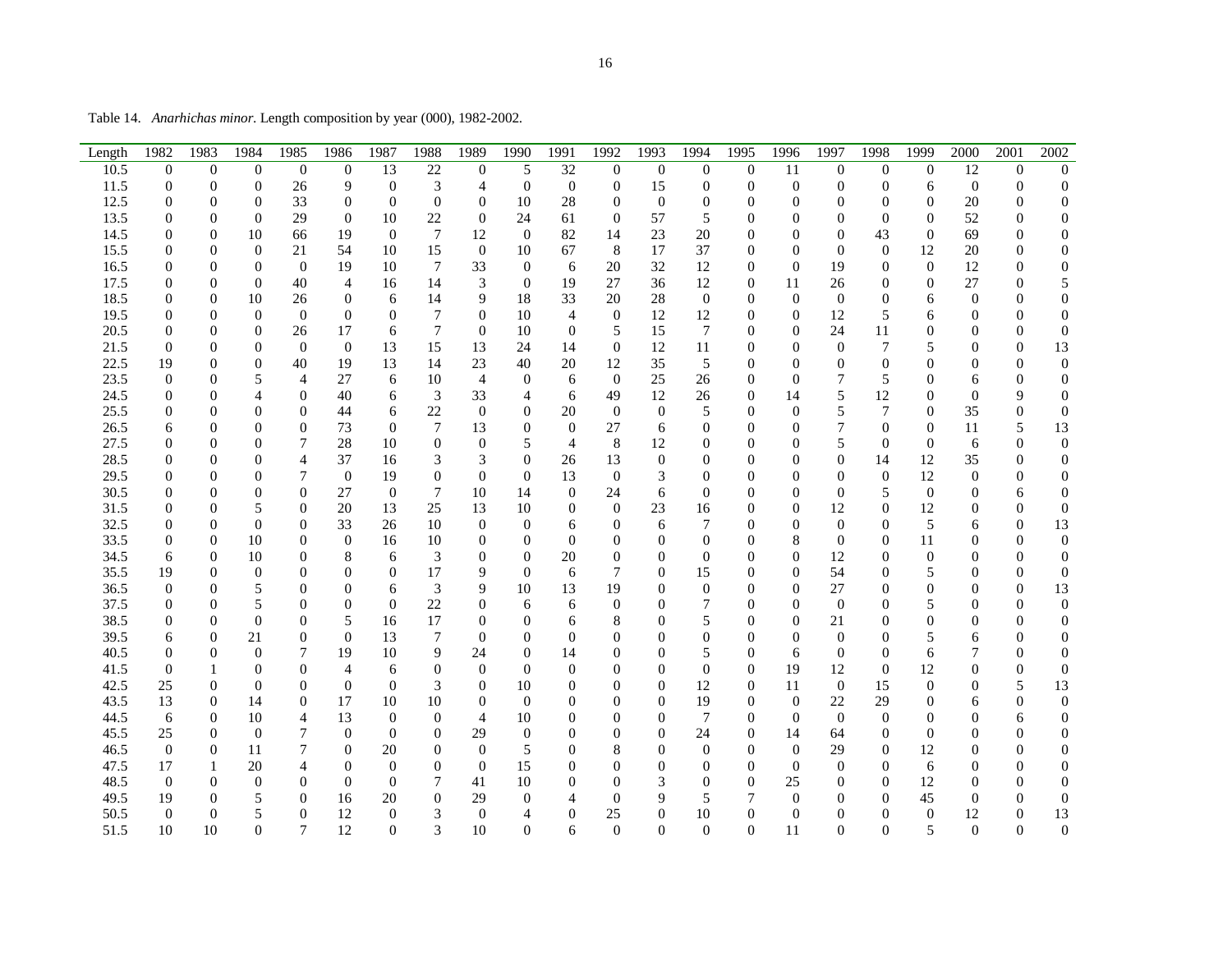Table 14. (continued)

| 52.5 | 21 | $\Omega$ |          | 31       | 4        | $\Omega$ | 7        | 20          | 14         | $\Omega$       | $\theta$       | $\Omega$ | $\Omega$ | $\Omega$ | 7              | $\mathcal{C}$ | $\Omega$ | $\Omega$       |    | $\Omega$     | $\theta$ |
|------|----|----------|----------|----------|----------|----------|----------|-------------|------------|----------------|----------------|----------|----------|----------|----------------|---------------|----------|----------------|----|--------------|----------|
| 53.5 | 18 | $\Omega$ | $\left($ | 4        |          |          | 4        | $\theta$    | $\sqrt{ }$ | 0              | $\theta$       | 10       | 0        |          | O              |               | $\left($ |                |    |              |          |
| 54.5 | 16 |          |          | 0        |          |          |          | 9           |            |                | $\theta$       | 12       | 0        |          | 8              | 28            | $\Omega$ |                |    |              |          |
| 55.5 | 28 |          | 13       | $\Omega$ | 16       | 4        | 14       | 18          |            | $\theta$       | $\overline{0}$ | 0        | 15       | $\Omega$ | $\Omega$       | $\Omega$      | $\Omega$ | $\overline{0}$ | 21 |              |          |
| 56.5 | 10 |          | $\Omega$ | 4        | 12       | $\Omega$ |          | $\theta$    |            | $\Omega$       | $\overline{0}$ | 0        | $\Omega$ | $\theta$ | $\Omega$       |               | 9        | 12             | 6  |              |          |
| 57.5 | 11 | $\Omega$ | 19       | 10       | 8        | $\Omega$ |          | 9           | 4          | 0              | $\theta$       |          | 0        |          | $\Omega$       |               | $\Omega$ | 5              | 6  |              |          |
| 58.5 | 44 | 3        | 12       | 4        |          | $\Omega$ |          | $\theta$    | $\theta$   |                | $\theta$       | $\Omega$ | 0        |          | $\Omega$       | $\Delta$      | 0        |                |    |              |          |
| 59.5 | 19 | 25       | 0        | $\Omega$ | $\Omega$ | $\Omega$ | 10       | $\theta$    | $\Omega$   | 0              | $\theta$       | 30       | 0        | $\Omega$ | $\overline{0}$ | 15            | 10       | <sub>6</sub>   |    | 12           |          |
| 60.5 | 19 | 6        | 8        | $\Omega$ | 13       | 4        | 10       | 36          |            | 0              | $\theta$       |          | 0        |          | 8              |               |          | 0              |    | 12           |          |
| 61.5 | 22 | 25       | 20       | 6        | 16       | 24       |          | 3           |            | 0              | $\theta$       |          | 0        |          | $\Omega$       |               | 15       | 0              |    |              |          |
| 62.5 | 30 | 17       | 16       | 4        | 4        | 20       |          | $\sim$<br>3 |            |                | $\theta$       | 6        |          |          | 0              |               |          |                | 6  |              |          |
| 63.5 | 13 | -1       | 15       | 4        | 4        | 20       | 14       | 4           | $\Omega$   | 0              | $\theta$       |          | 0        | $\Omega$ | $\Omega$       |               | $\theta$ | $\Omega$       | 6  | $\Omega$     |          |
| 64.5 | 29 | 21       | 4        | $\Omega$ | 4        | $\Omega$ | 14       | 9           | 27         | $\overline{0}$ | $\theta$       |          | 0        | $\Omega$ | $\Omega$       |               | $\Omega$ | $\Omega$       |    |              |          |
| 65.5 | 59 | 26       | 13       | 8        |          | 4        | $\Omega$ | 20          | 9          | $\Omega$       | $\theta$       |          | 0        | $\Omega$ | 14             |               | 9        | $\Omega$       |    | <sub>n</sub> |          |
| 66.5 | 35 | 12       | 23       |          |          | n        |          | 4           |            |                | $\theta$       |          |          |          | 0              |               | $\theta$ | 12             |    | n            |          |
| 67.5 | 14 | 5        | 12       | 0        |          | h.       |          | 3           | $\Omega$   | 12             | $\theta$       |          |          |          | 0              |               | $\Omega$ | $\Omega$       |    |              |          |
| 68.5 | 40 | 25       | 14       | $\Omega$ | 8        |          |          | $\theta$    | 15         | 6              | $\overline{0}$ |          |          |          | 0              |               | $\Omega$ | 6              |    | 11           |          |
| 69.5 | 18 | 21       | 13       | 4        |          | $\Omega$ |          | $\Omega$    | 10         | 0              | 13             |          | 0        |          | $\Omega$       |               | 10       | $\Omega$       | 12 | <sub>6</sub> | 14       |
| 70.5 | 21 | 8        | 22       | 10       | 4        | 24       | 3        | 13          |            | $\mathbf{0}$   |                | 14       |          |          | 0              |               | 0        | 0              | 12 | 12           |          |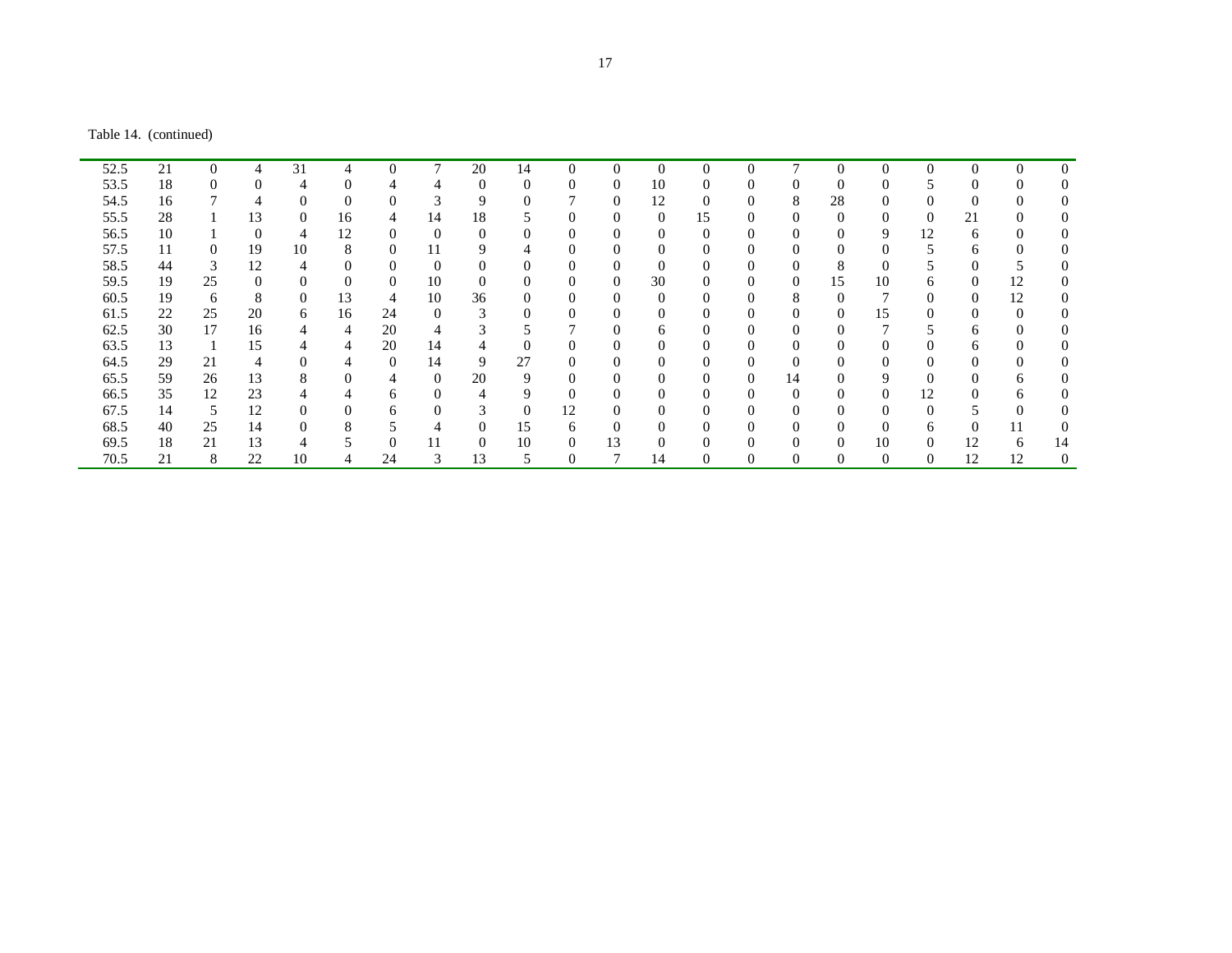| Abundance |        |        |        |        |        |        |        |              |       |    |
|-----------|--------|--------|--------|--------|--------|--------|--------|--------------|-------|----|
| Year      | Str1.1 | Str1.2 | Str2.1 | Str2.2 | Str3.1 | Str3.2 | Str4.1 | Str4.2       | Total | CI |
| 1982      | 5383   | 1625   | 1412   | 473    | 556    | 83     | 162    |              | 9694  | 38 |
| 1983      | 4798   | 589    | 815    | 360    | 349    | 27     | 59     |              | 6997  | 87 |
| 1984      | 2742   | 1672   | 653    | 505    | 149    | 482    | 116    |              | 6319  | 42 |
| 1985      | 2239   | 2393   | 1847   | 689    | 397    | 56     | 257    |              | 7878  | 44 |
| 1986      | 2178   | 2806   | 766    | 326    | 295    | 131    | 203    |              | 6705  | 46 |
| 1987      | 1790   | 538    | 653    |        | 291    |        | 64     |              | 3336  | 30 |
| 1988      | 3879   | 1046   | 996    | 770    | 335    | 39     | 85     |              | 7150  | 39 |
| 1989      | 11963  | 2141   | 3859   | 694    | 607    |        | 149    |              | 19413 | 38 |
| 1990      | 7145   | 1981   | 2489   | 548    | 271    |        | 550    | 345          | 13329 | 51 |
| 1991      | 1967   | 480    | 1220   | 262    | 610    | 130    | 95     | 65           | 4829  | 26 |
| 1992      | 4457   | 598    | 2844   | 1531   | 496    | 523    | 205    | 58           | 10712 | 50 |
| 1993      | 2266   | 352    | 684    | 279    | 188    | 263    | 95     |              | 4127  | 39 |
| 1994      | 2531   | 378    | 872    | 272    | 233    | 79     | 398    | 15           | 4778  | 43 |
| 1995      |        |        |        |        | 182    | 301    | 116    | 15           | 614   | 59 |
| 1996      | 1273   | 126    | 428    | 76     | 114    | 111    | 56     | 29           | 2213  | 29 |
| 1997      | 4886   | 493    | 879    | 46     | 120    | 122    | 180    | $\mathbf{0}$ | 6726  | 41 |
| 1998      | 1694   | 534    | 439    | 202    | 258    | 46     | 49     | 15           | 3237  | 31 |
| 1999      | 2164   | 235    | 684    | 195    | 297    | 194    | 213    |              | 3982  | 36 |
| 2000      | 721    | 188    | 503    | 870    | 248    | 134    | 234    | 15           | 2913  | 37 |
| 2001      |        |        | 435    | 88     | 116    | 134    | 629    | 30           | 1432  | 41 |
| 2002      |        |        | 642    |        | 116    | 194    | 121    |              | 1073  | 35 |

Table 15. *Raja radiata*, abundance (1000) and biomass (tons) for West Greenland by stratum and total, 1982-2002. Confidence intervals (CI) are given in per cent of the stratified mean at 95% level of significance.

| <b>Biomass</b> |        |        |        |        |        |        |        |              |       |    |
|----------------|--------|--------|--------|--------|--------|--------|--------|--------------|-------|----|
| Year           | Str1.1 | Str1.2 | Str2.1 | Str2.2 | Str3.1 | Str3.2 | Str4.1 | Str4.2       | Total | CI |
| 1982           | 2994   | 811    | 1328   | 340    | 409    | 59     | 154    |              | 6095  | 36 |
| 1983           | 966    | 192    | 703    | 132    | 331    | 27     | 56     |              | 2407  | 34 |
| 1984           | 728    | 333    | 404    | 96     | 136    | 126    | 95     |              | 1918  | 31 |
| 1985           | 497    | 427    | 804    | 181    | 159    | 46     | 56     |              | 2170  | 22 |
| 1986           | 517    | 527    | 421    | 83     | 122    | 65     | 39     |              | 1774  | 28 |
| 1987           | 415    | 149    | 306    |        | 184    |        | 13     |              | 1067  | 29 |
| 1988           | 653    | 122    | 503    | 238    | 174    | 19     | 33     |              | 1742  | 28 |
| 1989           | 2076   | 429    | 980    | 107    | 314    |        | 90     |              | 3996  | 31 |
| 1990           | 980    | 263    | 526    | 56     | 91     |        | 113    | 201          | 2230  | 45 |
| 1991           | 279    | 81     | 181    | 36     | 246    | 42     | 10     | 33           | 908   | 28 |
| 1992           | 327    | 94     | 139    | 134    | 221    | 89     | 23     | 27           | 1054  | 49 |
| 1993           | 340    | 88     | 82     | 31     | 29     | 24     | 3      |              | 597   | 28 |
| 1994           | 231    | 71     | 143    | 30     | 91     | 14     | 54     | 11           | 645   | 61 |
| 1995           |        |        |        |        | 70     | 37     | 41     | $\theta$     | 148   | 75 |
| 1996           | 95     | 23     | 38     | 23     | 21     | 16     | 8      | 13           | 237   | 44 |
| 1997           | 354    | 96     | 181    | 6      | 16     | 29     | 33     | $\mathbf{0}$ | 715   | 35 |
| 1998           | 143    | 90     | 89     | 47     | 56     | 13     | 8      | 15           | 461   | 33 |
| 1999           | 150    | 68     | 143    | 65     | 68     | 26     | 54     |              | 574   | 56 |
| 2000           | 116    | 47     | 141    | 298    | 103    | 12     | 28     | 13           | 758   | 42 |
| 2001           |        |        | 75     | 30     | 58     | 24     | 131    | 18           | 336   | 49 |
| 2002           |        |        | 136    |        | 21     | 32     | 15     |              | 204   | 35 |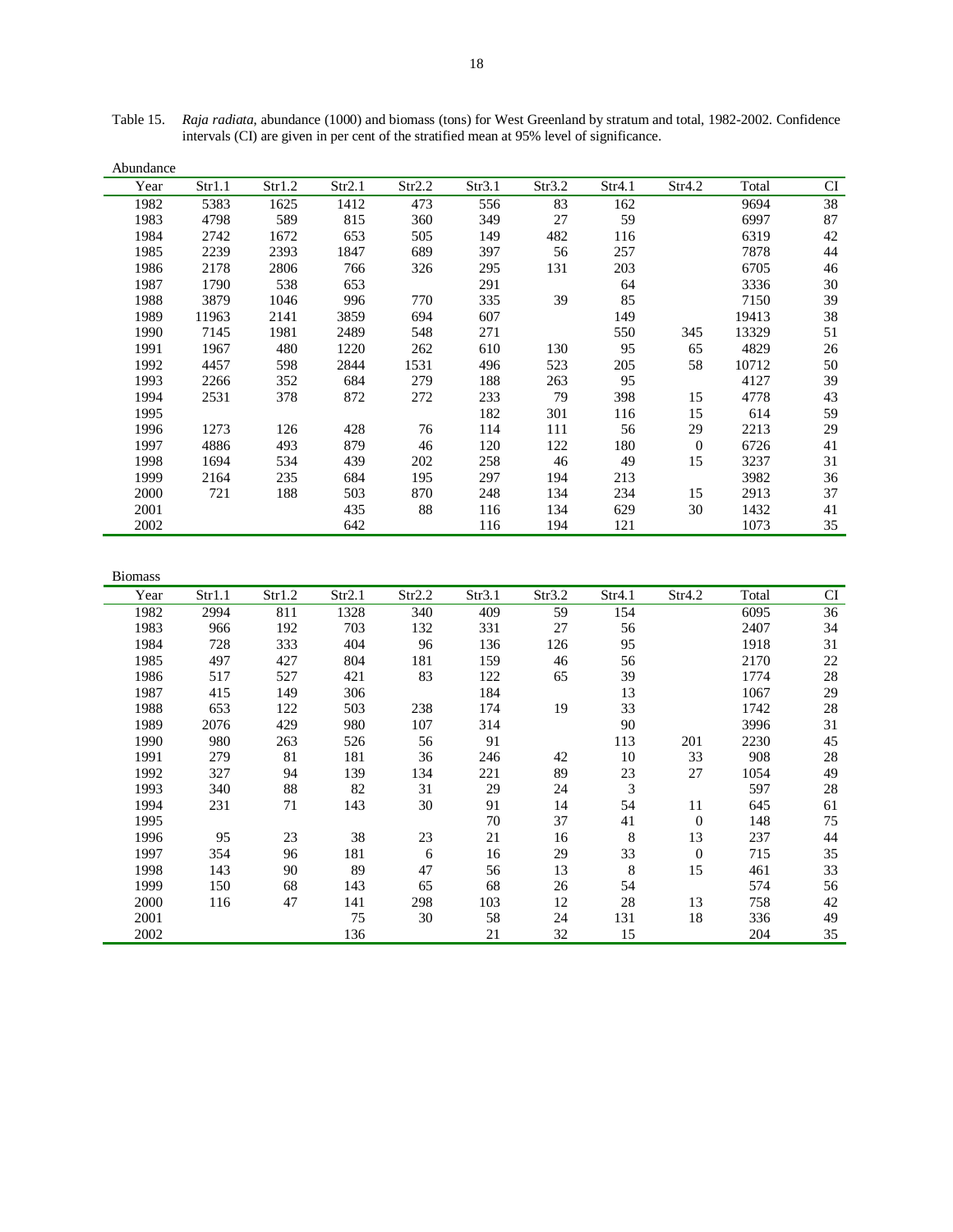Table 16. *Raja radiata*. Length composition by year (000), 1982-2002.

|              | 1982                                 | 1983                                 | 1984                  | 1985                         | 1986                                 | 1987                               | 1988                         | 1989                         | 1990                               | 1991                             | 1992                | 1993                               | 1994                             | 1995                               | 1996                                 | 1997                             | 1998                             | 1999                         | 2000                         | 2001                             | 2002                                 |
|--------------|--------------------------------------|--------------------------------------|-----------------------|------------------------------|--------------------------------------|------------------------------------|------------------------------|------------------------------|------------------------------------|----------------------------------|---------------------|------------------------------------|----------------------------------|------------------------------------|--------------------------------------|----------------------------------|----------------------------------|------------------------------|------------------------------|----------------------------------|--------------------------------------|
| Length       |                                      |                                      |                       |                              |                                      |                                    |                              |                              |                                    |                                  |                     |                                    |                                  |                                    |                                      |                                  |                                  |                              |                              |                                  |                                      |
| 0.5          | $\boldsymbol{0}$<br>$\boldsymbol{0}$ | $\boldsymbol{0}$<br>$\boldsymbol{0}$ | $\bf{0}$              | $\boldsymbol{0}$             | $\boldsymbol{0}$<br>$\boldsymbol{0}$ | $\mathbf{0}$                       | $\boldsymbol{0}$             | $\boldsymbol{0}$             | $\mathbf{0}$                       | $\boldsymbol{0}$                 | $\boldsymbol{0}$    | $\mathbf{0}$                       | $\boldsymbol{0}$                 | $\boldsymbol{0}$                   | $\mathbf{0}$                         | $\boldsymbol{0}$                 | $\boldsymbol{0}$                 | $\theta$                     | $\boldsymbol{0}$             | $\boldsymbol{0}$                 | $\boldsymbol{0}$                     |
| 1.5<br>2.5   | $\overline{0}$                       | $\overline{0}$                       | $\boldsymbol{0}$<br>0 | $\boldsymbol{0}$<br>$\Omega$ | $\overline{0}$                       | $\boldsymbol{0}$<br>$\overline{0}$ | $\boldsymbol{0}$<br>$\Omega$ | $\boldsymbol{0}$             | $\boldsymbol{0}$<br>$\overline{0}$ | 6                                | $\boldsymbol{0}$    | $\boldsymbol{0}$<br>$\overline{0}$ | $\boldsymbol{0}$                 | $\boldsymbol{0}$                   | $\boldsymbol{0}$<br>$\overline{0}$   | $\boldsymbol{0}$<br>$\mathbf{0}$ | $\boldsymbol{0}$<br>$\mathbf{0}$ | $\boldsymbol{0}$             | $\boldsymbol{0}$<br>$\Omega$ | $\boldsymbol{0}$<br>$\mathbf{0}$ | $\boldsymbol{0}$                     |
|              | $\overline{0}$                       | $\boldsymbol{0}$                     | 0                     | $\overline{0}$               | $\overline{0}$                       | $\overline{0}$                     | $\mathbf{0}$                 | $\mathbf{0}$<br>$\mathbf{0}$ | $\overline{0}$                     | 6<br>$\mathbf{0}$                | 0<br>$\overline{0}$ | $\mathbf{0}$                       | 0<br>$\overline{0}$              | $\mathbf{0}$<br>$\overline{0}$     |                                      | $\mathbf{0}$                     | $\mathbf{0}$                     | $\mathbf{0}$<br>$\mathbf{0}$ | $\overline{0}$               | $\mathbf{0}$                     | $\boldsymbol{0}$<br>$\boldsymbol{0}$ |
| 3.5          | $\overline{0}$                       | 3                                    | $\mathbf{0}$          | $\overline{0}$               | $\mathbf{0}$                         | $\mathbf{0}$                       | $\mathbf{0}$                 | $\mathbf{0}$                 | $\overline{0}$                     | $\mathbf{0}$                     | $\overline{0}$      | $\boldsymbol{0}$                   | $\overline{0}$                   | $\mathbf{0}$                       | $\boldsymbol{0}$<br>$\boldsymbol{0}$ | $\mathbf{0}$                     | $\mathbf{0}$                     | $\mathbf{0}$                 | $\overline{0}$               |                                  | $\mathbf{0}$                         |
| 4.5          | $\overline{0}$                       | $\boldsymbol{0}$                     | $\mathbf{0}$          |                              |                                      |                                    |                              | $\mathbf{0}$                 |                                    |                                  | $\overline{0}$      |                                    |                                  |                                    |                                      | $\mathbf{0}$                     |                                  |                              | $\mathbf{0}$                 | $\boldsymbol{0}$                 |                                      |
| 5.5<br>6.5   | $\overline{0}$                       | $\overline{0}$                       | $\Omega$              | $\boldsymbol{0}$<br>$\Omega$ | $\boldsymbol{0}$<br>$\overline{0}$   | $\boldsymbol{0}$<br>$\overline{0}$ | $\boldsymbol{0}$<br>$\theta$ | $\Omega$                     | $\boldsymbol{0}$<br>$\theta$       | $\boldsymbol{0}$<br>$\mathbf{0}$ | $\theta$            | $\boldsymbol{0}$<br>$\overline{0}$ | $\boldsymbol{0}$<br>$\mathbf{0}$ | $\boldsymbol{0}$<br>$\overline{0}$ | $\boldsymbol{0}$<br>$\overline{0}$   | $\theta$                         | $\boldsymbol{0}$<br>$\mathbf{0}$ | $\boldsymbol{0}$<br>$\Omega$ | $\overline{0}$               | $\boldsymbol{0}$<br>$\mathbf{0}$ | $\boldsymbol{0}$<br>$\boldsymbol{0}$ |
| 7.5          | $\overline{0}$                       | $\boldsymbol{0}$                     | 11                    | $\overline{0}$               | $\mathbf{0}$                         | $\mathbf{0}$                       | $\mathbf{0}$                 | $\mathbf{0}$                 | $\overline{0}$                     | $\mathbf{0}$                     | $\overline{0}$      | $\mathbf{0}$                       | $\mathbf{0}$                     | $\mathbf{0}$                       | $\mathbf{0}$                         | $\mathbf{0}$                     | $\overline{0}$                   | $\Omega$                     | $\overline{0}$               | $\boldsymbol{0}$                 | $\mathbf{0}$                         |
| 8.5          | $\overline{0}$                       | $\mathbf{0}$                         | $\mathbf{0}$          | 25                           | $\boldsymbol{0}$                     | $\overline{0}$                     | $\mathbf{0}$                 | $\overline{0}$               | $\overline{0}$                     | $\boldsymbol{0}$                 | $\overline{0}$      | 29                                 | 16                               | $\mathbf{0}$                       | 51                                   | $\overline{0}$                   | $\boldsymbol{0}$                 | 38                           | 12                           | $\boldsymbol{0}$                 | $\boldsymbol{0}$                     |
| 9.5          | $\overline{0}$                       | 10                                   | 11                    | 12                           | 5                                    | $\mathbf{0}$                       | 11                           | 5                            | 87                                 | 18                               | $\boldsymbol{0}$    | 41                                 | 31                               | $\boldsymbol{0}$                   | 62                                   | 162                              | 82                               | 364                          | 89                           | 9                                | 13                                   |
|              |                                      |                                      |                       |                              |                                      |                                    |                              |                              |                                    |                                  |                     |                                    |                                  |                                    |                                      |                                  |                                  |                              |                              |                                  | 93                                   |
| 10.5<br>11.5 | 64<br>89                             | 127<br>394                           | 100<br>422            | 177<br>416                   | 487<br>70                            | 94<br>188                          | 158<br>279                   | 271                          | 630                                | 143<br>216                       | 350<br>881          | 121                                | 300<br>418                       | 12<br>$\overline{4}$               | 136<br>187                           | 660                              | 435<br>225                       | 681                          | 62<br>124                    | 84<br>82                         |                                      |
| 12.5         | 128                                  | 526                                  | 317                   | 492                          | 117                                  | 204                                | 450                          | 602<br>704                   | 741                                | 357                              |                     | 376<br>338                         | 267                              |                                    | 221                                  | 684                              |                                  | 369                          | 131                          | 82                               | 80<br>5                              |
|              |                                      |                                      |                       |                              |                                      |                                    |                              |                              | 860                                |                                  | 1568                |                                    |                                  | 8                                  |                                      | 681                              | 196                              | 249                          |                              |                                  |                                      |
| 13.5         | 135                                  | 740                                  | 237                   | 329                          | 154                                  | 153                                | 363                          | 650                          | 586                                | 263                              | 1180                | 272                                | 179                              | 34                                 | 192                                  | 343                              | 121                              | 277                          | 93                           | 81                               | 36                                   |
| 14.5         | 164                                  | 373                                  | 271                   | 502                          | 269                                  | 195                                | 404                          | 855                          | 583                                | 252                              | 1180                | 351                                | 224                              | 39                                 | 93                                   | 392                              | 165                              | 152                          | 56                           | 98                               | 72                                   |
| 15.5         | 222<br>134                           | 352                                  | 301                   | 385                          | 260                                  | 156                                | 386                          | 873                          | 781                                | 249                              | 781                 | 195                                | 221                              | 66                                 | 146                                  | 189                              | 92                               | 88                           | 137<br>127                   | 90<br>52                         | 68<br>84                             |
| 16.5         |                                      | 411                                  | 179                   | 385                          | 94                                   | 103                                | 431                          | 996                          | 718                                | 333                              | 462                 | 149                                | 175                              | 46                                 | 39                                   | 277                              | 116                              | 43                           |                              |                                  |                                      |
| 17.5         | 238                                  | 347                                  | 203                   | 447                          | 182                                  | 59                                 | 273                          | 1221                         | 779                                | 257                              | 479                 | 146                                | 123                              | 26                                 | 104                                  | 201                              | 162                              | 125                          | 96                           | 72                               | 9                                    |
| 18.5<br>19.5 | 247<br>166                           | 244                                  | 302                   | 323<br>263                   | 166                                  | 104                                | 232<br>276                   | 1010                         | 887                                | 231<br>211                       | 363                 | 141                                | 220                              | 39<br>23                           | 115<br>22                            | 441<br>213                       | 125<br>93                        | 133<br>40                    | 109                          | 50<br>41                         | 14                                   |
|              |                                      | 175                                  | 249                   |                              | 165                                  | 123                                |                              | 1025                         | 989                                |                                  | 406                 | 81                                 | 139                              |                                    |                                      |                                  |                                  |                              | 63                           |                                  | 22                                   |
| 20.5         | 213                                  | 127                                  | 255                   | 269                          | 159                                  | 117                                | 419                          | 1108                         | 419                                | 137                              | 245                 | 96                                 | 303                              | 20                                 | 86                                   | 165                              | 63                               | 44                           | 58                           | 35                               | 64                                   |
| 21.5         | 322                                  | 182                                  | 239                   | 273                          | 256                                  | 106                                | 352                          | 817                          | 493                                | 159                              | 284                 | 161                                | 205                              | 4                                  | 100                                  | 405                              | 97                               | 18                           | 86                           | 58                               | 50                                   |
| 22.5<br>23.5 | 221<br>189                           | 90<br>99                             | 182                   | 261                          | 155<br>113                           | 103                                | 263<br>209                   | 896<br>949                   | 488<br>523                         | 189                              | 432                 | 119                                | 171                              | 35                                 | 31<br>11                             | 53<br>273                        | 49<br>95                         | 89                           | 77<br>112                    | 24<br>35                         | 55<br>15                             |
|              |                                      |                                      | 123                   | 244                          |                                      | 50                                 |                              |                              |                                    | 180                              | 198                 | 172                                | 245                              | 31                                 |                                      |                                  |                                  | 63                           |                              |                                  |                                      |
| 24.5         | 209                                  | 129                                  | 167                   | 212<br>184                   | 376                                  | 46                                 | 246                          | 787                          | 422                                | 87                               | 164                 | 77                                 | 219                              | 16<br>8                            | 149                                  | 152                              | 79<br>73                         | 40                           | 47<br>80                     | 11                               | 33                                   |
| 25.5         | 246                                  | 114                                  | 203                   |                              | 85                                   | 98                                 | 256                          | 761                          | 472                                | 168                              | 340                 | 149                                | 188                              |                                    | 105                                  | 240                              |                                  | 41                           |                              | 17                               | 13                                   |
| 26.5         | 373                                  | 174                                  | 216                   | 165                          | 72                                   | 83                                 | 188                          | 550                          | 441                                | 102                              | 155                 | 152                                | 66                               | 12                                 | 42                                   | 199                              | 103                              | 71                           | 77                           | 15                               | 38                                   |
| 27.5         | 226                                  | 72                                   | 240                   | 174                          | 375                                  | 37                                 | 157                          | 575                          | 235                                | 110                              | 73                  | 89                                 | 161                              | 8                                  | 24                                   | 128                              | 151                              | 85                           | 16                           | 44                               | 15                                   |
| 28.5<br>29.5 | 181<br>224                           | 145<br>89                            | 138                   | 204                          | 43                                   | 76                                 | 135<br>77                    | 453                          | 229                                | 81<br>123                        | 109<br>102          | 78                                 | 156<br>49                        | 29                                 | 30                                   | 289                              | 54<br>74                         | 58                           | 144                          | 17<br>9                          | 25<br>13                             |
|              | 303                                  |                                      | 97                    | 124                          | 34                                   | 100                                |                              | 490                          | 176                                | 122                              |                     | 68                                 |                                  | 4                                  | 69                                   | 83                               |                                  | 126                          | 47                           |                                  |                                      |
| 30.5<br>31.5 | 146                                  | 83                                   | 144                   | 186                          | 89<br>299                            | 96                                 | 128                          | 531<br>332                   | 275<br>138                         | 89                               | 115<br>136          | 141                                | 132<br>53                        | $\boldsymbol{0}$                   | 32                                   | 83                               | 91<br>54                         | 46<br>142                    | 30<br>90                     | 20<br>12                         | 25                                   |
| 32.5         | 230                                  | 94<br>172                            | 175<br>120            | 85<br>32                     | 52                                   | 67<br>73                           | 149<br>103                   | 313                          |                                    | 120                              | 43                  | 41<br>13                           | 55                               | $\theta$<br>10                     | 11<br>20                             | 55<br>58                         | 9                                | 77                           | 71                           | 20                               | 13<br>28                             |
| 33.5         |                                      |                                      |                       |                              |                                      |                                    |                              |                              | 186                                |                                  |                     |                                    | 53                               |                                    | 6                                    |                                  |                                  |                              |                              |                                  | $\mathbf{0}$                         |
|              | 193                                  | 78                                   | 87                    | 71                           | 83                                   | 99                                 | 40                           | 199                          | 135                                | 80                               | 146                 | 29                                 |                                  | 19                                 |                                      | 42                               | 58                               | 90                           | 121                          | 20                               |                                      |
| 34.5<br>35.5 | 192<br>126                           | 43<br>93                             | 106                   | 86<br>102                    | 17<br>10                             | 27                                 | 62<br>97                     | 215<br>179                   | 85                                 | 42<br>48                         | 116                 | 144<br>100                         | 35<br>43                         | 8                                  | 43                                   | 6<br>31                          | 59                               | 45                           | 72<br>68                     | 36<br>21                         | 13                                   |
|              | 181                                  |                                      | 75<br>78              |                              |                                      | 17                                 |                              |                              | 116<br>127                         |                                  | 86                  | 130                                | 33                               | 8<br>$\overline{4}$                | 51<br>$\theta$                       | 30                               | 40                               | 34<br>74                     | 40                           |                                  | 18<br>$\mathbf{0}$                   |
| 36.5         |                                      | 63                                   |                       | 65                           | 285                                  | 36                                 | 56                           | 253                          |                                    | 86                               | 24                  |                                    |                                  |                                    |                                      |                                  | 59                               |                              |                              | 29                               |                                      |
| 37.5         | 166                                  | 60                                   | 51                    | 121                          | 321                                  | 39                                 | 85                           | 241                          | 86                                 | 46                               | 32                  | 41                                 | 31                               | 12                                 | 11                                   | 18                               | 33                               | 30                           | 92                           | 24                               | 13                                   |
| 38.5         | 107                                  | 89                                   | 56                    | 128                          | 27                                   | 45                                 | 25                           | 117                          | 66                                 | 47                               | 17                  | $\mathbf{0}$                       | 39                               | 14                                 | 6                                    | 69                               | 42                               | 130                          | 93                           | 19                               | 37                                   |
| 39.5<br>40.5 | 138                                  | 53                                   | 49                    | 66                           | 47                                   | 52                                 | 29                           | 138                          | 135                                | 30                               | 92                  | 22                                 | 43                               | 15                                 | $\theta$                             | $\theta$                         | 34                               | 33                           | 79                           | 43                               | 13                                   |
| 41.5         | 152<br>136                           | 81                                   | 74                    | 78                           | 364                                  | 86                                 | 47                           | 262                          | 56                                 | 15                               | $\tau$              | 10                                 | 40                               | $\theta$                           | $\mathbf{0}$                         | 12<br>58                         | 49                               | 33                           | 60<br>91                     | 30                               | 14                                   |
|              |                                      | 44                                   | 73                    | 56                           | 24                                   | 36                                 | 32                           | 143                          | 58                                 | 58                               | 40                  | $\overline{7}$                     | 10                               | 10                                 | 6                                    |                                  | $\boldsymbol{0}$                 | 29                           |                              | 60                               | 13                                   |
| 42.5         | 144                                  | 33                                   | 38                    | 50                           | 68                                   | 33                                 | 48                           | 174                          | 37                                 | 6                                | 12                  | 3                                  | 38                               | 27                                 | $\mathbf{0}$                         | $\boldsymbol{0}$                 | 7                                | 35                           | 57                           | 11                               | 18                                   |
| 43.5         | 127                                  | 105                                  | 47                    | 61                           | 83                                   | 9                                  | 57                           | 135                          | 52                                 | 33                               | 13                  | $\Omega$                           | 53                               | 8                                  | $\Omega$                             | 24                               | $\overline{0}$                   | $\Omega$                     | 38                           | 19                               | 49                                   |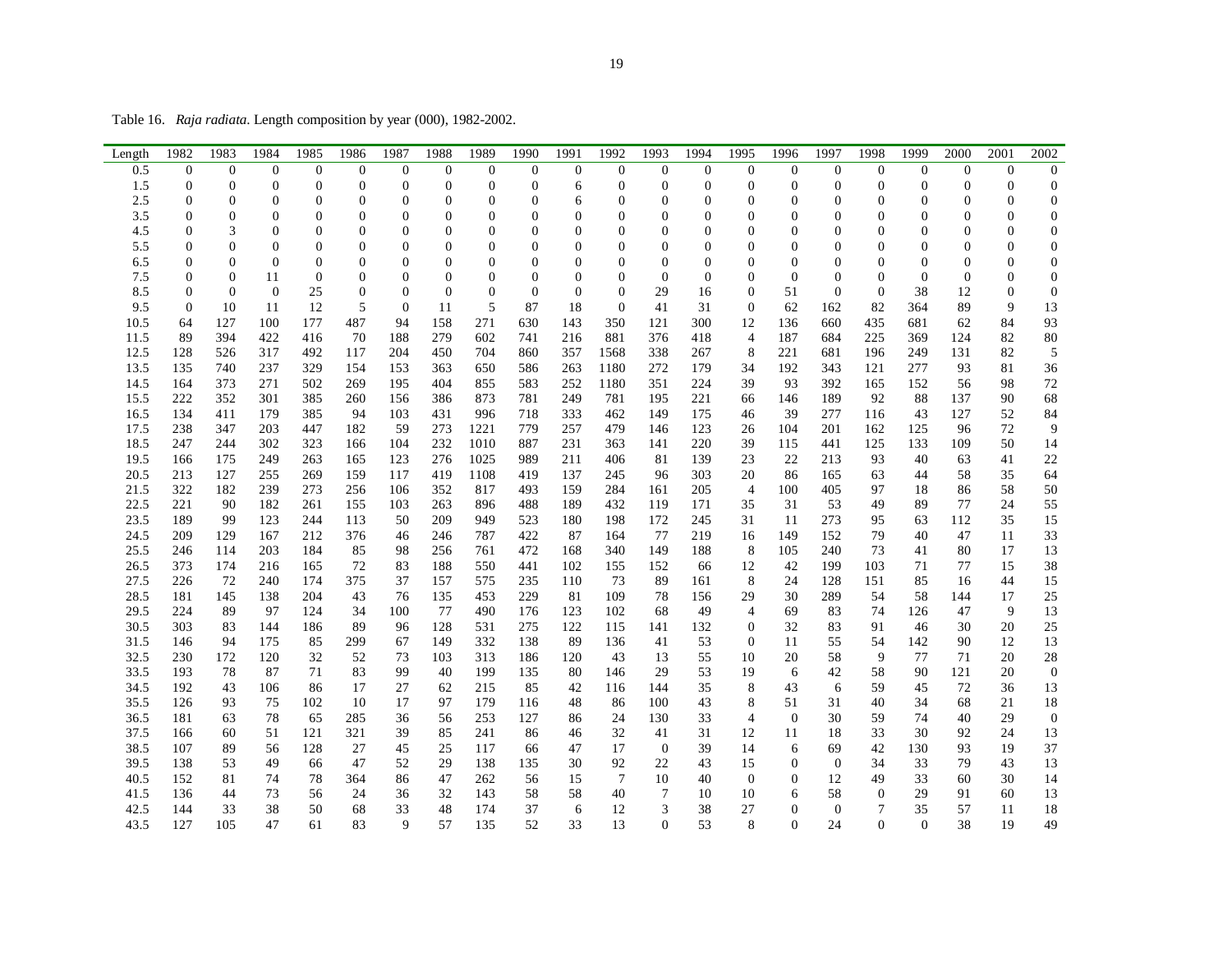Table 16. (Continued)

| 44.5 | 125 | 54       | 47 | 76  | 889 | 56       | 61  | 93       | 54       | 4        | $\overline{0}$ | 12       |    | $\theta$       | 15      | $\Omega$ | 5        | 11       | 34       | 44           | $\Omega$ |
|------|-----|----------|----|-----|-----|----------|-----|----------|----------|----------|----------------|----------|----|----------------|---------|----------|----------|----------|----------|--------------|----------|
| 45.5 | 199 | 42       | 57 | 53  | 72  | 56       | 89  | 86       | 19       | 29       | 13             |          |    | 0              |         | $\Omega$ | 14       | 0        | 33       | 12           | 0        |
| 46.5 | 178 | 57       | 40 | 77  | 31  | 37       | 61  | 71       | 65       | 19       | $\Omega$       |          |    | 8              |         | 18       | 20       |          | $\Omega$ | $\mathbf{0}$ | 13       |
| 47.5 | 270 | 87       | 63 | 75  | 29  | 31       | 103 | 29       | 9        | $\Omega$ | 12             |          |    | 0              |         | $\Omega$ |          |          |          | 9            | 0        |
| 48.5 | 277 | 50       | 47 | 38  | 29  | 31       | 76  | 39       | 19       | 11       | $\theta$       | 29       |    | $\overline{0}$ |         |          | $\Omega$ |          |          |              | $^{(1)}$ |
| 49.5 | 253 | 55       | 47 | 56  | 32  | 73       | 56  | 61       | 10       | 12       | 24             | $\Omega$ | 36 | 4              | $\circ$ |          | $\Omega$ | 0        |          | $\Omega$     | $\theta$ |
| 50.5 | 369 | 154      | 66 | 78  | 50  | 33       | 44  | 77       | 15       | 19       | 24             | $\Omega$ |    | $\theta$       | -6      | $\Omega$ |          | 0        | $\Omega$ | $\Omega$     | $\Omega$ |
| 51.5 | 276 | 71       | 58 | 42  | 53  | $\theta$ | 32  | 27       | 15       | 4        | 8              | $\Omega$ |    | 0              | C       | $\Omega$ | $\Omega$ | 0        | $\Omega$ | $\Omega$     | $\Omega$ |
| 52.5 | 292 | 86       | 93 | 110 | 58  | 24       | 17  | 30       | 19       |          |                |          |    | 4              |         | $\Omega$ | $\Omega$ |          |          | $\Omega$     | 0        |
| 53.5 | 254 | 54       | 33 | 63  | 11  | 0        |     | 29       | $\Omega$ |          | 0              | $\Omega$ |    | 8              |         |          | $\Omega$ | 0        |          | $\Omega$     | $^{(1)}$ |
| 54.5 | 168 | 88       | 49 | 21  | 5   | 20       | 30  | 6        | $\Omega$ | 0        | $\Omega$       | $\Omega$ |    | 0              |         |          | $\Omega$ |          | $\Omega$ | $\Omega$     | $^{(1)}$ |
| 55.5 | 286 | 37       | 28 | 44  | 10  | 14       | 3   | 20       | 13       | 12       | $\overline{0}$ |          |    | 0              |         | $\Omega$ | $\Omega$ | $\theta$ |          |              | $^{(1)}$ |
| 56.5 | 114 | 56       | 31 | 49  | 6   | 24       | 16  | 6        | $\Omega$ | 4        | $\Omega$       | $\Omega$ |    | $\Omega$       |         | $\Omega$ | $\Omega$ | 0        |          | $\Omega$     | $\Omega$ |
| 57.5 | 130 | 23       | 16 | 18  | 18  | 14       |     | 6        | $\theta$ | 0        | $\Omega$       | $\Omega$ |    | $\Omega$       | -0      | $\Omega$ | $\Omega$ | 0        | $\Omega$ | $\Omega$     | $\Omega$ |
| 58.5 | 54  | 41       | 3  | 11  | 6   | 4        | 8   | $\Omega$ | $\Omega$ | 0        | $\Omega$       | $\Omega$ |    | $\Omega$       | ſ       | $\Omega$ | $\Omega$ | 0        |          | $\Omega$     | $\Omega$ |
| 59.5 | 27  | 19       | 10 | 17  | 0   |          | 6.  |          |          |          |                |          |    | $\Omega$       |         | 0        | $\Omega$ |          |          |              | 0        |
| 60.5 | 45  | $\Omega$ |    |     |     |          |     | $\Omega$ |          |          |                |          |    |                |         |          | $\Omega$ |          |          |              | 0        |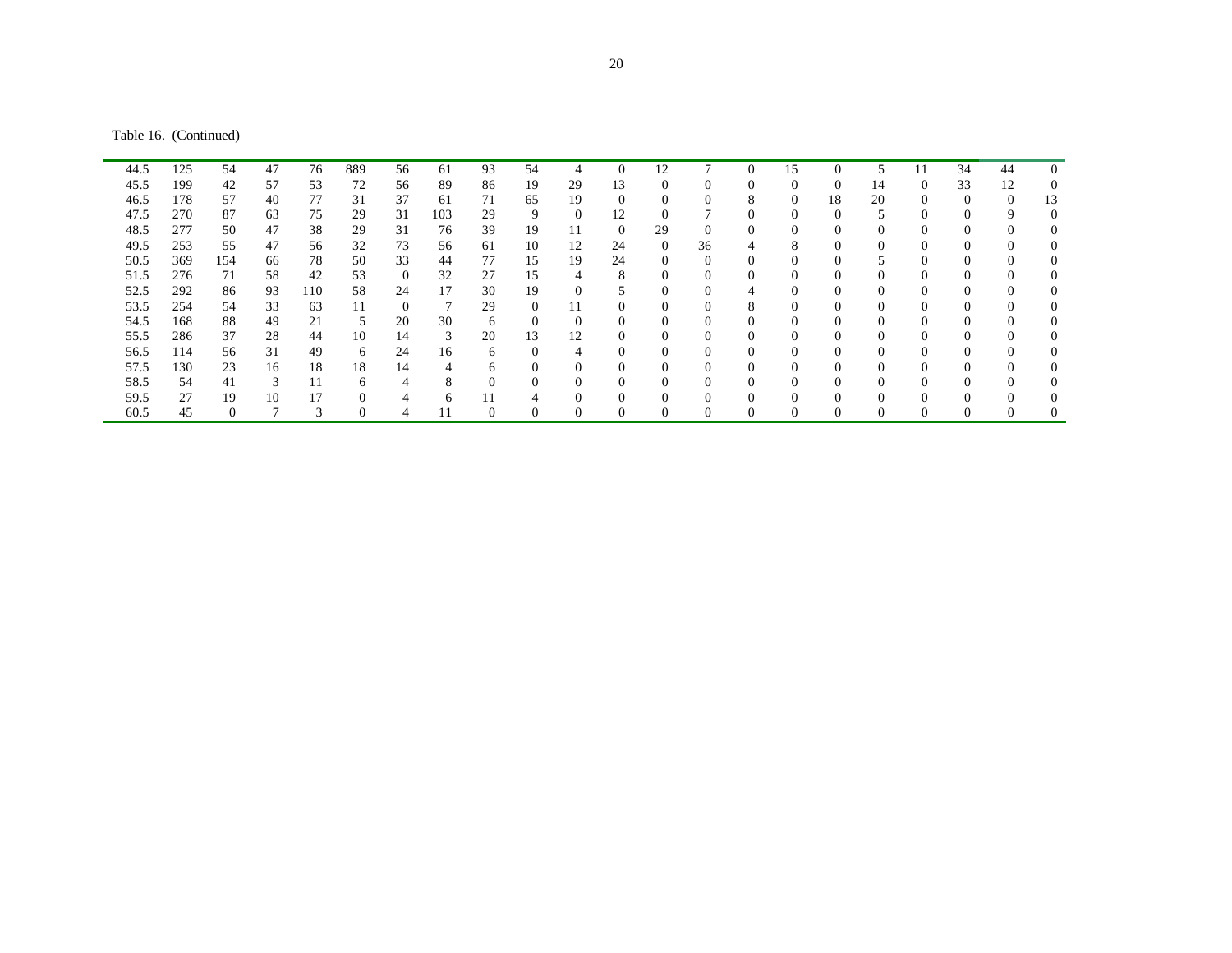

Fig. 1. Stratification of the survey area as specified in Table 2, positions of hauls carried out in 2002.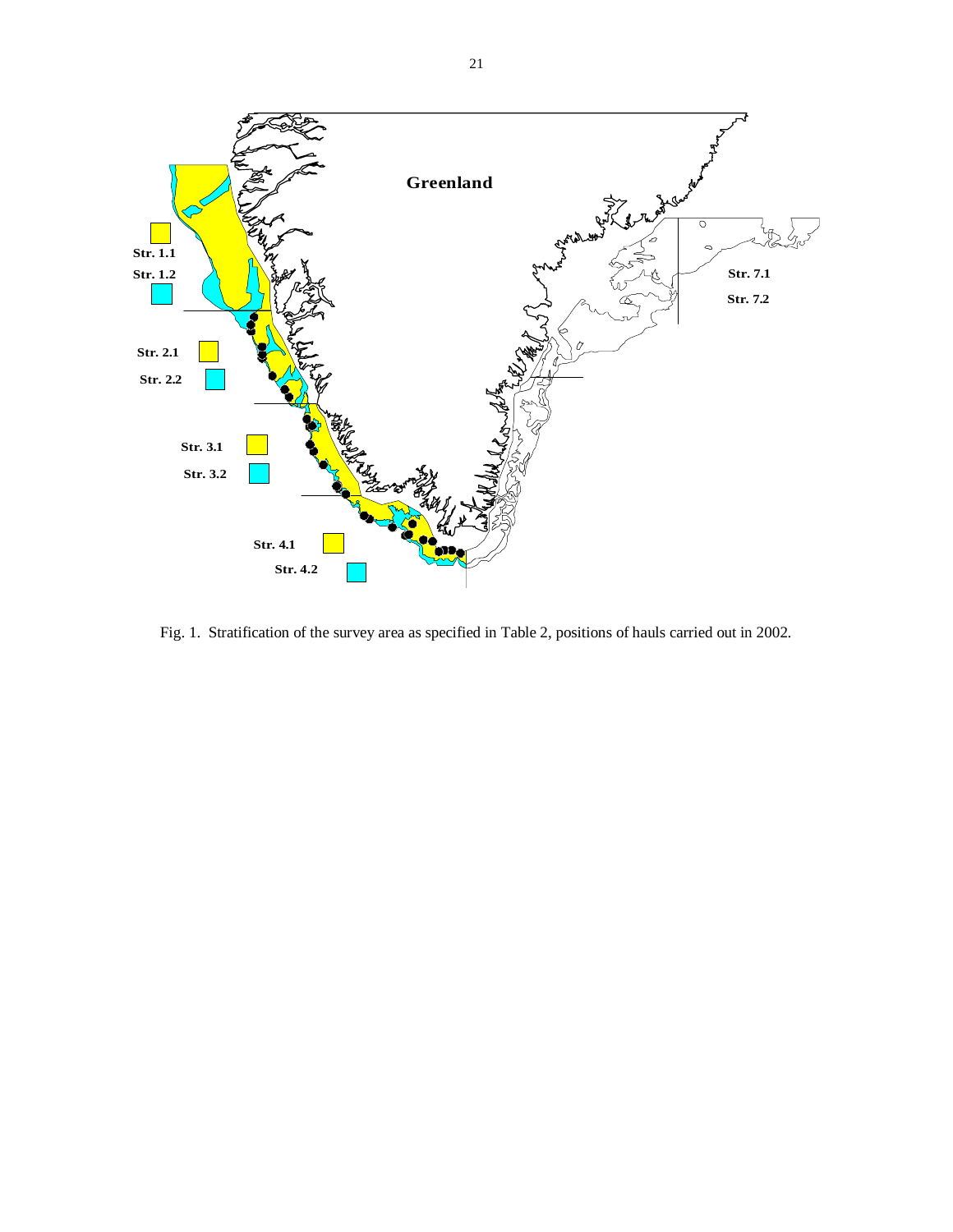

Fig. 2. Abundance and biomass indices for *S. marinus* >=17 cm off West Greenland, 1982-2002. Respective values are listed in Table 3.



Fig. 3. Length disaggregated abundance indices for *S. marinus* >=17 cm off West Greenland, 2000-2002. Respective values are listed in Table 4.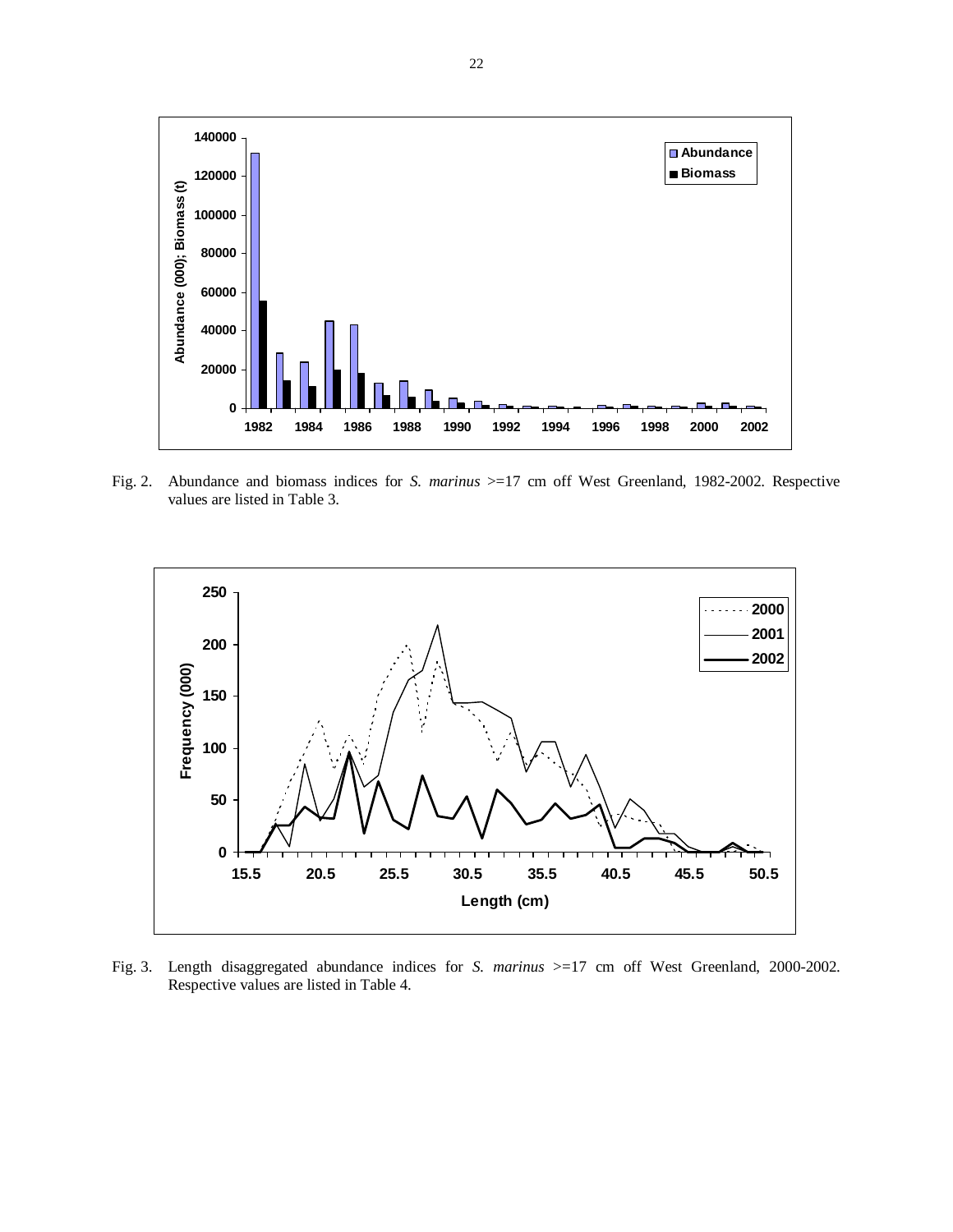

Fig. 4. Abundance and biomass indices for *S. mentella* >=17 cm off West Greenland, 1982-2002. Respective values are listed in Table 5.



Fig. 5. Length disaggregated abundance indices for *S. mentella* >=17 cm off West Greenland, 2000-2002. Respective values are listed in Table 6.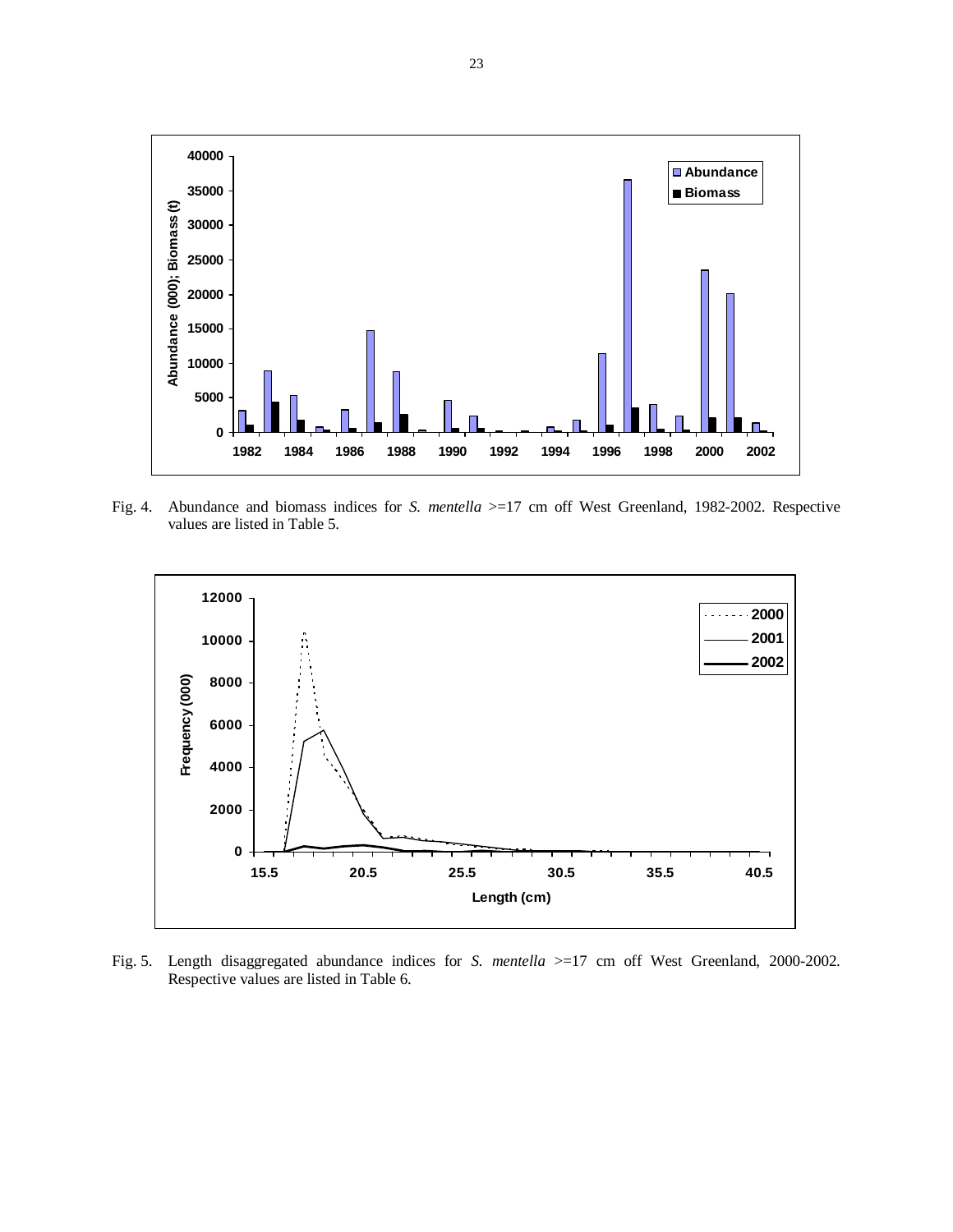

Fig. 6. Abundance and biomass indices for *Sebastes spp.* <17 cm off West Greenland, 1982-2002. Respective values are listed in Table 7.



Fig. 7. Length disaggregated abundance indices for *Sebastes spp.* <17 cm off West Greenland, 2000-2002. Respective values are listed in Table 8.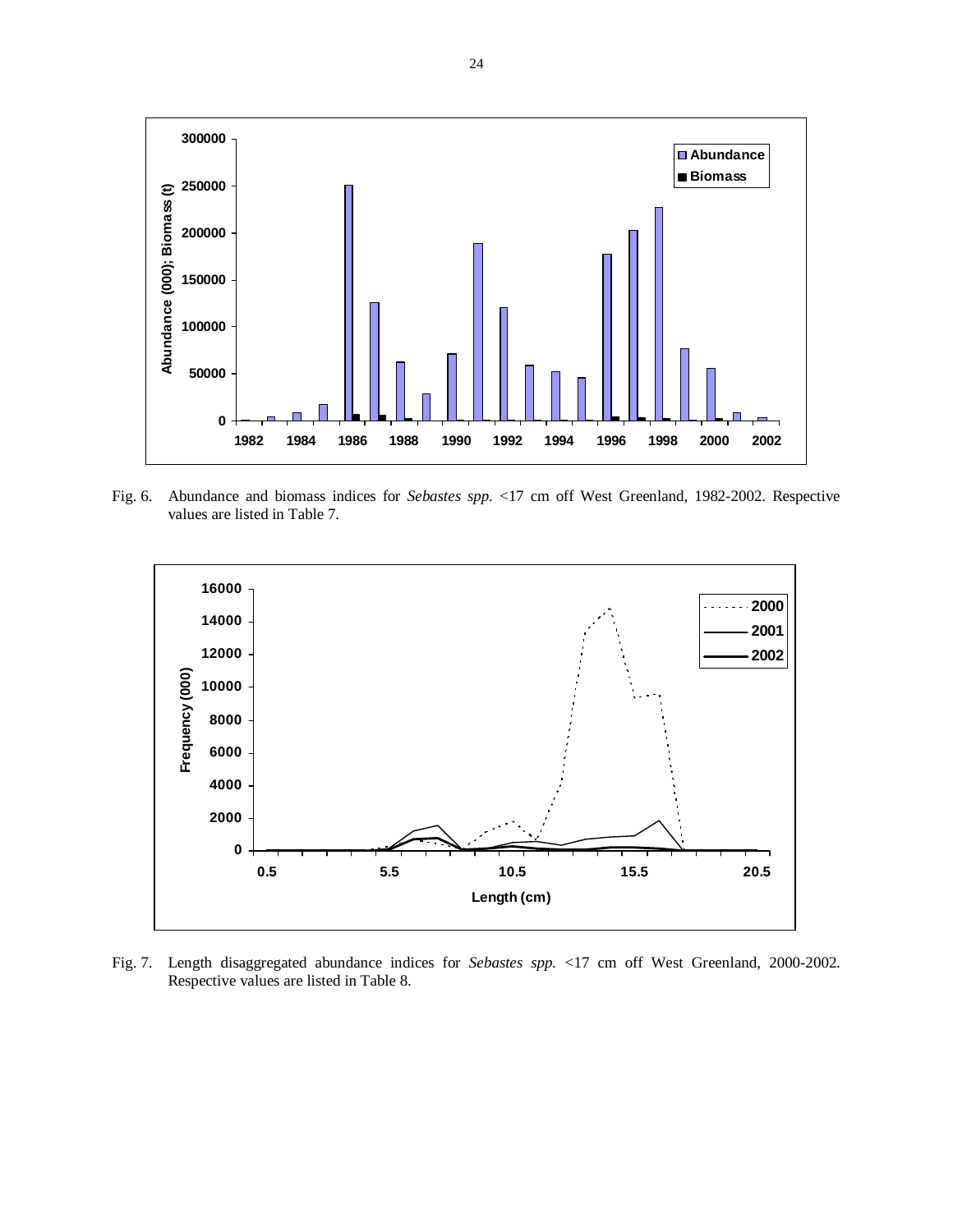

Fig. 8. Abundance and biomass indices for *Hippoglossoides platessoides* off West Greenland, 1982-2002. Respective values are listed in Table 9.



Fig. 9. Length disaggregated abundance indices for *Hippoglossoides platessoides* off West Greenland, 2000-2002. Respective values are listed in Table 10.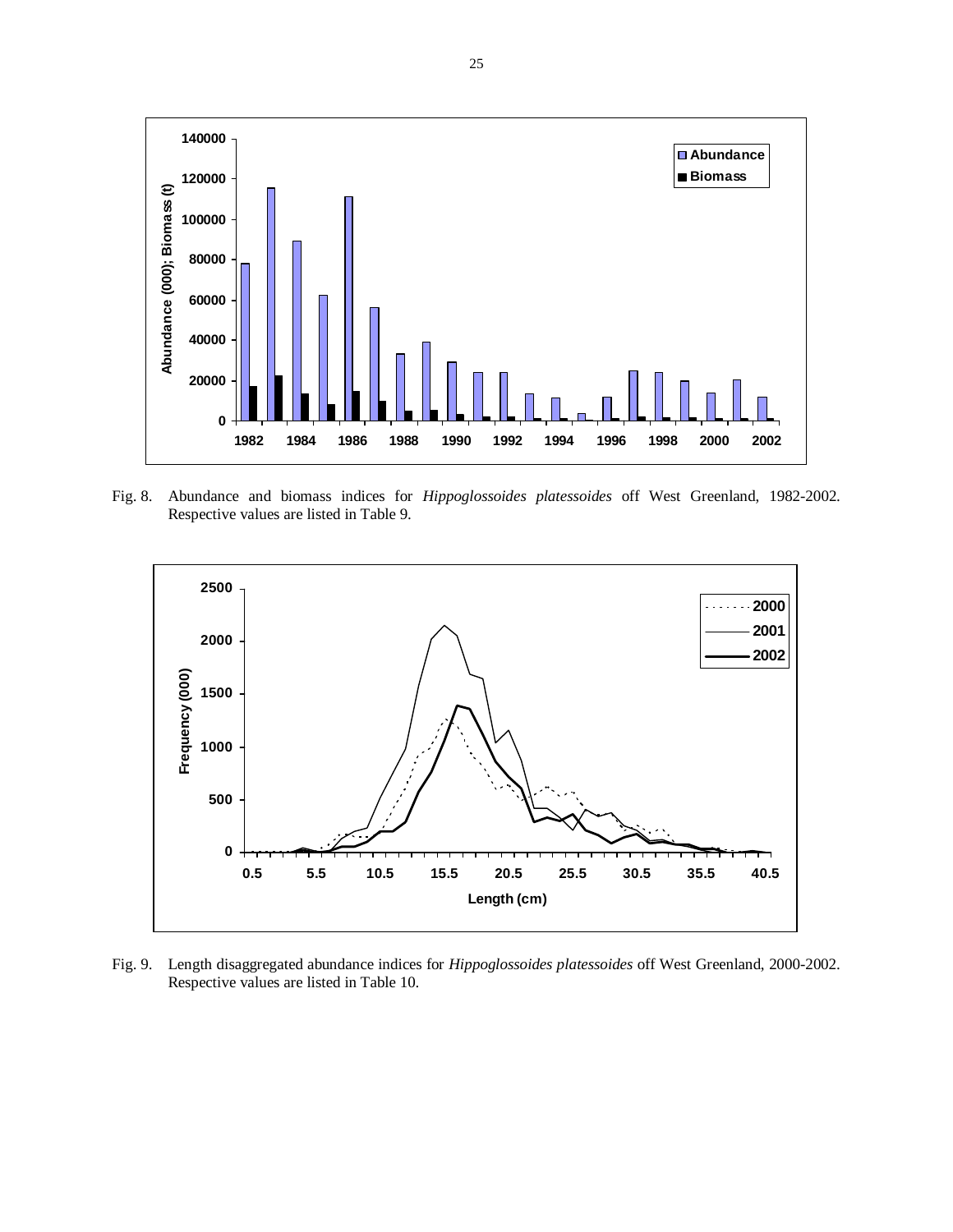

Fig. 10. Abundance and biomass indices for *Anarhichas lupus* off West Greenland, 1982-2002. Respective values are listed in Table 11.



Fig. 11. Length disaggregated abundance indices for *Anarhichas lupus* off West Greenland, 2000-2002. Respective values are listed in Table 12.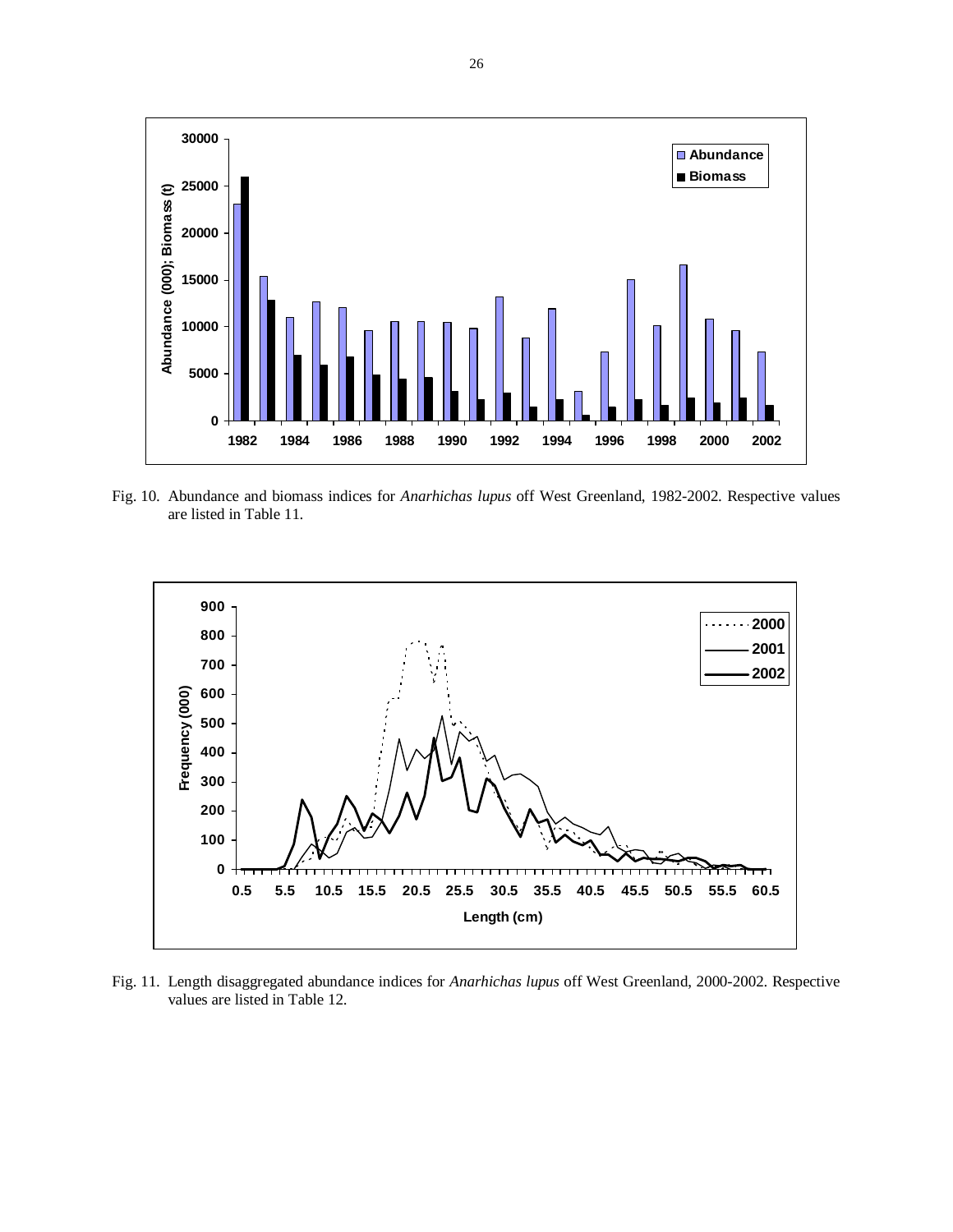

Fig. 12. Abundance and biomass indices for *Anarhichas minor* off West Greenland, 1982-2002. Respective values are listed in Table 13.



Fig. 13. Length disaggregated abundance indices for *Anarhichas minor* off West Greenland, 2000-2002. Respective values are listed in Table 14.